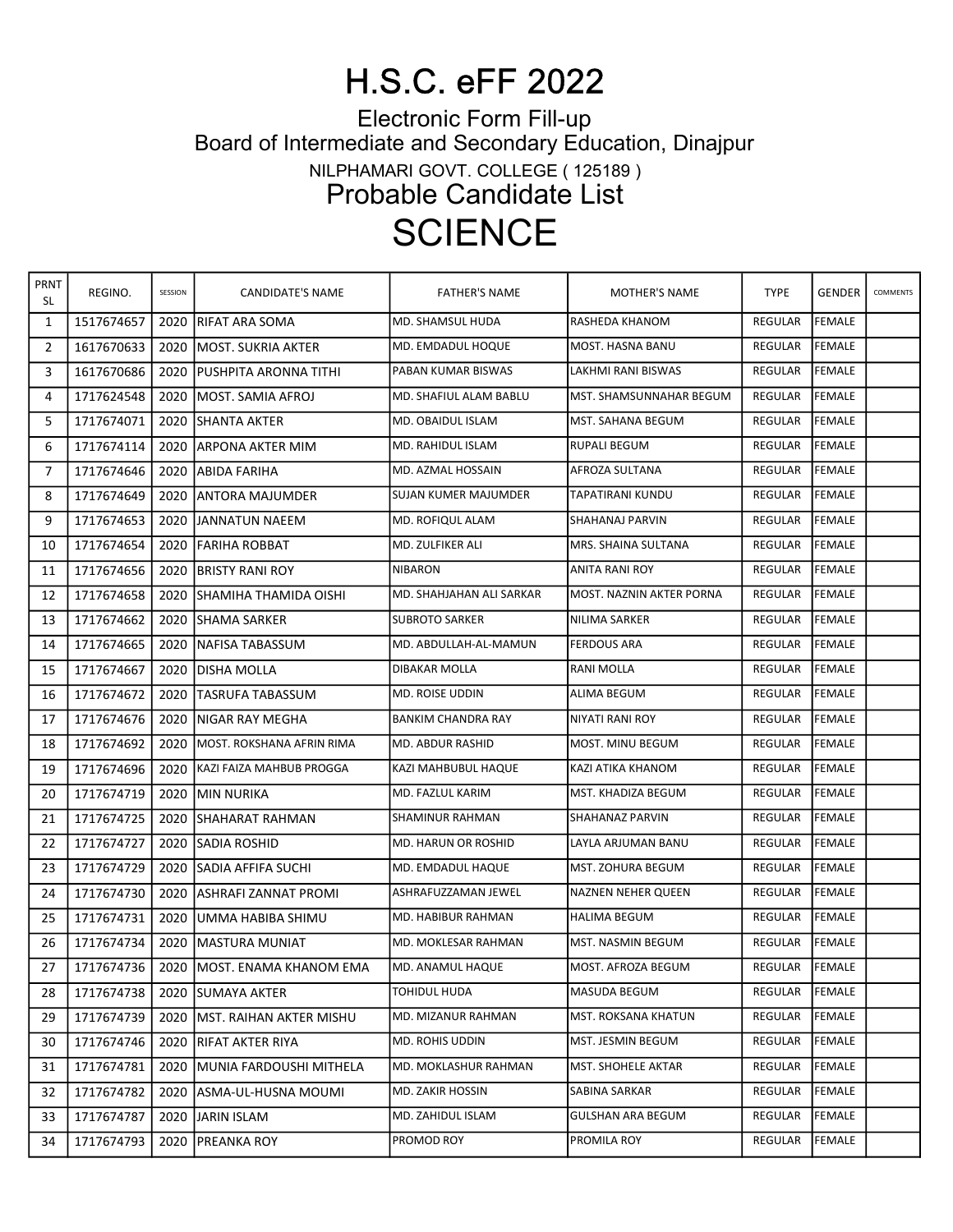| PRNT<br>SL | REGINO.    | SESSION | CANDIDATE'S NAME                 | <b>FATHER'S NAME</b>         | MOTHER'S NAME         | <b>TYPE</b>    | <b>GENDER</b>  | COMMENTS |
|------------|------------|---------|----------------------------------|------------------------------|-----------------------|----------------|----------------|----------|
| 35         | 1717674794 | 2020    | <b>JANTORA DHAR</b>              | ACHINTA KUMAR DHAR           | REBA RANI SAHA        | <b>REGULAR</b> | FEMALE         |          |
| 36         | 1717674795 | 2020    | <b>JUPOMA TARAFDAR URBI</b>      | UTTAM KUMAR TARAFDER         | AMITA TARAFDAR MONI   | <b>REGULAR</b> | <b>FEMALE</b>  |          |
| 37         | 1717674796 | 2020    | <b>MOST. ZEENEA SUROVI</b>       | MD. BELAL UDDIN              | MOST. LAILATUN NAHAR  | <b>REGULAR</b> | FEMALE         |          |
| 38         | 1717674797 | 2020    | <b>ISUSHMITA RAY</b>             | <b>HRISHEKESH ROY</b>        | SHEFALI RANI ROY      | REGULAR        | FEMALE         |          |
| 39         | 1717674798 | 2020    | INAWSHIN NOWER JINTA             | DR. MD. ABDUL MOJID SARKER   | YASMIN SULTANA        | REGULAR        | FEMALE         |          |
| 40         | 1717674800 | 2020    | ISYADA RIKHIA ZINNAT             | ABU. MD. RAIS UDDIN PRAMANIC | DILWARA HASIN         | <b>REGULAR</b> | <b>FEMALE</b>  |          |
| 41         | 1717674846 | 2020    | <b>IBUSHRA TANJIM MITHILA</b>    | MD. BELAL HOSSAIN            | SAMIRA KHATUN         | <b>REGULAR</b> | <b>FEMALE</b>  |          |
| 42         | 1717674859 | 2020    | ITANGIDA REJA TITHI              | TOIMUR REJA LALBABU          | ISHAHINA AKTAR        | REGULAR        | <b>FEMALE</b>  |          |
| 43         | 1717674864 | 2020    | ITONEMA TASNEM TRIPTY            | TAHERUL ISLAM                | KOHINUR BEGUM         | <b>REGULAR</b> | FEMALE         |          |
| 44         | 1717674866 | 2020    | <b>FAHMEDA AKTAR LILY</b>        | MD. FAZLUL KARIM             | MST. LOVELY BEGUM     | REGULAR        | FEMALE         |          |
| 45         | 1717675107 | 2020    | <b>ISADHONA RANI ROY</b>         | MONORONJON ROY               | NOMITA RANI ROY       | REGULAR        | FEMALE         |          |
| 46         | 1717675110 | 2020    | <b>ISUMAIYA AKTER</b>            | <b>MD. ISLAM UDDIN</b>       | MST. RAHENA KHATUN    | <b>REGULAR</b> | <b>FEMALE</b>  |          |
| 47         | 1717675143 | 2020    | IISRAT JAHAN TISA                | MD. TAYBUL ISLAM             | MST. MOSLEMA BEGUM    | REGULAR        | <b>FEMALE</b>  |          |
| 48         | 1717675302 | 2020    | <b>IMST. JANNATUN AKTER</b>      | ALIAR RAHMAN                 | SELINA BEGUM          | REGULAR        | <b>FEMALE</b>  |          |
| 49         | 1717675303 | 2020    | IMST. SABIHA AKTER               | MD. SABET ALI                | MST. MONIZA AKTER     | <b>REGULAR</b> | <b>FEMALE</b>  |          |
| 50         | 1717675308 | 2020    | B. D. N. BORSHA ROY              | <b>BINOY ROY</b>             | SULAKHA ROY           | <b>REGULAR</b> | <b>FEMALE</b>  |          |
| 51         | 1717675781 | 2020    | <b>IMST. SORMILI AKTER TITHI</b> | MD. AYUB ALI PRAMANIK        | lMST. SHEFALY BEGUM   | <b>REGULAR</b> | FEMALE         |          |
| 52         | 1717675783 | 2020    | <b>IMST. LIMA AKTER</b>          | MD. ROHIDUL ISLAM            | MST. SHAHER BANU      | <b>REGULAR</b> | <b>FEMALE</b>  |          |
| 53         | 1717675785 | 2020    | IMST. AFSANA MIMI MIM            | MD. ROKUNUZZAMAN MUKUL       | MST. MOKENA BEGUM     | REGULAR        | FEMALE         |          |
| 54         | 1717675788 | 2020    | <b>IMST. BABITA AKTER</b>        | MD. AFAZ UDDIN               | MST. YARA BEGUM       | <b>REGULAR</b> | FEMALE         |          |
| 55         | 1717676003 | 2020    | MST. MONIRA JAHAN RESHMA         | MD. MOJAHARUL ISLAM          | MST. ROKSANA BEGUM    | REGULAR        | FEMALE         |          |
| 56         | 1717676017 | 2020    | <b>IMST. MAHMUDA AKTER MOU</b>   | MD. MONJU MEYA               | MST. SHANARA BEGUM    | REGULAR        | FEMALE         |          |
| 57         | 1717676040 | 2020    | <b>IMST. MOTAHARA AKTER</b>      | MD. MOTIAR RAHMAN            | MST. ALEFA BEGUM      | REGULAR        | FEMALE         |          |
| 58         | 1717676426 | 2020    | MITALI RANI RAY                  | <b>MANORANJAN ROY</b>        | PUTUL RANI ROY        | REGULAR        | <b>FEMALE</b>  |          |
| 59         | 1717676433 | 2020    | IKONGKA ROY                      | <b>SHOKTI ROY</b>            | <b>BEAUTY RAY</b>     | <b>REGULAR</b> | FEMALE         |          |
| 60         | 1717676782 |         | 2020 ISNIGDHA ROY                | <b>RABINDRONATH ROY</b>      | <b>CHONDONA ROY</b>   | REGULAR        | <b>FEMALE</b>  |          |
| 61         | 1717676784 |         | 2020 ZANNATUN MAWA JISA          | ZULFIKAR ALI VUTTA           | <b>HALIMA KHATUN</b>  | REGULAR FEMALE |                |          |
| 62         | 1717678094 |         | 2020 JAYSA SEDDEKA AKTER         | AYUB ALI                     | SOKINA BEGUM          | REGULAR        | <b>IFEMALE</b> |          |
| 63         | 1717679116 |         | 2020 ILIZA AKTHER                | LUTFER RAHMAN                | FOARA BEGUM           | REGULAR        | FEMALE         |          |
| 64         | 1717679129 |         | 2020 JDILARA SHAH RIMU           | ABDUL HANNAN SHAH            | SEFALI BEGUM          | <b>REGULAR</b> | <b>FEMALE</b>  |          |
| 65         | 1717679521 | 2020    | <b>IKANIJ FATEMA BITHI</b>       | SOFIKUL ISLAM                | RUNA AKTER            | <b>REGULAR</b> | FEMALE         |          |
| 66         | 1717680203 |         | 2020   FAHIMA AKTER              | MD. SOLAYMAN ALI             | <b>FATEMA BEGUM</b>   | REGULAR        | FEMALE         |          |
| 67         | 1717680316 |         | 2020   TAIYABA SARKER SHAYAMA    | TAIYOB ALI SARKAR            | SHAHIDA SARKAR        | REGULAR        | <b>FEMALE</b>  |          |
| 68         | 1717680679 |         | 2020 JJAKIA SULTANA MODHU        | ABDUL HAMID HOSSINI          | FEROJA BEGUM          | REGULAR        | FEMALE         |          |
| 69         | 1717680712 |         | 2020   MONSURA AKTER MONNI       | MONSUR ALI                   | SHAHINA BEGUM         | REGULAR        | FEMALE         |          |
| 70         | 1717681250 |         | 2020   MAHBUBA-E-JANNAT KHANOM   | MD. MAHBUBUZZAMAN KHAN       | SHERINA BANU          | REGULAR        | <b>FEMALE</b>  |          |
| 71         | 1717681971 |         | 2020   TAMHIDA AFROJ             | ABU TOYOB                    | DULALY BEGUM          | REGULAR        | <b>FEMALE</b>  |          |
| 72         | 1717682438 |         | 2020 SUBORNA BEGUM               | MD. DULAL HOSSAIN            | MOST. MAHAMUDA BEGUM  | REGULAR        | <b>FEMALE</b>  |          |
| 73         | 1717682442 |         | 2020 SHAMIMA AKTER SHAMMI        | MD. ABDUS SATTAR             | MORSHEDA BEGUM        | REGULAR        | FEMALE         |          |
| 74         | 1717682446 |         | 2020 INUR-E-ZANNAT NURANI        | DR. MD. NUR ALAM SARKAR      | MOST. KOHINURA BEGUM  | REGULAR        | <b>FEMALE</b>  |          |
| 75         | 1717682448 |         | 2020   MOST. ZINIA AKTER         | MD. IBNA KHAYER              | MOST. SHIRIN BEGUM    | REGULAR        | FEMALE         |          |
| 76         | 1717683461 |         | 2020 ASMAUL HUSNA BRISTY         | MD. ROWSHON HABIB            | MST. SHAHANAS YEASMIN | REGULAR        | FEMALE         |          |
| 77         | 1717683758 |         | 2020 ISIMA RANI                  | HARIKISHOR DEV SINGH         | SHUSHILA RANI         | REGULAR        | FEMALE         |          |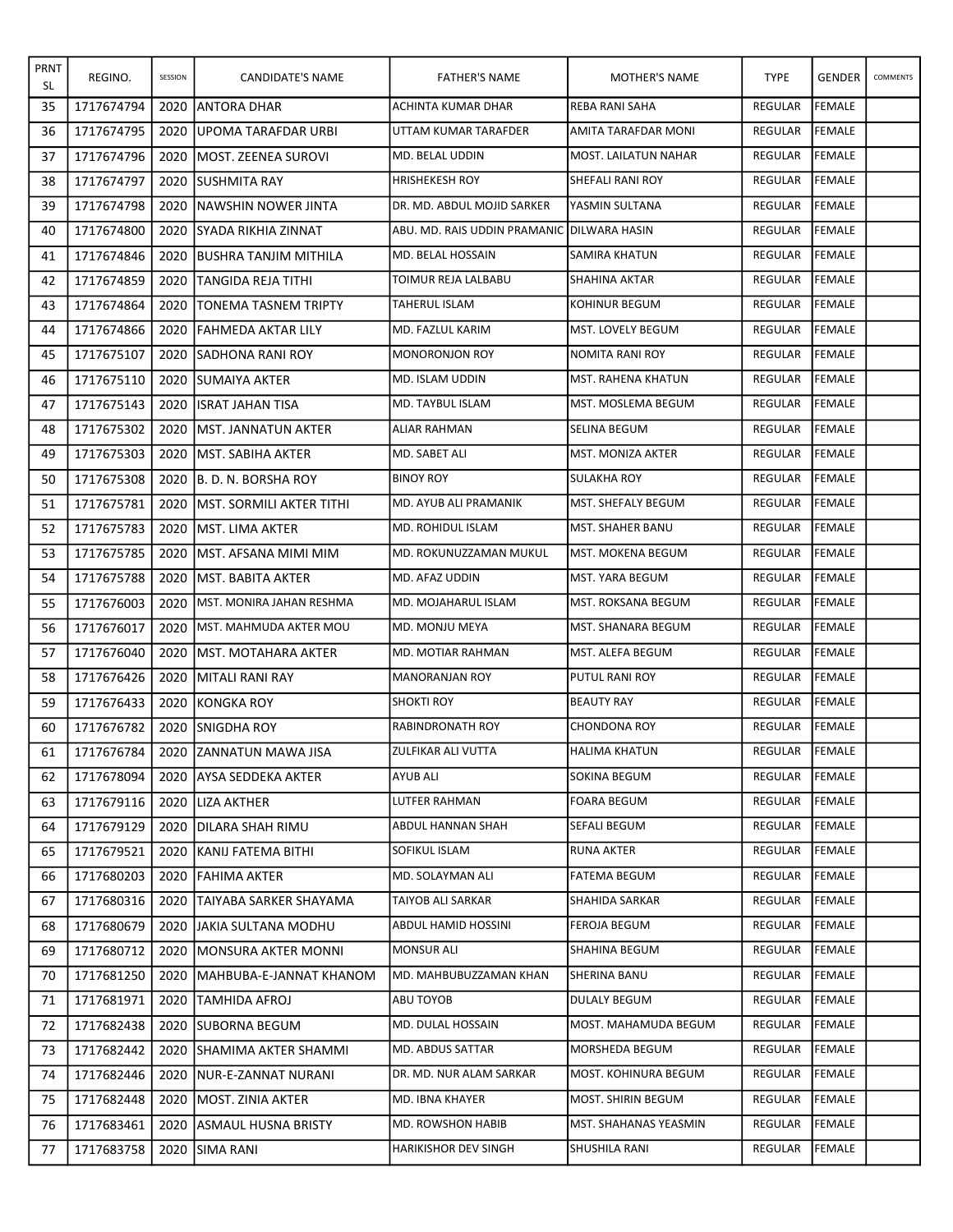| PRNT<br>SL | REGINO.    | SESSION | CANDIDATE'S NAME                        | <b>FATHER'S NAME</b>     | <b>MOTHER'S NAME</b>       | <b>TYPE</b>    | <b>GENDER</b> | COMMENTS |
|------------|------------|---------|-----------------------------------------|--------------------------|----------------------------|----------------|---------------|----------|
| 78         | 1717685343 | 2020    | ITASNIM NAHAR                           | MD. TAZIDUL ISLAM        | MST. MOZIDA PARVIN         | REGULAR        | <b>FEMALE</b> |          |
| 79         | 1717685344 |         | 2020 INAZMUN NAHAR                      | MD. NAZRUL ISLAM         | MST. ZAHIMA BEGUM          | REGULAR        | <b>FEMALE</b> |          |
| 80         | 1717685607 | 2020    | IAFRIN JANNATH                          | MD. AKBOR ALI            | ANJUMAN BEGUM              | REGULAR        | <b>FEMALE</b> |          |
| 81         | 1717685610 | 2020    | ISABRINA KHANOM ORCHY                   | MD. SAIFUL ISLAM KHAN    | <b>MUKNAHER BEGUM</b>      | REGULAR        | FEMALE        |          |
| 82         | 1717685611 | 2020    | <b>IMUNNI AKTER</b>                     | MD. MASIUR RAHMAN        | TAHAMINA BEGUM             | REGULAR        | FEMALE        |          |
| 83         | 1717685614 | 2020    | İHALIMA AKTER LIZA                      | MD. JAMINUR RAHMAN       | JAHURA BEGUM               | REGULAR        | <b>FEMALE</b> |          |
| 84         | 1717686903 | 2020    | <b>IMOTAHARA AKHTER</b>                 | AFZALUL HAQUE            | MOSLEMA BEGUM              | REGULAR        | FEMALE        |          |
| 85         | 1717687740 |         | 2020 ISHOVA RANI RAY                    | HARENDRO NATH RAY        | FULTI RANI RAY             | REGULAR        | <b>FEMALE</b> |          |
| 86         | 1717688134 | 2020    | IDIPA MONI                              | <b>DELWAR HOSSAIN</b>    | <b>DULALI BEGUM</b>        | REGULAR        | <b>FEMALE</b> |          |
| 87         | 1717689616 | 2020    | IMOST. SAIFUR RAHANA                    | MD. NAZRUL ISLAM         | MOST. RATNA BEGUM          | REGULAR        | FEMALE        |          |
| 88         | 1717689618 |         | 2020 JMST. RUMPA AKTER                  | MD. SHAHADAT HOSSEN RAZU | MST. SARINA BEGUM          | REGULAR        | FEMALE        |          |
| 89         | 1717689622 | 2020    | <b>MST. MOTMAINNA</b>                   | <b>MD. ABDUL MALEK</b>   | MST. MOTAHARA BEGUM        | REGULAR        | FEMALE        |          |
| 90         | 1717689625 | 2020    | IMST. RIYA MONI                         | MD. REJAUL ISLAM         | MST. TASLIMA BEGUM         | REGULAR        | <b>FEMALE</b> |          |
| 91         | 1717689726 | 2020    | <b>ISHABRIN AKTHER SHITE</b>            | MD. SHAMIAR RAHMAN       | MST. SURAIA BEGUM          | REGULAR        | <b>FEMALE</b> |          |
| 92         | 1717689728 | 2020    | IKEYA AKTHER                            | MD. ABUL KALAM AZAD      | LIPI AKTHER                | REGULAR        | <b>FEMALE</b> |          |
| 93         | 1717693180 | 2020    | TOMA AKTER                              | MD. TAIUB ALI            | <b>HOSNEARA BEGUM</b>      | REGULAR        | FEMALE        |          |
| 94         | 1717693549 | 2020    | <b>SADIA ISLAM</b>                      | <b>SHAHIDUL ISLAM</b>    | lMARUFA BEGUM              | <b>REGULAR</b> | FEMALE        |          |
| 95         | 1717693912 | 2020    | AKTARUN NAHAR NITU                      | MD. ABDUL AUAL           | MST. NILUFA YEASMIN        | REGULAR        | <b>FEMALE</b> |          |
| 96         | 1717699789 | 2020    | IMOST. SHARMIN AKHTER                   | MD. SADEQUL HAQUE        | MOST. SHEFALI BEGUM        | REGULAR        | FEMALE        |          |
| 97         | 1717700222 | 2020    | <b>IMOST. JESMIN AKTHER</b>             | MD. ZIYARUL              | MST. TAZKINA               | REGULAR        | FEMALE        |          |
| 98         | 1717700349 | 2020    | IMOST. SANJIDA AKTER RAMISHA            | MD. ABDUR RAZZAK         | <b>MOST. SHARIFA BEGUM</b> | REGULAR        | <b>FEMALE</b> |          |
| 99         | 1717701214 | 2020    | LOTIFA AKTER                            | <b>NAZRUL ISLAM</b>      | <b>BANU BEGUM</b>          | REGULAR        | FEMALE        |          |
| 100        | 1717701871 | 2020    | <b>SHREYA KARIM</b>                     | MOSTAFA SAHARIAR KARIM   | NARGIS TAJRIN SULTANA      | REGULAR        | FEMALE        |          |
| 101        | 1717702238 | 2020    | lmost. Lile akter                       | MD. SHAFIKUL ISLAM       | MST. MOSLEMA BEGUM         | REGULAR        | <b>FEMALE</b> |          |
| 102        | 1717751247 | 2020    | INAJIRA JANNAT NOSHIN                   | MD. NURUL AMIN           | MST. SANOWARA BEGUM        | <b>REGULAR</b> | FEMALE        |          |
| 103        | 1717780496 |         | 2020 JJUTHI RANI ROY                    | <b>HRISIKESH ROY</b>     | <b>SHOUDA RANI ROY</b>     | REGULAR        | <b>FEMALE</b> |          |
| 104        |            |         | 1717781453   2020   MOST. RASHEDA AKTER | MD. EBRAHIM KHALIL       | MOST. SURJAHAN BEGUM       | REGULAR FEMALE |               |          |
| 105        | 1717824053 |         | 2020 FABIHA BUSHRA                      | MD. FORRUK AHMED         | SAMIMA BANU                | REGULAR        | <b>FEMALE</b> |          |
| 106        | 1717824064 | 2020    | <b>ISAIMUM ASFA AL SAMSI</b>            | MD. SHAMSUL ALAM         | <b>KHODEZA KHATUN</b>      | <b>REGULAR</b> | <b>FEMALE</b> |          |
| 107        | 1617610228 |         | 2020 BADHON ROY                         | <b>BABUL KISHOR ROY</b>  | SHILA RANI                 | REGULAR        | MALE          |          |
| 108        | 1617637188 |         | 2020 MD. SAKIL RANA                     | MD. ABDUL GOFOUR         | MOST. LAILA BILKIS         | REGULAR        | MALE          |          |
| 109        | 1617670426 |         | 2020 MD. LAZIM ISLAM                    | MD. BIRHUM ALI           | MRS. LAILY BEGUM           | REGULAR        | <b>MALE</b>   |          |
| 110        | 1617670509 | 2020    | <b>IMD. FAHIM RANA FIROZ</b>            | MD. SHARIFUL ISLAM       | MST. FERDAWSI BEGUM        | REGULAR        | MALE          |          |
| 111        | 1617687820 |         | 2020 IMD. NAHID HASAN                   | MD. ATANUR RAHMAN        | MOST. BEBINAJNIN           | REGULAR        | MALE          |          |
| 112        | 1717636439 |         | 2020 VUPEN CHANDRO ROY                  | JOGEN CHANDRO ROY        | VAROTI RANI ROY            | REGULAR        | <b>MALE</b>   |          |
| 113        | 1717636661 |         | 2020   MD. BAYAZID SARKER               | MD. SHAFIAR RAHMAN       | MOST. ANJUARA BEGUM        | REGULAR        | MALE          |          |
| 114        | 1717636681 |         | 2020 JMD. SULTAN AHMED                  | MD. TOJAMMEL HOQUE       | MOST. RAJIA SULTANA        | REGULAR        | MALE          |          |
| 115        | 1717637996 |         | 2020 MD. MILLAT HOSEN                   | MD. ABDUR RAHMAN         | MST. MONSURA BEGUM         | REGULAR        | <b>MALE</b>   |          |
| 116        | 1717641030 | 2020    | MD. NAZMUL ISLAM                        | MD. AZAHAR ALI           | MOST. SHIRINA BEGUM        | REGULAR        | MALE          |          |
| 117        | 1717674342 |         | 2020 JMD. AL-AMIN ISLAM                 | MD. AKBAR ALI            | SUFIA BEGUM                | REGULAR        | MALE          |          |
| 118        | 1717674421 | 2020    | SHAH MUHAMMAD GOLAM ZAKARIAR            | SHAH MUHAMMAD GOLAM      | AYASHA SIDDIKA             | REGULAR        | MALE          |          |
| 119        | 1717674422 | 2020    | IMD. TASNIM ANAM SAYEEM                 | MD. ISLAM HOSSAIN SARKER | SHAREFA SULTANA            | REGULAR        | MALE          |          |
| 120        | 1717674424 |         | 2020 ISYED RASHIDUN NOOR                | SYED TARIQUL ISLAM       | SYEDA NOOR NAHAR           | REGULAR        | MALE          |          |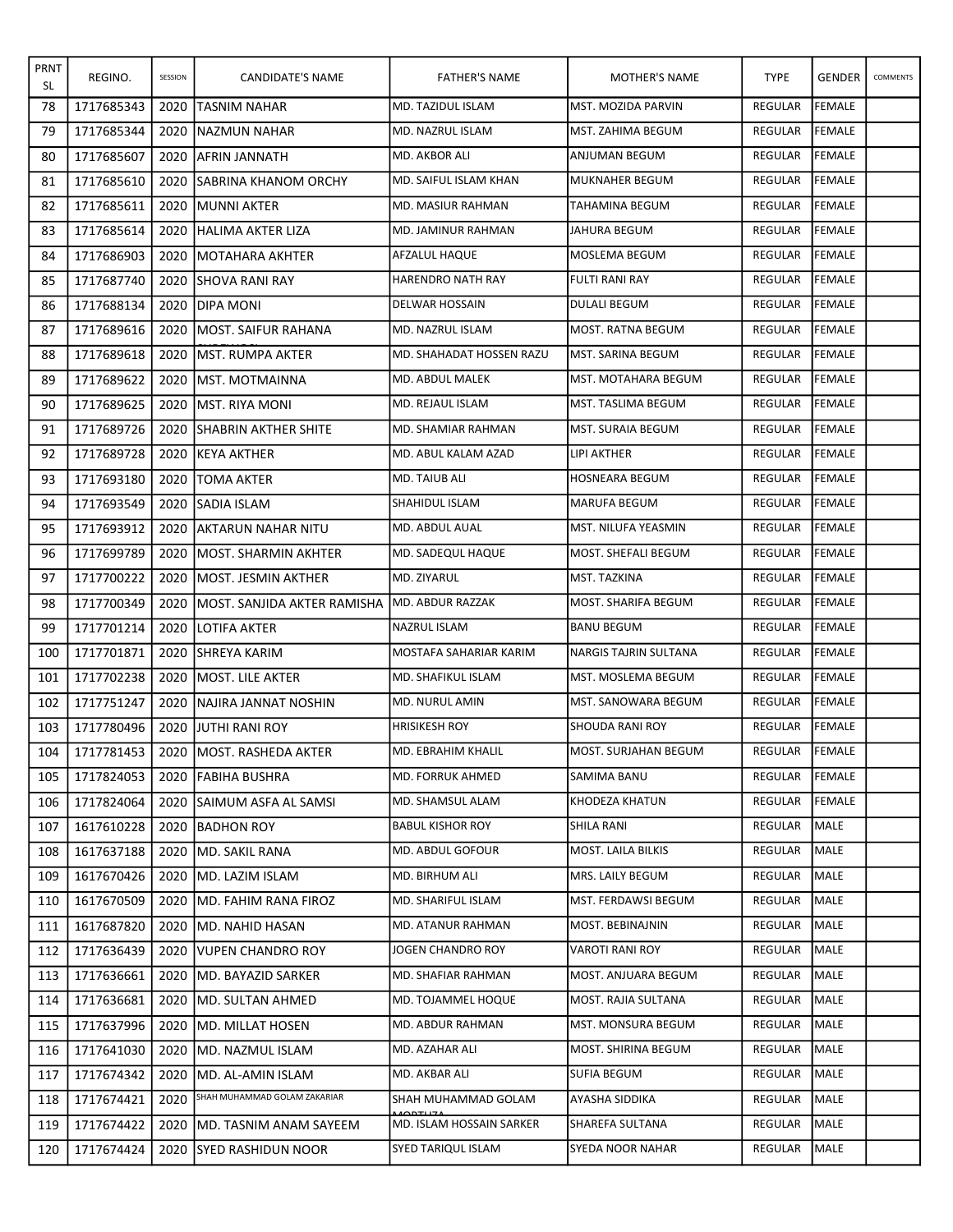| <b>PRNT</b><br>SL | REGINO.    | SESSION | CANDIDATE'S NAME                 | <b>FATHER'S NAME</b>        | MOTHER'S NAME            | <b>TYPE</b>    | <b>GENDER</b> | COMMENTS |
|-------------------|------------|---------|----------------------------------|-----------------------------|--------------------------|----------------|---------------|----------|
| 121               | 1717674435 | 2020    | İMD. MOSTAFIZAR RAHMAN           | MD. SOFIAR RAHMAN           | <b>MST. MOMOTA BEGUM</b> | REGULAR        | <b>MALE</b>   |          |
| 122               | 1717674439 | 2020    | IMD. RASHED ISLAM                | MD. ANSAR ALI               | MST. ROSHIDA BEGUM       | <b>REGULAR</b> | <b>MALE</b>   |          |
| 123               | 1717674440 | 2020    | <b>HASIBUL ISLAM PROTTOY</b>     | ABUL KASHEM                 | MST. AZIZA BEGUM         | <b>REGULAR</b> | <b>MALE</b>   |          |
| 124               | 1717674466 | 2020    | <b>IMD. FERDOUS ISLAM</b>        | MD. MOJAHARUL ISLAM         | MST. FENSI BEGUM         | REGULAR        | <b>MALE</b>   |          |
| 125               | 1717674470 | 2020    | <b>IMD. NAHIAN SADIK</b>         | MD. SADEQUL ISLAM           | MST. TUHINA AKTER        | REGULAR        | <b>MALE</b>   |          |
| 126               | 1717674480 | 2020    | MAHATHIR MOHAMMAD                | MD. ABDUL MAJID             | MOST. GULSHAN ARA        | <b>REGULAR</b> | <b>MALE</b>   |          |
| 127               | 1717674484 | 2020    | <b>IMD. MAFTAHUL FARDUS</b>      | MD. ABDUL HALIM             | MST. BEAUTY BEGUM        | REGULAR        | MALE          |          |
| 128               | 1717674487 | 2020    | <b>JMD. HASNAT ISLAM</b>         | MD. HABIBUR RAHMAN          | MST. BELLY BEGUM         | <b>REGULAR</b> | <b>MALE</b>   |          |
| 129               | 1717674493 | 2020    | IMD. FAHMID HASSAN FAHIM         | MD. ATIAR RAHMAN            | FERDOUSHI BEGUM          | REGULAR        | <b>MALE</b>   |          |
| 130               | 1717674495 | 2020    | IMD. ROKONOZZAMAN ASHIK          | MD. REAZUL HAQUE            | MST. ANOWARA BEGUM       | REGULAR        | <b>MALE</b>   |          |
| 131               | 1717674498 | 2020    | <b>SHAKIL SHARIAR RAFEE</b>      | MD. SHAMSUL ALAM SARKAR     | MST. RUBINA AKTAR        | <b>REGULAR</b> | <b>MALE</b>   |          |
| 132               | 1717674499 | 2020    | <b>JUTPOL CHOKROBORTI</b>        | MRINAL KANTI CHOKROBORTI    | SHILPI CHOKROBORTI       | <b>REGULAR</b> | <b>MALE</b>   |          |
| 133               | 1717674500 | 2020    | <b>ISHAJOL BASHFOUR</b>          | <b>MEGHURAM BASHFOUR</b>    | PARVIN RANI BASHFOUR     | <b>REGULAR</b> | <b>MALE</b>   |          |
| 134               | 1717674505 | 2020    | <b>IMD. RASEL ISLAM</b>          | IMD. AZIZUL ISLAM           | LAYLY BEGUM              | <b>REGULAR</b> | <b>MALE</b>   |          |
| 135               | 1717674510 | 2020    | IMD. MEHEDI HASAN MUNNA          | MD. MOHOSIN ALI             | <b>MST. MONI BEGUM</b>   | <b>REGULAR</b> | <b>MALE</b>   |          |
| 136               | 1717674514 | 2020    | <b>ISUSMOY KUMAR ROY</b>         | <b>MONORONGON ROY</b>       | CHONCHOLA RANI           | REGULAR        | <b>MALE</b>   |          |
| 137               | 1717674520 | 2020    | <b>BIKROM ROY</b>                | <b>BIMOL CHONRO ROY</b>     | <b>KUSUM RANI ROY</b>    | REGULAR        | <b>MALE</b>   |          |
| 138               | 1717674533 | 2020    | MD. MOMINUL ISLAM SHIHAB         | MD. ABDUS SATTAR            | MOMOTAJ BEGUM            | <b>REGULAR</b> | <b>MALE</b>   |          |
| 139               | 1717674534 | 2020    | <b>IMD. HASIB ARAFAT</b>         | MD. NASIR UDDIN             | MST. HALIMA BEGUM        | REGULAR        | <b>MALE</b>   |          |
| 140               | 1717674537 | 2020    | IMD. OSMAN AZAD                  | MD. AZAD HOSSAIN            | <b>NUSRAT AZAD</b>       | REGULAR        | MALE          |          |
| 141               | 1717674538 | 2020    | <b>I</b> MD. SALIM SARKER        | MD. RAFIKUL ISLAM           | SALINA AKTER             | REGULAR        | <b>MALE</b>   |          |
| 142               | 1717674539 | 2020    | IMD. ABDULLAH AL GALIB           | MD. NAZRUL ISLAM            | TAJMIN NAHAR BEGUM       | REGULAR        | <b>MALE</b>   |          |
| 143               | 1717674541 | 2020    | IMD. SAZID AHAMMED SIAM          | MD. MOYNUL ISLAM            | MST. LUTFUNNAHAR SHIULY  | REGULAR        | <b>MALE</b>   |          |
| 144               | 1717674545 | 2020    | INAFIU HOSSAIN NAFI              | <b>MONOWER HOSSEN MILON</b> | <b>NARGIS BEGUM</b>      | REGULAR        | <b>MALE</b>   |          |
| 145               | 1717674546 | 2020    | <b>HASIBUL HASAN</b>             | MD. AKHTARUZZAMAN           | HABIBA ZAMAN             | <b>REGULAR</b> | <b>MALE</b>   |          |
| 146               | 1717674547 | 2020    | IMD. ADNAN SAMI                  | MD. ABDUS SAMAD             | MST. KAMRUNNAHAR         | REGULAR        | MALE          |          |
| 147               | 1717674549 |         | 2020 GOWRANGA SEKHOR ROY         | <b>SUROJIT KUMER ROY</b>    | <b>TRIPTI RANI ROY</b>   | REGULAR MALE   |               |          |
| 148               | 1717674551 |         | 2020 JATIF SHAHRIAR RAFI         | MD. ABDUL LATIF SARKER      | ROKHSHANA KHANAM         | REGULAR        | MALE          |          |
| 149               | 1717674552 | 2020    | <b>ITIRTHOJIT ROY</b>            | LATE INDROJIT ROY           | RINA RANI ROY            | REGULAR        | MALE          |          |
| 150               | 1717674556 | 2020    | <b>JMD. SHAMIN YEASAR</b>        | MD. ABDUR RAHIM             | SHAMIM ARA CHOWDHURY     | REGULAR        | <b>MALE</b>   |          |
| 151               | 1717674557 | 2020    | IMD. FUAD HASAN RIAD             | MD. MORAD ALI               | MST. RANUJA PERVIN       | REGULAR        | MALE          |          |
| 152               | 1717674558 | 2020    | <b>IMIR SORIFUL ISLAM SANTO</b>  | MIR NASIR UDDIN             | MST. DILARA AKTER        | REGULAR        | MALE          |          |
| 153               | 1717674559 | 2020    | IMD. RAJU ISLAM                  | MD. ALOM                    | MST. ANZUYARA            | REGULAR        | MALE          |          |
| 154               | 1717674560 | 2020    | <b>MD. ABDULLAH AL RAFIK</b>     | MD. MOKLASAR RAHMAN         | MST. ROMENA AKTAR        | REGULAR        | MALE          |          |
| 155               | 1717674562 | 2020    | <b>ISHOVON ROY</b>               | <b>JUBONASH ROY</b>         | SHIBANI ROY              | REGULAR        | MALE          |          |
| 156               | 1717674563 | 2020    | <b>JAL HIDAYATUL ISLAM SIPU</b>  | MD. SHAFIQUL ISLAM          | SELINA SATHI             | REGULAR        | <b>MALE</b>   |          |
| 157               | 1717674565 | 2020    | <b>WAYES QURUNI SARGO</b>        | ATAUR RAHAMAN KHAN          | MARUPHA RAHAMAN          | REGULAR        | MALE          |          |
| 158               | 1717674579 | 2020    | MAHABUB HASAN MEHEDI             | AZIZUL ISLAM                | MINARA BEGUM             | REGULAR        | MALE          |          |
| 159               | 1717674585 | 2020    | <b>TASEEN MESBAH RASHIQ</b>      | DR. MD. JAHANGIR ALAM       | DR. ROKHSANA BEGUM       | REGULAR        | <b>MALE</b>   |          |
| 160               | 1717674586 | 2020    | <b>INAZMUS SALEHIN NIHAL</b>     | MD. OBAYDUL ISLAM           | MOST. LILUFA BEGUM       | REGULAR        | MALE          |          |
| 161               | 1717674587 | 2020    | <b>IMD. TAUFIQUR ISLAM RABBI</b> | TAFAZZAL HOSSAIN            | TAHURA BEGUM             | REGULAR        | MALE          |          |
| 162               | 1717674588 | 2020    | <b>RUDDRO PROTIM NANDI</b>       | PROSHUN KUMAR NANDI         | KAMANA RANI BISWAS       | REGULAR        | MALE          |          |
| 163               | 1717674590 |         | 2020 JJOTIRMOY KUMAR ROY         | KALLAN KUMAR ROY            | <b>SRABONI RANI ROY</b>  | REGULAR        | MALE          |          |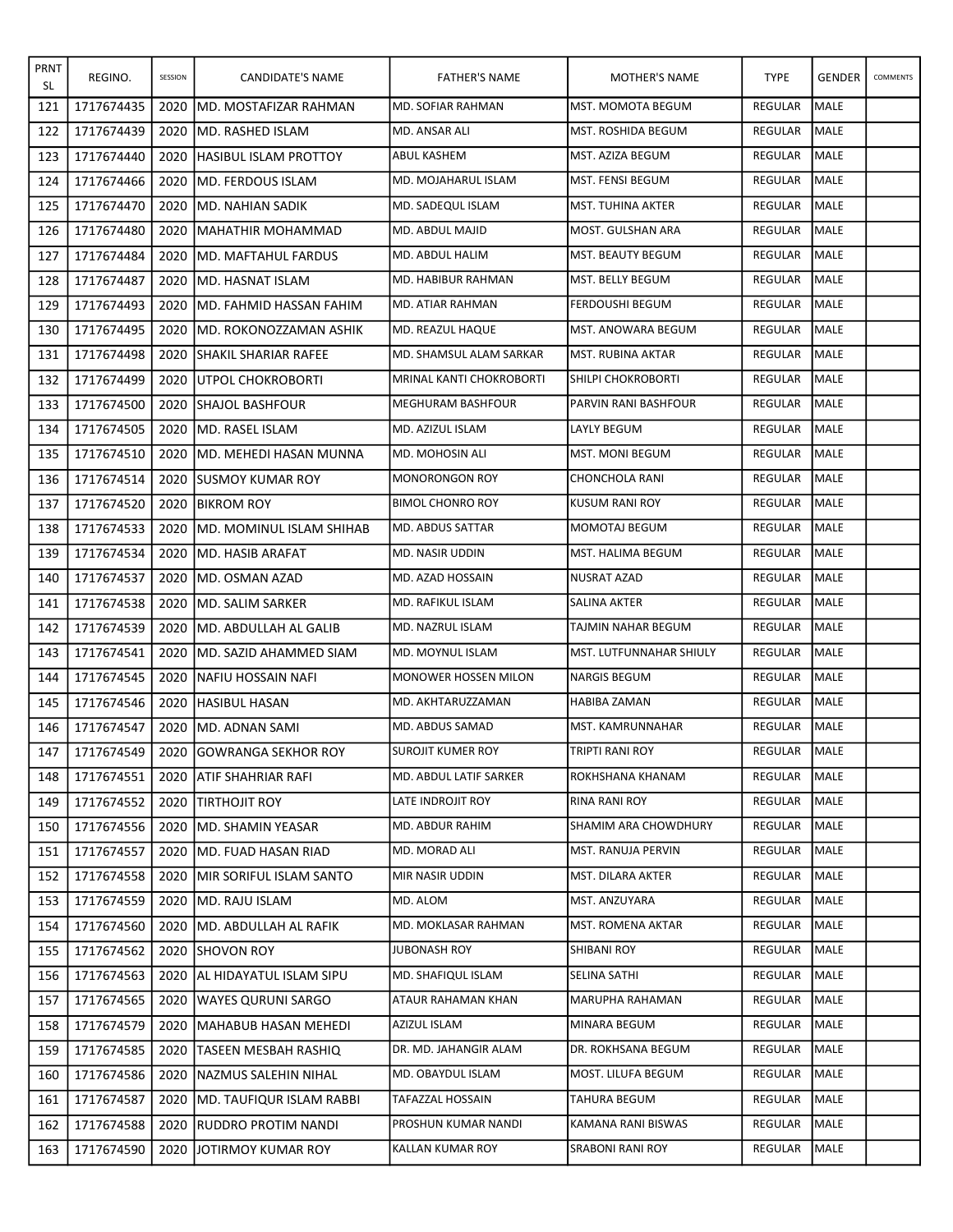| PRNT<br>SL | REGINO.    | SESSION | CANDIDATE'S NAME                                          | <b>FATHER'S NAME</b>      | MOTHER'S NAME           | <b>TYPE</b>    | <b>GENDER</b> | COMMENTS |
|------------|------------|---------|-----------------------------------------------------------|---------------------------|-------------------------|----------------|---------------|----------|
| 164        | 1717674591 | 2020    | <b>LATOSH MOHONTO</b>                                     | <b>OTUL MOHONTA</b>       | <b>BIJALI MOHONTO</b>   | <b>REGULAR</b> | <b>MALE</b>   |          |
| 165        | 1717674597 | 2020    | IMD. FAISAL HAQUE PRAMANIK                                | IMD. SHAGEDUL HAQUE       | <b>BILU AKHTER</b>      | <b>REGULAR</b> | <b>MALE</b>   |          |
| 166        | 1717674600 | 2020    | <b>SHOPNO SARKER</b>                                      | PARIMAL CHANDRO SARKER    | SHEMA RANI SARKER       | <b>REGULAR</b> | <b>MALE</b>   |          |
| 167        | 1717674602 | 2020    | FARHAN KHAN                                               | MD. MORSHED ALI KHAN      | <b>FARHANA PARVIN</b>   | REGULAR        | <b>MALE</b>   |          |
| 168        | 1717674603 | 2020    | <b>JAVIJIT ROY</b>                                        | KOUSHIK KUMAR ROY         | <b>BEAUTY RANI ROY</b>  | <b>REGULAR</b> | <b>MALE</b>   |          |
| 169        | 1717674606 | 2020    | IMD. ASHRAF HOSSAIN                                       | MD. YEAD ALI              | MOST. ASMA KHATUN       | <b>REGULAR</b> | <b>MALE</b>   |          |
| 170        | 1717674608 | 2020    | <b>ITASEEN AL-SAIF</b>                                    | MD. SHAIFUL ALAM          | <b>HALIMA KHATUN</b>    | REGULAR        | <b>MALE</b>   |          |
| 171        | 1717674612 | 2020    | <b>INAYEEM ISLAM</b>                                      | MD. NURNNOBY ISLAM        | MRS. NASIMA BEGUM       | REGULAR        | <b>MALE</b>   |          |
| 172        | 1717674614 | 2020    | <b>ISHAWROV CHANDRO ROY</b>                               | JATON KUMAR ROY           | PROTIMA RANI ROY        | <b>REGULAR</b> | <b>MALE</b>   |          |
| 173        | 1717674615 | 2020    | <b>IRANA ISLAM</b>                                        | <b>MOHOSIN ALI</b>        | NASIMA BEGUM            | REGULAR        | MALE          |          |
| 174        | 1717674616 | 2020    | <b>IFORHAD ALOM SAJIB</b>                                 | NUR ALOM                  | FARJANA BEGUM           | REGULAR        | <b>MALE</b>   |          |
| 175        | 1717674617 | 2020    | IMD. RAKIBUL HASAN RAKIB                                  | MD. YOUSUF ALI            | MRS. REHENA BEGUM       | <b>REGULAR</b> | <b>MALE</b>   |          |
| 176        | 1717674618 | 2020    | <b>JDHRUBO ROY BISHAL</b>                                 | <b>KHAGESHWAR ROY</b>     | <b>MADHOBE RANI ROY</b> | REGULAR        | <b>MALE</b>   |          |
| 177        | 1717674621 |         | 2020 JA. K. M. AKIF HAYAT                                 | A. K. M. ARIF HAYAT       | MOKBULAR JAHAN          | REGULAR        | <b>MALE</b>   |          |
| 178        | 1717674623 | 2020    | <b>ISUSANTO ROY</b>                                       | <b>BINOY KUMAR ROY</b>    | <b>ANJALI RANI ROY</b>  | REGULAR        | <b>MALE</b>   |          |
| 179        | 1717674624 | 2020    | <b>JMD. ABID HASAN FIZER</b>                              | <b>MD. ASHAHAB ALI</b>    | MOST. AZIMA AKTER       | <b>REGULAR</b> | <b>MALE</b>   |          |
| 180        | 1717675375 | 2020    | IMD. NAHID PARVEZ NISHAN                                  | MD. AKHTARUZZAMAN         | MST. NAZMA PARVIN       | <b>REGULAR</b> | <b>MALE</b>   |          |
| 181        | 1717675382 | 2020    | IMD. ABDUR RAHIM                                          | MD. EBRAHIM ALI           | MST. AFROJA BEGUM       | REGULAR        | MALE          |          |
| 182        | 1717675898 | 2020    | IMD. JAHID HASAN JONY                                     | MD. SABIDUL HAQUE         | MST. JOSNA BEGUM        | <b>REGULAR</b> | <b>MALE</b>   |          |
| 183        | 1717676100 | 2020    | IMD. MAHMUD HOSSAIN                                       | MD. AZIZUL ISLAM          | MST. PARUL BEGUM        | <b>REGULAR</b> | <b>MALE</b>   |          |
| 184        | 1717676102 | 2020    | <b>MD. MERAJUL ISLAM</b>                                  | MD. MOYNUL ISLAM          | MST. MAYA BEGUM         | REGULAR        | <b>MALE</b>   |          |
| 185        | 1717676103 | 2020    | <b>IMD. SAYEM HOSSAIN</b>                                 | MD. HAMIDUL ISLAM         | MST. FENSI AKTER        | <b>REGULAR</b> | <b>MALE</b>   |          |
| 186        | 1717676104 | 2020    | <b>MD. MORSALIN ISLAM</b>                                 | MD. AMDADUL ISLAM         | MST. BANU BEGUM         | <b>REGULAR</b> | MALE          |          |
| 187        | 1717676105 | 2020    | IMD. MONIRUJJAMAN MINTU                                   | MD. MOJAMMEL HAQUE        | MST. MOHOSANA BEGUM     | REGULAR        | <b>MALE</b>   |          |
| 188        | 1717676498 | 2020    | IMD. SHUVO ISLAM                                          | MD. FAZLUL HAQUE          | MST. SHAHARA BEGUM      | <b>REGULAR</b> | <b>MALE</b>   |          |
| 189        | 1717676670 |         | 2020 RAFIULLA                                             | MD. IBRAHIM               | REJINA BEGUM            | REGULAR        | MALE          |          |
| 190        | 1717676771 |         | 2020   FOYSAL AHMED                                       | ABDUL MOTIN               | MARUFA BEGUM RUPALI     | REGULAR   MALE |               |          |
| 191        | 1717676772 |         | 2020 JMD. TANVIR AHMED SIYAM                              | MD. RAFIQUL ISLAM         | MOST. KOHINUR BEGUM     | REGULAR        | MALE          |          |
| 192        | 1717676821 |         | 2020 APURBO ROY                                           | PORESH CHANDRO ROY        | RADHA RANI ROY          | REGULAR        | MALE          |          |
| 193        | 1717677086 |         | 2020 BROJA GOPAL MOHANTA                                  | PREMANANDA MOHANTA        | ALOKA RANI MOHANTA      | REGULAR        | <b>MALE</b>   |          |
| 194        | 1717677604 |         | 2020 IMD. RIMON ISLAM                                     | MD. AKRAMUL HAQUE         | RUBE BEGUM              | REGULAR        | MALE          |          |
| 195        | 1717677798 |         | 2020 DAYAL CHANDRO ROY                                    | <b>SUDASH CHANDRO ROY</b> | SAPNA RANI              | REGULAR        | MALE          |          |
| 196        | 1717677942 |         | 2020 MUNNA ISLAM                                          | MD. SHAHIDUL ISLAM        | UMME KULSUM MUNNI       | REGULAR        | <b>MALE</b>   |          |
| 197        | 1717679535 |         | 2020 SAHAZAD RAZA                                         | MD. JAHANGIR ALOM         | SAHAJADI BEGUM          | REGULAR        | <b>MALE</b>   |          |
| 198        | 1717679537 |         | 2020 IMD. AHOSANUL KOBIR SOWHAN IMD. HUMAYUN KOBIR SHAHIN |                           | KHALEDA BEGUM           | REGULAR        | MALE          |          |
| 199        | 1717679538 |         | 2020 JJOY MOHONTO                                         | TOPON MOHONTO             | KOBITA MOHONTO          | REGULAR        | MALE          |          |
| 200        | 1717679586 |         | 2020 MD. NAHID HASAN                                      | MD. ABDUR RASHID          | NARGIS BEGUM            | REGULAR        | MALE          |          |
| 201        | 1717679962 |         | 2020   MD. RASHEDUZZAMAN ASHIK                            | MD. KHAIRUL ISLAM         | MST. RASHEDA BEGUM      | REGULAR        | MALE          |          |
| 202        | 1717679963 |         | 2020 ASHIQUR ZAMAN ARSHAD                                 | KHOLILUR RAHMAN           | ABEDA KHATUN            | REGULAR        | MALE          |          |
| 203        | 1717679966 |         | 2020 SHAHRIAR ALOM MASUD                                  | MD. SHAHIN ALOM           | CHAMALI BEGUM           | REGULAR        | MALE          |          |
| 204        | 1717680025 |         | 2020 JMD. SHAHRIAR KABIR SHIHAB                           | MD. FORHAD HOSSAIN        | MST. SHAHIDA YEASMIN    | REGULAR        | <b>MALE</b>   |          |
| 205        | 1717680346 | 2020    | <b>IRAHMATULLAH</b>                                       | ROICH UDDIN JUYEL         | RINA PARVIN             | REGULAR        | <b>MALE</b>   |          |
| 206        | 1717680516 |         | 2020 JMD. REDWANUL AHSAN                                  | MD. MOZAMMEL HAQUE        | <b>MST. ROKSANA</b>     | REGULAR        | MALE          |          |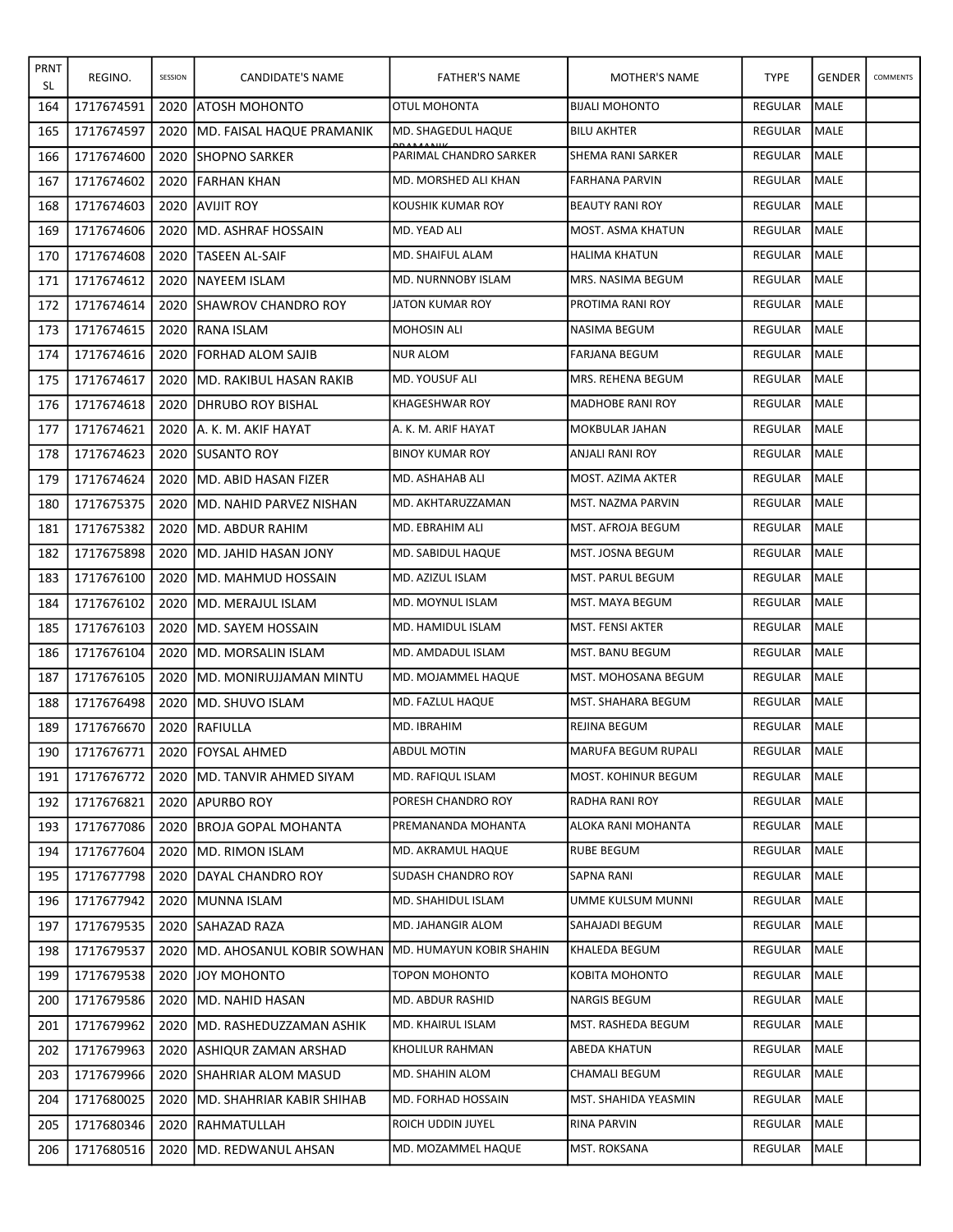| <b>PRNT</b><br>SL | REGINO.    | SESSION | CANDIDATE'S NAME               | <b>FATHER'S NAME</b>      | MOTHER'S NAME            | <b>TYPE</b>    | <b>GENDER</b> | COMMENTS |
|-------------------|------------|---------|--------------------------------|---------------------------|--------------------------|----------------|---------------|----------|
| 207               | 1717680549 | 2020    | IMD. AL-MAHAMUD LEON           | MD. AMINUL ISLAM          | MST. MAHAMUDA YEASMIN    | <b>REGULAR</b> | <b>MALE</b>   |          |
| 208               | 1717680784 | 2020    | IMD. NIROB                     | <b>MOJIBUL</b>            | <b>NILUFA</b>            | REGULAR        | <b>MALE</b>   |          |
| 209               | 1717681339 | 2020    | <b>ABU REZA</b>                | <b>ZAHIDUL ISLAM</b>      | ROHIMA BEGUM             | <b>REGULAR</b> | <b>MALE</b>   |          |
| 210               | 1717681350 | 2020    | MD. ASHAD ISLAM                | MD. HAMIDUL ISLAM         | PERVIN BEGUM             | REGULAR        | <b>MALE</b>   |          |
| 211               | 1717681492 | 2020    | IMD. MARUF ALL HASAN           | MD. TAIBUR RAHMAN         | MST. TASKINA RAHMAN      | <b>REGULAR</b> | <b>MALE</b>   |          |
| 212               | 1717681493 | 2020    | <b>IMD. SOLEMAN BHUIA</b>      | <b>ABDUL AZIZ</b>         | SAKINA BEGUM             | <b>REGULAR</b> | <b>MALE</b>   |          |
| 213               | 1717682068 | 2020    | IMD. MOMIN ISLAM               | MD. ANTAZUL ISLAM         | MST. HACHINA BEGUM       | REGULAR        | MALE          |          |
| 214               | 1717683517 | 2020    | <b>IMRITUNJOY ADHIKARI</b>     | <b>SOYLES ADHIKARI</b>    | SUMITA ADHIKARI          | <b>REGULAR</b> | <b>MALE</b>   |          |
| 215               | 1717683518 | 2020    | KAJOL ADHIKARI                 | RANJAN ADHIKARI           | <b>HENA ADHIKARI</b>     | <b>REGULAR</b> | <b>MALE</b>   |          |
| 216               | 1717683519 | 2020    | IMD. HARUN-AR-RASID            | ANISUR RAHAMAN            | <b>HABIBA KHATUN</b>     | REGULAR        | <b>MALE</b>   |          |
| 217               | 1717684706 | 2020    | <b>IBELAL HOSSAIN</b>          | SADIQUL ISLAM             | <b>RENUFA BEGUM</b>      | <b>REGULAR</b> | <b>MALE</b>   |          |
| 218               | 1717685467 | 2020    | <b>MD. ABU SAYEM KHAN</b>      | MD. MIZANUR RAHMAN KHAN   | RAZIA SULTHANA           | <b>REGULAR</b> | <b>MALE</b>   |          |
| 219               | 1717685471 | 2020    | IMD. JUWEL RANA                | MD. MOTIAR RAHMAN         | MST. HOSNEYARA BEGUM     | <b>REGULAR</b> | <b>MALE</b>   |          |
| 220               | 1717685475 | 2020    | <b>HIMANGSHU KUMAR ROY</b>     | ABINASH CHANDRA ROY       | <b>DOYA RANI ROY</b>     | <b>REGULAR</b> | <b>MALE</b>   |          |
| 221               | 1717685501 | 2020    | <b>IVABESH CHANDRO ROY</b>     | <b>PROKASH ROY</b>        | KANCHANA BALA            | <b>REGULAR</b> | <b>MALE</b>   |          |
| 222               | 1717685525 | 2020    | IMD. MAHMUDUL HASAN KHAN       | MD. EMDADUL HAQUE         | ARJINA BEGUM             | <b>REGULAR</b> | MALE          |          |
| 223               | 1717685550 | 2020    | <b>JASADUL ISLAM</b>           | MOJAMMEL HAQUE            | ALESA BEGUM              | <b>REGULAR</b> | <b>MALE</b>   |          |
| 224               | 1717685744 | 2020    | IMD. MEJOR ALI                 | MOSHIQUL ISLAM            | MORSHEDA BEGUM           | REGULAR        | <b>MALE</b>   |          |
| 225               | 1717686019 | 2020    | <b>IMILON ROY</b>              | TRAILOKHA NATH ROY        | DINO BALA RANI ROY       | REGULAR        | <b>I</b> MALE |          |
| 226               | 1717687947 | 2020    | <b>IMORSHED ALOM</b>           | MOKLESAR RAHMAN           | <b>MORIOM BEGUM</b>      | REGULAR        | <b>MALE</b>   |          |
| 227               | 1717687950 | 2020    | VIMESSOR CHANDRO ROY           | MODHU CHANDRO ROY         | <b>GITA RANI ROY</b>     | REGULAR        | <b>MALE</b>   |          |
| 228               | 1717688580 | 2020    | <b>SOHEL RANA</b>              | ABDUL MANNAN              | SUMSUNNAHER              | REGULAR        | <b>I</b> MALE |          |
| 229               | 1717689805 | 2020    | <b>IMD. GOLAM RABBI</b>        | MD. MAHAFUZAR RAHAMAN     | <b>MST. NARGIS BEGUM</b> | REGULAR        | <b>MALE</b>   |          |
| 230               | 1717689810 | 2020    | IMD. ARMAN HOSSEN              | MD. KHALILUR RAHAMAN      | <b>MST. ARJINA BEGUM</b> | <b>REGULAR</b> | <b>MALE</b>   |          |
| 231               | 1717689904 | 2020    | <b>IMOZAKKIR MONOWAR</b>       | MD. ANTAZUL ISLAM         | ANWARA BEGUM             | <b>REGULAR</b> | MALE          |          |
| 232               | 1717689907 | 2020    | IMD. AHSANUL HOQUE LIMON       | MD. SAIFUL ISLAM          | MST. JESMIN AKTHER       | REGULAR        | MALE          |          |
| 233               | 1717690432 |         | 2020   MEZBAHUL ISLAM          | <b>MOKHLESUR RAHMAN</b>   | MOTAHARA BEGUM           | REGULAR MALE   |               |          |
| 234               | 1717690444 |         | 2020 JMD. RIYAJ UDDIN AHMED    | MD. ABDUS SULTAN          | MST. REBEKA SULTANA      | REGULAR        | MALE          |          |
| 235               | 1717692505 | 2020    | <b>IMD. NURUZZAMAN MIA</b>     | MD. ABDUR RAHMAN          | <b>NUR BANU BEGUM</b>    | REGULAR        | MALE          |          |
| 236               | 1717692507 | 2020    | <b>JAMIT SARKER</b>            | <b>KRISHNO SARKER</b>     | SAPNA SARKER             | REGULAR        | MALE          |          |
| 237               | 1717692773 | 2020    | <b>ABUJAFOR MD. ESTEGFER</b>   | MD. SHAFIQUL ISLAM        | MOST. FENSI BEGUM        | REGULAR        | MALE          |          |
| 238               | 1717693531 | 2020    | <b>MD. ASADUZZAMAN AKASH</b>   | MD. ABDUL KAYUM           | MST. AYESHA BEGUM        | <b>REGULAR</b> | <b>MALE</b>   |          |
| 239               | 1717693532 | 2020    | IMD. RIHABUZZAMAN RAKIB        | MD. ANWAR HOSSAIN         | MST. RUBIA BEGUM         | REGULAR        | MALE          |          |
| 240               | 1717693642 | 2020    | <b>IKALLAN CHANDRO RAY</b>     | <b>BABUL CHANDRO RAY</b>  | KONA RANI RAY            | REGULAR        | MALE          |          |
| 241               | 1717693794 | 2020    | <b>IPREMANONDO ROY</b>         | <b>BIDHAN CHANDRO ROY</b> | <b>RATNA RANI ROY</b>    | REGULAR        | <b>MALE</b>   |          |
| 242               | 1717693795 | 2020    | <b>POBITRO ROY</b>             | DALIM ROY                 | SONA RANI                | REGULAR        | MALE          |          |
| 243               | 1717693959 | 2020    | <b>SHAZZAD HOSEN SHAKIL</b>    | MD. MOZAHAR ALI           | MST. GOLSEN HELALI       | REGULAR        | MALE          |          |
| 244               | 1717700471 | 2020    | <b>MD. RIYEDUL ZAMAN RIYED</b> | MD. TIZUL ISLAM           | MOST. RUNA BEGUM         | REGULAR        | MALE          |          |
| 245               | 1717701255 | 2020    | <b>IROKUNUJJAMAN ROKUN</b>     | JAMIL HOSSAIN             | RUBI BEGUM               | REGULAR        | MALE          |          |
| 246               | 1717734541 | 2020    | IMD. MINHAJUL ISLAM AYON       | MD. SHAHJAHN ALI          | MST. MONWARA BEGUM       | REGULAR        | MALE          |          |
| 247               | 1717751006 | 2020    | <b>JMD. ASFAK UZZAMAN ASIF</b> | MD. AKTARUZZAMAN          | MOST. ANJU ARA BEGUM     | REGULAR        | MALE          |          |
| 248               | 1717751163 | 2020    | <b>MIRZA ADNAN SHAHARIEAR</b>  | MIRZA TAUFIQUL ISLAM BEGH | NAZMA SULTANA LOVELY     | REGULAR        | MALE          |          |
| 249               | 1717752571 | 2020    | MD. RIMON                      | MD. ASHRAF ALI            | MST. NASRIN BEGUM RIKTA  | REGULAR        | MALE          |          |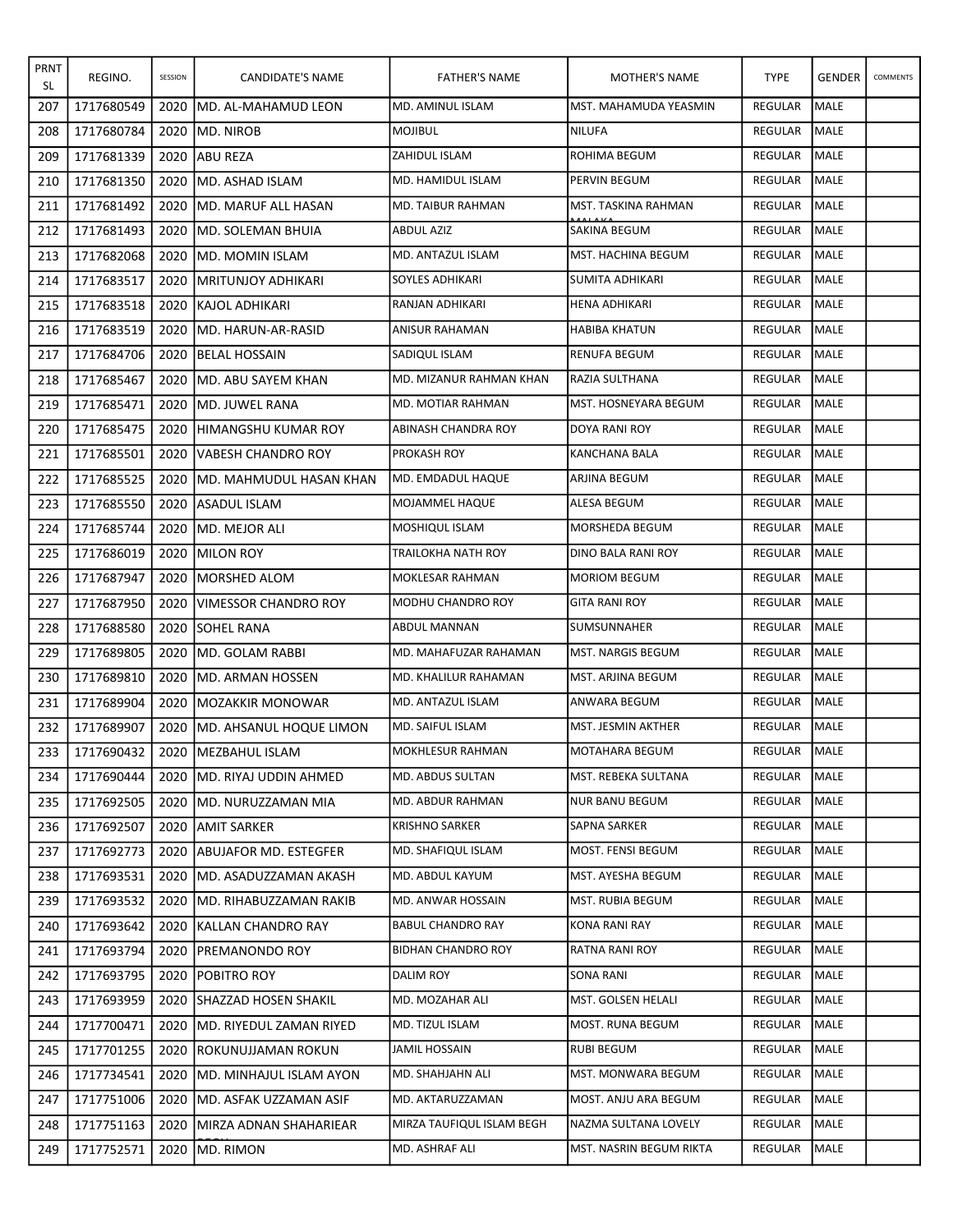| <b>PRNT</b><br>SL | REGINO.    | SESSION | CANDIDATE'S NAME                 | <b>FATHER'S NAME</b>     | MOTHER'S NAME                | <b>TYPE</b>      | <b>GENDER</b>  | COMMENTS |
|-------------------|------------|---------|----------------------------------|--------------------------|------------------------------|------------------|----------------|----------|
| 250               | 1717756145 | 2020    | IMD. ABUHANIFA RIDOY             | <b>MD. JAHANGIR ALAM</b> | MOST. MAHMUDA BEGUM          | REGULAR          | <b>MALE</b>    |          |
| 251               | 1717756232 | 2020    | <b>SHAHRIN ISLAM</b>             | <b>ZAHANGIR ALAM</b>     | SELINA YASMIN                | <b>REGULAR</b>   | <b>MALE</b>    |          |
| 252               | 1717757866 | 2020    | <b>IMD. RIFAT ALI</b>            | MD. MAHBUBAR RAHMAN      | MOST. FATEMA KHATUN          | <b>REGULAR</b>   | <b>MALE</b>    |          |
| 253               | 1717758357 | 2020    | IA. K. M. YOUSUF                 | MD. ALTAF HOSSAIN SHAH   | <b>MST. MORIOM NESSA</b>     | REGULAR          | MALE           |          |
| 254               | 1717766823 | 2020    | IMD. NIAJ MORSHED MUNNA          | IMD. MOMINUL ISLAM       | MST. NASIMA KHATUN           | REGULAR          | <b>MALE</b>    |          |
| 255               | 1717775533 | 2020    | <b>TAMAL ROY</b>                 | PARIMAL CHANDRA ROY      | CHAMPA RANI ROY              | <b>REGULAR</b>   | <b>MALE</b>    |          |
| 256               | 1717779897 | 2020    | <b>POLLOB BISWAS</b>             | <b>NIROD BISWAS</b>      | AROTI RANI BISWAS            | REGULAR          | <b>I</b> MALE  |          |
| 257               | 1717779944 | 2020    | <b>JJOY CHANDRA ROY</b>          | POLASH CHANDRA ROY       | PROMILA RANI ROY             | <b>REGULAR</b>   | <b>MALE</b>    |          |
| 258               | 1717779945 | 2020    | <b>JIBON CHANDRA ROY</b>         | POLASH CHANDRA ROY       | PROMILA RANI ROY             | <b>REGULAR</b>   | <b>MALE</b>    |          |
| 259               | 1717779976 | 2020    | <b>IMD. BIPLOB RANA</b>          | MD. ABDUS SATTAR         | MST. BEAUTY ARA              | REGULAR          | IMALE          |          |
| 260               | 1717780199 | 2020    | JAPON CHANORO ROY                | INARESH CHANDRO ROY      | VANU BALA                    | REGULAR          | MALE           |          |
| 261               | 1717780522 | 2020    | INIRONJAN ROY                    | SANTOSH KUMAR ROY        | JOSNA RANI ROY               | <b>REGULAR</b>   | <b>MALE</b>    |          |
| 262               | 1717780524 | 2020    | <b>MD. REZWANUL HAQUE SHUVO</b>  | MD. SHIDUL HAQUE         | MST. SAHIDA BEGUM            | REGULAR          | <b>I</b> MALE  |          |
| 263               | 1717824139 | 2020    | IMD. HUMAYUN KABIR HIMU          | MD. ZOHIRUL ISLAM        | <b>MST. HUNUFA KHATUN</b>    | REGULAR          | <b>MALE</b>    |          |
| 264               | 1717824159 | 2020    | <b>IKAZI MD. MUNEM SHAHRIAR</b>  | ABU HAIDER MD. HUMAUN    | MST. MORZINA BEGUM           | <b>REGULAR</b>   | <b>MALE</b>    |          |
| 265               | 1717825661 | 2020    | <b>IMD. EMON SHAH</b>            | MD. RUHUL AMIN           | MOST. SHERINA BEGUM          | REGULAR          | <b>MALE</b>    |          |
| 266               | 1717827895 | 2020    | <b>JAFRI CHOWDHURY</b>           | <b>TORIKUL ISLAM</b>     | ASIYA BEGUM                  | REGULAR          | <b>MALE</b>    |          |
| 267               | 1717829311 | 2020    | IMD. SAIKAT HOSSAIN              | <b>MD. RIPON RAHMAN</b>  | MST. SHARMIN AKTER           | <b>REGULAR</b>   | MALE           |          |
| 268               | 1718828338 | 2020    | <b>JJAHIDUL ISLAM</b>            | MOFIZ UDDIN              | JASMIN AKTER                 | REGULAR          | <b>MALE</b>    |          |
| 269               | 1718830108 | 2020    | <b>MOHSIN ALI</b>                | <b>BABUL HOSSAIN</b>     | MORZINA BEGUM                | REGULAR          | MALE           |          |
| 711               | 1417664500 | 2017    | JATIKA AKTER                     | MD. ATIYAR RAHMAN        | ANOWARA BEGUM                | IRREGULAR FEMALE |                |          |
| 712               | 1417668183 | 2017    | <b>IFATAMA JANNAT</b>            | KOBEZ ALI                | NURJAHAN BEGUM               | IRREGULAR        | <b>IFEMALE</b> |          |
| 713               | 1617688363 | 2019    | <b>IMD. NUR HABIB</b>            | MD. HAFIZUL ISLAM        | MST. MORJINA BEGUM           | IRREGULAR MALE   |                |          |
| 715               | 1617670682 | 2019    | <b>ISOHANA SINTHIA RAHMAN</b>    | MD. SHIFUR RAHMAN        | <b>MST. ROYSON ARA AKTAR</b> | IRREGULAR FEMALE |                |          |
| 716               | 1617672314 | 2019    | IAFSARIYA KHANOM                 | ASHRAF ALI               | <b>ALEKZAN BEGUM</b>         | IRREGULAR FEMALE |                |          |
| 717               | 1517756526 |         | 2018 SUROVI AKTER PAYEL          | MD. DELWAR HOSSAIN       | <b>MOST. AKTHER ZAHAN</b>    | IRREGULAR FEMALE |                |          |
| 718               | 1410868573 |         | 2017 SHAMIMA AKTER MUNNI         | MD. SHAMSUL ISLAM        | MST. MOSLEMA AKTER           | IRREGULAR FEMALE |                |          |
| 719               | 1417669670 | 2017    | <b>JBRISTI AKTER MORIOM</b>      | MD. ABDUL KARIM          | <b>BILKIS BEGUM</b>          | IRREGULAR FEMALE |                |          |
| 720               | 1518817141 | 2019    | <b>ITAMJIDUL HAQUE</b>           | ABDUL HAMID              | TANJILA PARVIN               | IRREGULAR MALE   |                |          |
| 721               | 1613679425 | 2019    | <b>JMD. KAUSAR ALI</b>           | MD. NABIR UDDIN          | MST. ROFINA KHATUN           | IRREGULAR MALE   |                |          |
| 722               | 1617670331 | 2019    | <b>JMD. ATIKUR RAHMAN SHIHAB</b> | MIR MOHAMMAD BAKUL       | ANWARA BEGUM                 | IRREGULAR MALE   |                |          |
| 723               | 1617681106 |         | 2019   MD. BAPPY ISLAM SANTO     | MD. ROBIUL ISLAM         | MST. SONALY BEGUM            | IRREGULAR MALE   |                |          |
| 724               | 1617681623 | 2019    | LIAKOT ALI LIMON                 | <b>HOSEN ALI</b>         | SABINA YASMIN LILY           | IRREGULAR MALE   |                |          |
| 725               | 1517669816 |         | 2018  TUSHER DAS                 | PROKASH CHANDRO DAS      | SHAMA RANI DAS               | IRREGULAR MALE   |                |          |
| 726               | 1517671595 |         | 2018 SOFIUL ISLAM                | JOHIRUDDIN               | SOKINA BEGUM                 | IRREGULAR MALE   |                |          |
| 727               | 1517673121 |         | 2018 SULTAN ALI                  | KHADEMUL ISLAM           | SULTANA BEGUM                | IRREGULAR MALE   |                |          |
| 728               | 1517692065 |         | 2018 MD. SAIKAT HOSSAIN          | SAFIQUL ISLAM            | MST. MEHER BANU              | IRREGULAR   MALE |                |          |
| 729               | 1517818772 |         | 2018   MD. MONIRUJJAMAN          | MD. ABDUL JALIL          | MOST. MAHAMUDA BEGUM         | IRREGULAR MALE   |                |          |
| 730               | 1417663930 | 2017    | <b>SYED MAHADI HASSAN MANIK</b>  | MD. TAYEB ALI SHAH FAKIR | MAHAMUDA BEGUM               | IRREGULAR MALE   |                |          |
| 731               | 1417664107 | 2017    | JABU BOKKAR SIDDIK               | ANARUL ISLAM             | AMIJAN BEGUM                 | IRREGULAR   MALE |                |          |
| 732               | 1417666260 | 2017    | <b>PROSANTO ROY</b>              | SONTOS ROY               | ROTNA ROY                    | IRREGULAR MALE   |                |          |
| 733               | 1417729888 | 2017    | <b>MD. KHALAQU JJAMAN</b>        | MD. SHAIDUL ISLAM        | KHALADA BEGUM                | IRREGULAR MALE   |                |          |
| 734               | 1417791910 | 2017    | JABUL HASAN SELIM                | SHAMSUL ISLAM            | SELINA BEGUM                 | IRREGULAR MALE   |                |          |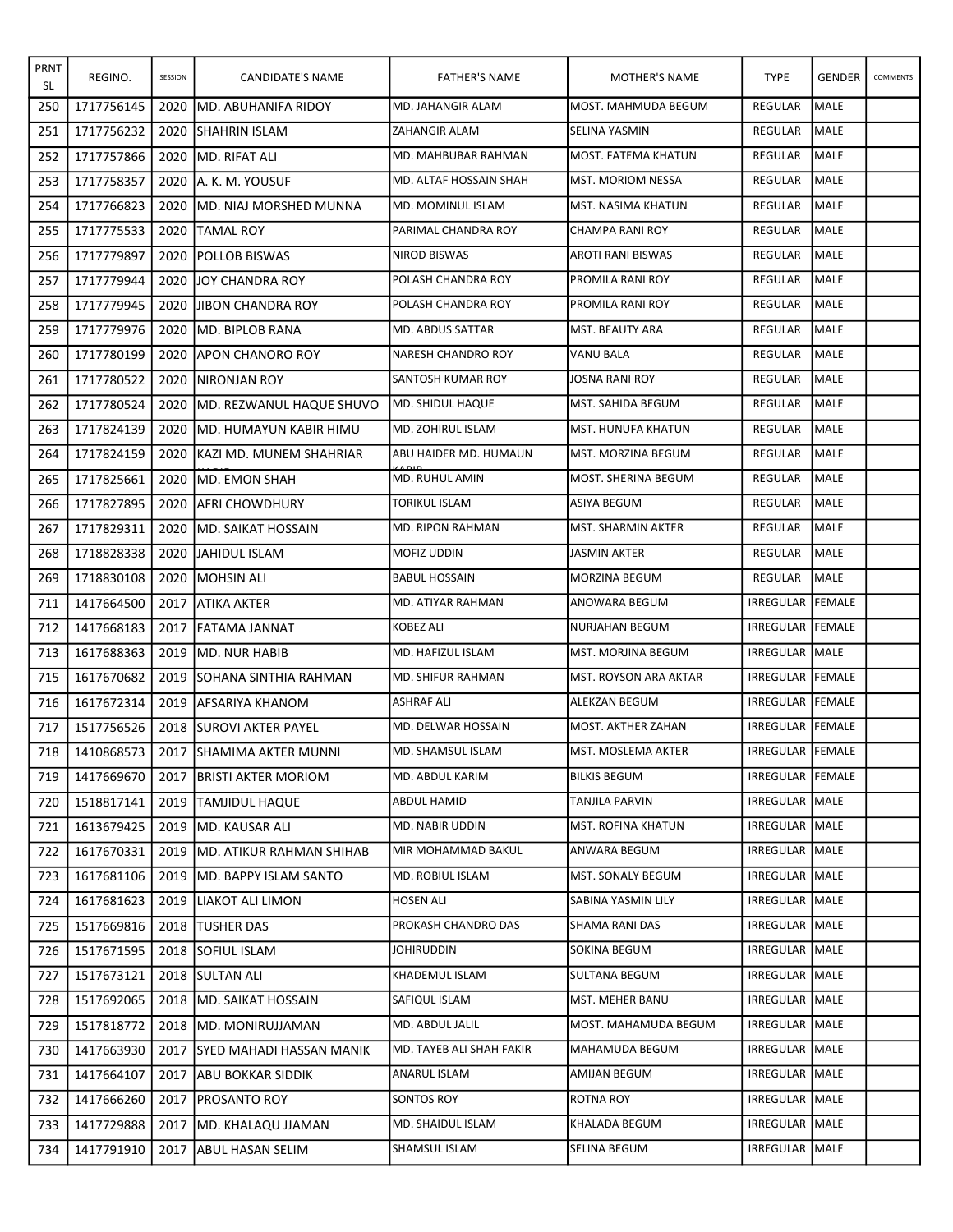| PRNT<br><b>SL</b> | REGINO.    | SESSION | CANDIDATE'S NAME         | <b>FATHER'S NAME</b>   | <b>MOTHER'S NAME</b>     | <b>TYPE</b>              | <b>GENDER</b> | <b>COMMENTS</b> |
|-------------------|------------|---------|--------------------------|------------------------|--------------------------|--------------------------|---------------|-----------------|
| 735               | 9017700972 | 2017    | <b>ISELIM ISLAM</b>      | IKAMRUZZAMAN           | IAMINA KHATUN            | <b>IRREGULAR IMALE</b>   |               |                 |
| 736               | 9017700973 | 2017    | IMD. ROBIN ISLAM         | IMD. OHIDUL ISLAM      | IRINA BEGUM              | <b>IRREGULAR IMALE</b>   |               |                 |
| 856               | 1617670212 | 2019    | IMD. RIPON ALI           | JAMAL UDDIN            | lSELINA BEGUM            | <b>IRREGULAR IMALE</b>   |               |                 |
| 862               | 1617671016 | 2019    | IMOMOTA RANI ROY         | IPARESH CHANDRA ROY    | IBHAGGORATI RANI ROY     | IRREGULAR FEMALE         |               |                 |
| 863               | 1617671921 | 2019    | IKRISNA RANI ROY         | IKAMINI ROY            | <b>I</b> BULBULI RANIROY | <b>IRREGULAR FEMALE</b>  |               |                 |
| 864               | 1617675492 | 2019    | IJAMIMA AFROSE JOTI      | IMD. OBAYDUL ISLAM     | ISULTANA KHATUN          | <b>IRREGULAR IFEMALE</b> |               |                 |
| 865               | 1617688473 | 2019    | IMST. FATEMA AKTER MOYNA | IMD. MOSTAFIZAR RAHMAN | lMST. MOMINA BEGUM       | <b>IRREGULAR IFEMALE</b> |               |                 |
| 866               | 1617675699 | 2019    | IMD. MUIN ISLAM          | IMD. SHAHIDUL ISAM     | lMST. MINA BEGUM         | <b>IRREGULAR IMALE</b>   |               |                 |
| 867               | 1517818773 | 2018    | <b>IMARUF HOSSAN</b>     | lMD. ABDUL JALIL       | lMOST. MAHAMUDA BEGUM    | <b>IRREGULAR IMALE</b>   |               |                 |
| 891               | 1317656743 | 2016    | <b>ISHORON AHKTHER</b>   | IMD. ABUL ISLAM        | IMONJUARA                | <b>IRREGULAR FEMALE</b>  |               |                 |
| 892               | 1317656916 | 2016    | IANUPOMA AHMED           | FIROZ AHMED            | IANZUMAN ARA BEGUM       | <b>IRREGULAR IFEMALE</b> |               |                 |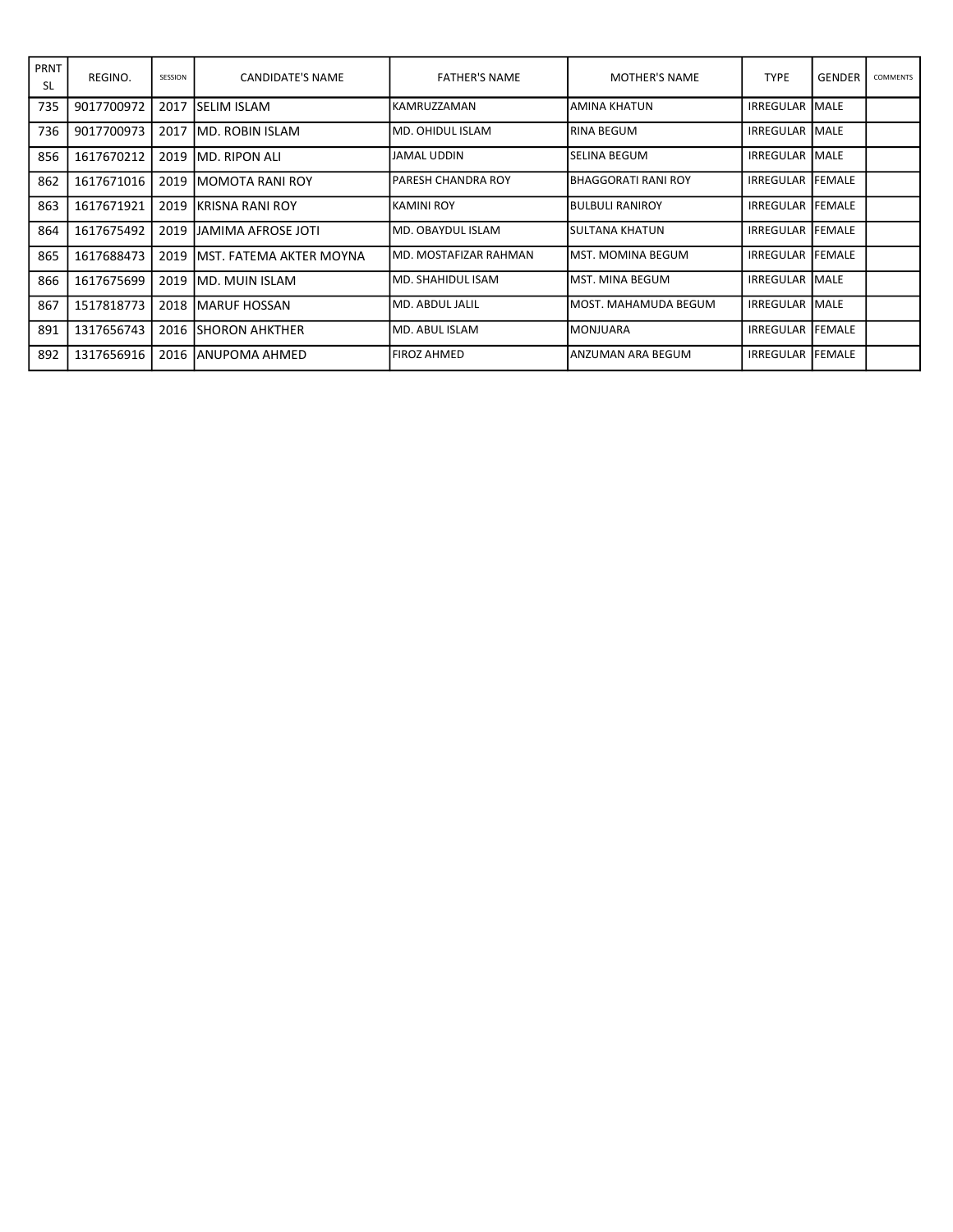## H.S.C. eFF 2022

Electronic Form Fill-up Board of Intermediate and Secondary Education, Dinajpur NILPHAMARI GOVT. COLLEGE ( 125189 ) Probable Candidate List HUMANITIES

| PRNT<br><b>SL</b> | REGINO.    | SESSION | CANDIDATE'S NAME              | <b>FATHER'S NAME</b>                          | <b>MOTHER'S NAME</b>      | <b>TYPE</b>    | <b>GENDER</b>  | COMMENTS |
|-------------------|------------|---------|-------------------------------|-----------------------------------------------|---------------------------|----------------|----------------|----------|
| 270               | 1617670607 | 2020    | MST. MORSHALINA AKTHER MIM    | MD. MORSHADUL HAKIM SARKAR MST. HASINA KHATUN |                           | REGULAR        | <b>FEMALE</b>  |          |
| 271               | 1617771367 | 2020    | INIPU RANI ROY                | RANJIT KUMAR RAY                              | <b>SHAMOLI RANI</b>       | <b>REGULAR</b> | <b>FEMALE</b>  |          |
| 272               | 1717674072 | 2020    | IJASMIN AKTER TULI            | <b>MD. JIKRUL HOQUE</b>                       | MST. JAKIA BEGUM          | REGULAR        | <b>IFEMALE</b> |          |
| 273               | 1717674079 | 2020    | JARPONA ROY HASI              | SONTOSH KUMER ROY                             | ARCHANA RANI ADHIKARI     | REGULAR        | <b>FEMALE</b>  |          |
| 274               | 1717674080 | 2020    | IARPE ROY KHUSI               | SONTOSH KUMER ROY                             | ARCHANA RANI ADHIKARI     | REGULAR        | <b>FEMALE</b>  |          |
| 275               | 1717674088 | 2020    | INASRIN AKTER NIPA            | MD. NAZRUL ISLAM                              | MST. RUMANA AKTAR RUBI    | REGULAR        | <b>IFEMALE</b> |          |
| 276               | 1717674090 | 2020    | <b>JFATEMA AKTER JOTI</b>     | MD. ARAB ALI                                  | MST. DILRUBA KHANOM       | REGULAR        | FEMALE         |          |
| 277               | 1717674161 | 2020    | KONICA AKTHER                 | MD. MAZEDUL ISLAM                             | KOHINUR BEGUM             | <b>REGULAR</b> | <b>FEMALE</b>  |          |
| 278               | 1717674162 | 2020    | <b>ITABASSUM</b>              | MD. BADRUDDOZA                                | <b>NARGIS BEGUM</b>       | REGULAR        | FEMALE         |          |
| 279               | 1717674163 | 2020    | <b>SHAHORINA AFRIN</b>        | MD. SAFIUL ISLAM                              | MASUDA PARVIN             | REGULAR        | FEMALE         |          |
| 280               | 1717674167 | 2020    | TAHAJIBON NAHAR               | TASNUR RAHMAN                                 | OMEDA BEGUM               | REGULAR        | <b>FEMALE</b>  |          |
| 281               | 1717674168 | 2020    | <b>ISWEETI AKTHER</b>         | MD. ABDUS SATTER ALI                          | <b>SALENA BEGUM</b>       | <b>REGULAR</b> | <b>FEMALE</b>  |          |
| 282               | 1717674169 | 2020    | ISHANIKDHA AKTHER             | MD. SAKANDER ALI                              | LOTIFA BEGUM              | REGULAR        | <b>FEMALE</b>  |          |
| 283               | 1717674170 | 2020    | IRIFAH TAMANNA                | MD. ROFIQUL ISLAM                             | ANJUMAN ARA               | REGULAR        | <b>FEMALE</b>  |          |
| 284               | 1717674173 | 2020    | <b>IMAMOTAJ AKTHER</b>        | MD. MAHASHIN ALI                              | <b>FAZILA BEGUM</b>       | REGULAR        | <b>IFEMALE</b> |          |
| 285               | 1717674182 | 2020    | ISAMMI AKTER JUTHI            | MD. SABEDUL ISLAM                             | MOSLAMA BEGUM             | <b>REGULAR</b> | <b>FEMALE</b>  |          |
| 286               | 1717674199 | 2020    | IROZINA AKTER                 | MD. HAMIDUL ISLAM                             | <b>NARGIS AKTER</b>       | REGULAR        | <b>FEMALE</b>  |          |
| 287               | 1717674258 | 2020    | ISHAMIMA PARVIN               | MD. BULBUL                                    | NAJMA BEGUM               | REGULAR        | FEMALE         |          |
| 288               | 1717674644 | 2020    | ISIFAT TAHSIN MIM             | MD. SHA ALAM                                  | MASUMA BEGUM              | <b>REGULAR</b> | <b>FEMALE</b>  |          |
| 289               | 1717674645 | 2020    | IRIYA KUNDU                   | <b>RATON KUMAR KUNDU</b>                      | MOMITA RANI KUNDU         | REGULAR        | FEMALE         |          |
| 290               | 1717674660 | 2020    | <b>SAMIRA MOMTAZ NIDHI</b>    | NAHID AHMED                                   | <b>AKTARI BEGUM SILPY</b> | REGULAR        | FEMALE         |          |
| 291               | 1717674661 | 2020    | <b>JAFSANA AKTER AFRIN</b>    | MD. ANISUR RAHMAN                             | MST. SARINA AKTER         | REGULAR        | <b>FEMALE</b>  |          |
| 292               | 1717674666 | 2020    | IMOHONA ROY                   | JAGADISH CHANDRA ROY                          | REKHA RANI ROY            | REGULAR        | <b>FEMALE</b>  |          |
| 293               | 1717674674 | 2020    | <b>IMASHIAT ZAMAN</b>         | MD. AKHTARUZZAMAN                             | MONFEKA ZAMAN             | REGULAR        | FEMALE         |          |
| 294               | 1717674682 | 2020    | JAYA RANI DAS                 | <b>SHAMOL KUMAR DAS</b>                       | <b>BIVA RANI DAS</b>      | REGULAR        | <b>FEMALE</b>  |          |
| 295               | 1717674684 | 2020    | <b>AFSANA AKTHER MIMI</b>     | MD. ANAMUL HAQUE                              | MST. NASIMA BEGUM         | REGULAR        | <b>FEMALE</b>  |          |
| 296               |            |         | 1717674686 2020 SUMI RANI ROY | <b>SUSHIL KUMAR RAY</b>                       | <b>DULPI RANI ROY</b>     | REGULAR FEMALE |                |          |
| 297               | 1717674691 | 2020    | <b>SNEHA SINGH</b>            | SURENDRA NATH SINGH                           | LAKHON RANI SINGH         | REGULAR        | <b>FEMALE</b>  |          |
| 298               | 1717674706 | 2020    | IANAMIKA ROY                  | SITANATH ROY                                  | RADHA RANI ROY            | REGULAR        | <b>FEMALE</b>  |          |
| 299               | 1717674709 | 2020    | <b>SHANTONA ROY</b>           | HARESH CHANDRO ROY                            | <b>SNATI RANI ROY</b>     | REGULAR        | <b>FEMALE</b>  |          |
| 300               | 1717674710 | 2020    | IRIFAH TAJNIA PUSPITA         | THOHIDAR RAHMAN SHAH                          | MILUFA BEGUM              | <b>REGULAR</b> | FEMALE         |          |
| 301               | 1717674733 | 2020    | IRAJWANA AKTER RUMPA          | MD. ABDUR RAZZAQUE                            | MST. MOHSINA AKTER        | REGULAR        | <b>FEMALE</b>  |          |
| 302               | 1717674735 | 2020    | JIERIN TASNIM MUNIM           | MD. KHADEMUL ISLAM                            | TAHURA BEGUM              | REGULAR        | <b>FEMALE</b>  |          |
| 303               | 1717674737 | 2020    | <b>ISRAT JAHAN EVA</b>        | MD. JILLUR RAHMAN                             | ANGU ARA BEGUM            | REGULAR        | FEMALE         |          |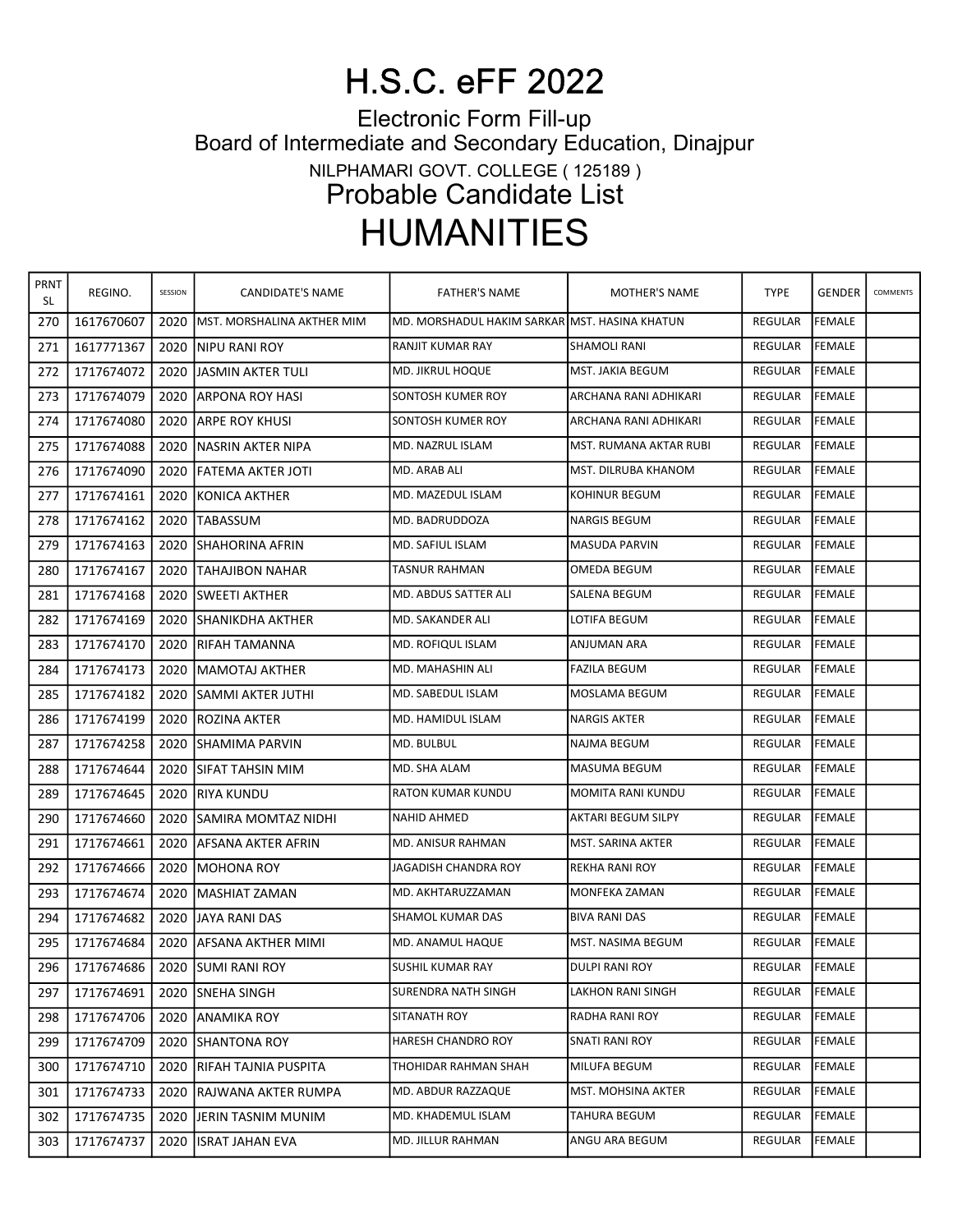| PRNT<br>SL | REGINO.    | SESSION | CANDIDATE'S NAME                 | <b>FATHER'S NAME</b>     | MOTHER'S NAME          | <b>TYPE</b>    | <b>GENDER</b> | COMMENTS |
|------------|------------|---------|----------------------------------|--------------------------|------------------------|----------------|---------------|----------|
| 304        | 1717674740 | 2020    | <b>BUSHRA TASNIM BORNO</b>       | <b>ABDUL BARI</b>        | <b>SHAKIL ARA</b>      | REGULAR        | <b>FEMALE</b> |          |
| 305        | 1717674741 | 2020    | <b>IMITHELA ZAMAN FAUMI</b>      | <b>FARUK UZ ZAMAN</b>    | MAHUMUDA ZAMAN         | REGULAR        | FEMALE        |          |
| 306        | 1717674742 | 2020    | <b>REJOANA BINTE NURAIN RIDI</b> | NURE ALAM                | REHANA PERVIN          | REGULAR        | <b>FEMALE</b> |          |
| 307        | 1717674749 | 2020    | IAFIA ADILLAH SADIA              | MD. ABUL KALAM AZAD      | SAHANAJ HABIB          | REGULAR        | FEMALE        |          |
| 308        | 1717674759 | 2020    | <b>IMST. RITU AKTER RIA</b>      | MD. ABDUR RAHIM          | MST. NAZMA BEGUM       | <b>REGULAR</b> | <b>FEMALE</b> |          |
| 309        | 1717674768 | 2020    | <b>INUJHAT TABASSUM RAISA</b>    | RAZU PRODHAN             | MISTY ISLAM            | REGULAR        | <b>FEMALE</b> |          |
| 310        | 1717674773 | 2020    | <b>JUMMA SALMA AKTER SHEFA</b>   | MD. SAIFUL ISLAM         | MST. ALIYA PERVEN      | REGULAR        | FEMALE        |          |
| 311        | 1717674803 | 2020    | JAFIHA SHAHNAZ SADIA             | MD. ALI HOSSAIN SARKER   | ANWARA BEGUM           | <b>REGULAR</b> | <b>FEMALE</b> |          |
| 312        | 1717674804 | 2020    | <b>JJUBAIDA BINTE SHAHIN</b>     | MD. SHAHINUR ISLAM       | SAZEDA KHATOON         | REGULAR        | FEMALE        |          |
| 313        | 1717674806 | 2020    | JANIKA TABAUSSUM                 | AJIGUL HOQUE             | LIPI AKTER             | REGULAR        | FEMALE        |          |
| 314        | 1717674810 | 2020    | JANUPAMA SINGHA                  | BABUL CHANDRA SINGHA     | RAMA SINGHA            | <b>REGULAR</b> | <b>FEMALE</b> |          |
| 315        | 1717674819 | 2020    | <b>ISABEKUN NAHAR SHNIGDHA</b>   | MD. SELIM ALI            | MOST. ZAHANARA BEGUM   | <b>REGULAR</b> | <b>FEMALE</b> |          |
| 316        | 1717674833 | 2020    | <b>IFATAMATUL ZANNAT JUTHE</b>   | MD. JOBAYDUL ISLAM       | MST. YASMIN AKTAR      | <b>REGULAR</b> | FEMALE        |          |
| 317        | 1717674844 | 2020    | INAWSHABA HANIF ORPY             | MD. HANIF                | ARFA NAZ               | <b>REGULAR</b> | <b>FEMALE</b> |          |
| 318        | 1717674856 | 2020    | <b>IMIFTAHUL JANNAT AYSHI</b>    | MD. GULZAR HOSSAIN       | MOSHLEMA BEGUM         | <b>REGULAR</b> | FEMALE        |          |
| 319        | 1717674861 | 2020    | <b>ISANGIDA AKTHER MIM</b>       | MD. SIFUL HAQUE          | PARUL BEGUM            | REGULAR        | FEMALE        |          |
| 320        | 1717674863 | 2020    | <b>ISHAHAJADI AKTER</b>          | IMD. ENTAZUL HAQUE       | MST. SULTANA BEGUM     | <b>REGULAR</b> | FEMALE        |          |
| 321        | 1717674881 | 2020    | IRAMISHA FARIHA RAHA             | SHAH MD. RAKIB           | MOST. HOSNEARA MONI    | <b>REGULAR</b> | FEMALE        |          |
| 322        | 1717674882 | 2020    | <b>SALSABIL ISLAM PROTASHA</b>   | MD. HASANAT SAIFUL ISLAM | <b>MORIAM BEGAM</b>    | REGULAR        | FEMALE        |          |
| 323        | 1717675011 | 2020    | <b>IMST. NAJMU AKTER</b>         | <b>ABDUL MALEK</b>       | AFROZA BEGUM           | REGULAR        | FEMALE        |          |
| 324        | 1717675108 | 2020    | IRADHIKA RANI ROY                | <b>RATINDRO NATH ROY</b> | <b>MINOTI RANI ROY</b> | <b>REGULAR</b> | <b>FEMALE</b> |          |
| 325        | 1717675116 | 2020    | <b>ITAHOMINA AKTER</b>           | ATAUR RAHMAN             | SHAHANAZ BEGUM         | REGULAR        | FEMALE        |          |
| 326        | 1717675117 | 2020    | <b>ITULY RANI ROY</b>            | <b>ASHWINI ROY</b>       | SANDA RANI TALUKDER    | REGULAR        | FEMALE        |          |
| 327        | 1717675118 | 2020    | <b>IMST. MONALISA AKTHER</b>     | MD. AMIR ALI             | MST. LIPI AKTHER       | <b>REGULAR</b> | <b>FEMALE</b> |          |
| 328        | 1717675121 | 2020    | <b>IFATEMA AKTHER</b>            | RASHIDUL ISLAM           | NURJAHAN BEGUM         | REGULAR        | FEMALE        |          |
| 329        | 1717675122 | 2020    | <b>IMOSLEMA AKTHER</b>           | MOSHIUR RAHMAN           | AMANA BEGUM            | REGULAR        | FEMALE        |          |
| 330        | 1717675144 |         | 2020 ROCKTIKA RANI               | NANDOLAL ROY             | <b>MAYA RANI ROY</b>   | REGULAR FEMALE |               |          |
| 331        | 1717675146 |         | 2020 RUPALI RANI ROY             | <b>BIRANDRO ROY</b>      | MINOTI BALA            | REGULAR        | FEMALE        |          |
| 332        | 1717675147 | 2020    | <b>TANIYA AKTHER RAKIBA</b>      | MD. RABIUL ISLAM         | MST. AFROJA KHATUN     | REGULAR        | FEMALE        |          |
| 333        | 1717675172 | 2020    | <b>SALMA SULTANA</b>             | MD. HAMIDUL ISLAM        | MST. SHILPI BEGUM      | REGULAR        | <b>FEMALE</b> |          |
| 334        | 1717675301 | 2020    | <b>NOMITA ROY</b>                | <b>SREEKANTO ROY</b>     | TARA MONI ROY          | REGULAR        | FEMALE        |          |
| 335        | 1717675312 | 2020    | <b>IMST. SAGORIKA AKTER</b>      | MD. ISLAM HOSEN          | MST. SAIRA BANU        | <b>REGULAR</b> | FEMALE        |          |
| 336        | 1717675662 | 2020    | <b>MALLIKA RANI ROY</b>          | <b>KALIPROSAD ROY</b>    | PUTUL RANI ROY         | REGULAR        | <b>FEMALE</b> |          |
| 337        | 1717675787 | 2020    | <b>IMST. MOYURY AKTER BORSHA</b> | MD. MOSTOFA KAMAL        | MST. SATHY BEGUM       | REGULAR        | FEMALE        |          |
| 338        | 1717675789 | 2020    | <b>IMST. ROUJA KHATUN</b>        | MD. AHIDUL HOQUE         | MST. ZOHORA BEGUM      | REGULAR        | <b>FEMALE</b> |          |
| 339        | 1717675790 | 2020    | <b>IMST. SADIA AKTER</b>         | MD. SAIFUL ISLAM         | MST. MONJUARA BEGUM    | REGULAR        | <b>FEMALE</b> |          |
| 340        | 1717675832 | 2020    | <b>IMST. MAHABUBA AKTER</b>      | MD. NURUZZAMAN MANIK     | MST. RUPALY BEGUM      | REGULAR        | FEMALE        |          |
| 341        | 1717676004 | 2020    | <b>IMST. ASHAMONI AKTER</b>      | MD. AMDADUL HAQ          | MST. SELINA BEGUM      | REGULAR        | FEMALE        |          |
| 342        | 1717676006 | 2020    | <b>IMST. SUMAIYA YESMIN</b>      | ABU NOMAN MD. SAIFUR     | MST. NAZMUN NAHAR      | REGULAR        | FEMALE        |          |
| 343        | 1717676007 | 2020    | <b>IMST. HABIBA AFROSE</b>       | MD. REZAUL KARIM         | MST. AYRIN SULTANA     | REGULAR        | FEMALE        |          |
| 344        | 1717676013 | 2020    | <b>IMST. JANNATUL FERDOWSI</b>   | MD. ABDUS KUDDUS         | MST. ARJINA BEGUM      | REGULAR        | FEMALE        |          |
| 345        | 1717676020 | 2020    | <b>BITHI ROY</b>                 | RONJIT CHANDRA ROY       | MOYNA RANI             | REGULAR        | <b>FEMALE</b> |          |
| 346        | 1717676277 | 2020    | JHARNA ROY                       | <b>ANONTO KUMAR ROY</b>  | FULTI RANI ROY         | REGULAR        | FEMALE        |          |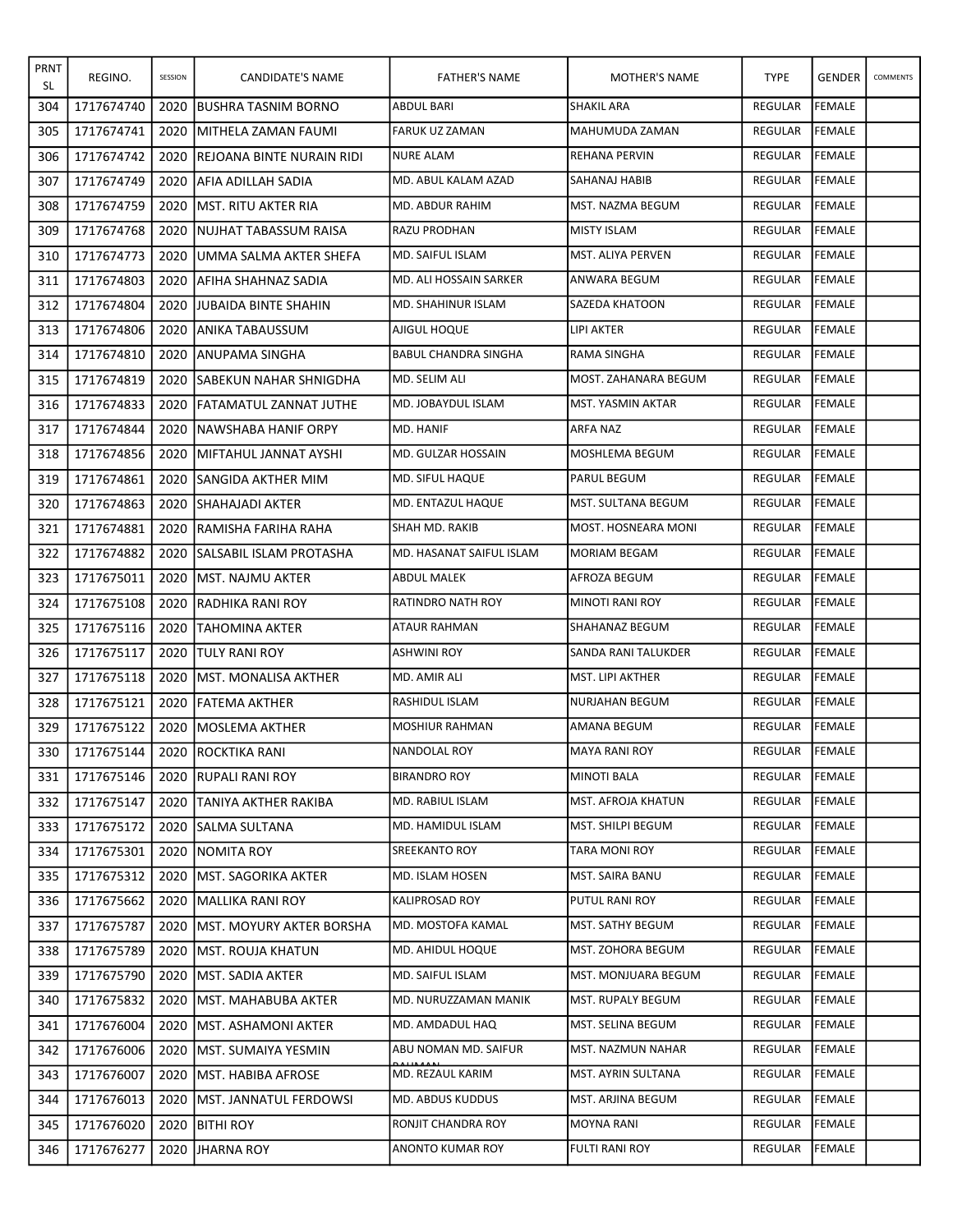| PRNT<br>SL | REGINO.    | SESSION | CANDIDATE'S NAME                  | <b>FATHER'S NAME</b>          | MOTHER'S NAME          | <b>TYPE</b>    | <b>GENDER</b> | <b>COMMENTS</b> |
|------------|------------|---------|-----------------------------------|-------------------------------|------------------------|----------------|---------------|-----------------|
| 347        | 1717676429 | 2020    | <b>RUKAIYA AKTER</b>              | <b>ABDUR RASHID</b>           | JOHURA BEGUM           | <b>REGULAR</b> | <b>FEMALE</b> |                 |
| 348        | 1717676430 | 2020    | IMASUMA AKTER LABONNO             | JOYNAL ABEDIN                 | <b>NUROTON BEGUM</b>   | <b>REGULAR</b> | <b>FEMALE</b> |                 |
| 349        | 1717676578 | 2020    | <b>IMST. BORSHA AKTHER</b>        | MD. ABU BAKKAR SIDDIK         | MST. KOHINURA BEGUM    | <b>REGULAR</b> | FEMALE        |                 |
| 350        | 1717676580 | 2020    | <b>IMST. HAZARA AKHTER</b>        | MD. RUHUL AMIN                | MST. ANOWARA BEGUM     | REGULAR        | FEMALE        |                 |
| 351        | 1717676593 | 2020    | <b>IMST. SIMMI AKTER</b>          | MD. ABDUS SALAM               | MST. ANOWARA BEGUM     | <b>REGULAR</b> | <b>FEMALE</b> |                 |
| 352        | 1717676734 | 2020    | <b>ISOMA RANI ROY</b>             | <b>GONESH CHANDRO ROY</b>     | PROTIMA RANI ROY       | <b>REGULAR</b> | <b>FEMALE</b> |                 |
| 353        | 1717676780 | 2020    | <b>SALMA AKHTER</b>               | SOKIUL ISLAM                  | <b>REKHA BEGUM</b>     | <b>REGULAR</b> | FEMALE        |                 |
| 354        | 1717676781 | 2020    | <b>IRIDIKA ISLAM</b>              | RABIUL ISLAM                  | SHIULI ISLAM           | <b>REGULAR</b> | <b>FEMALE</b> |                 |
| 355        | 1717676783 | 2020    | IRIDHA SARKER                     | <b>MASUD SARKER</b>           | SHILPI BEGUM           | <b>REGULAR</b> | FEMALE        |                 |
| 356        | 1717676792 | 2020    | <b>IMST. RIKTA AKHTER</b>         | MAMOTAZUL ISLAM               | MST. HAMIDA BANU       | REGULAR        | FEMALE        |                 |
| 357        | 1717676798 | 2020    | JAFRIN AKHTER                     | AFSAR ALI                     | <b>REZIYA BEGUM</b>    | REGULAR        | FEMALE        |                 |
| 358        | 1717677013 | 2020    | INAJMIN NAHAR                     | MD. ANAMUL HAQUE              | SONALI BEGUM           | <b>REGULAR</b> | FEMALE        |                 |
| 359        | 1717677014 | 2020    | JAJIFA AKTER                      | <b>MD. OLIYER RAHMAN</b>      | SOPNA BEGUM            | REGULAR        | FEMALE        |                 |
| 360        | 1717677015 | 2020    | <b>SURAIYA PARVIN</b>             | IMD. SAHAZAD HOSSAIN BABU     | SABINA KHATUN          | REGULAR        | FEMALE        |                 |
| 361        | 1717677020 | 2020    | IAKHI MONI                        | MD. RASHIDUL ISLAM            | <b>SHAHANAJ PARVIN</b> | <b>REGULAR</b> | <b>FEMALE</b> |                 |
| 362        | 1717677034 | 2020    | <b>ILIMI AKTER</b>                | MD. ATIUR RAHMAN              | LEBUJA BEGUM           | <b>REGULAR</b> | FEMALE        |                 |
| 363        | 1717677035 | 2020    | <b>IMUBASSIRA AKTER</b>           | MD. MOYNUL ISLAM              | <b>RESMA BEGUM</b>     | <b>REGULAR</b> | <b>FEMALE</b> |                 |
| 364        | 1717677111 | 2020    | <b>SHAMIMA AKTER</b>              | MD. ABDUL GOFUR               | ALEYA BEGUM            | <b>REGULAR</b> | <b>FEMALE</b> |                 |
| 365        | 1717677113 | 2020    | <b>RIKTA ROY</b>                  | <b>MOHONLAL ROY</b>           | <b>KIRON BALA</b>      | <b>REGULAR</b> | <b>FEMALE</b> |                 |
| 366        | 1717677117 | 2020    | <b>ISHARMIN AKTER</b>             | MD. NUR ALOM                  | MINA BEGUM             | <b>REGULAR</b> | FEMALE        |                 |
| 367        | 1717677569 | 2020    | <b>SHAKILA AKTER</b>              | MD. SOFIKUL ISLAM             | ZAUA KHATUN            | <b>REGULAR</b> | <b>FEMALE</b> |                 |
| 368        | 1717678097 | 2020    | <b>RUKIA AKTER</b>                | ANCHARUL ISLAM                | LACKY BEGUM            | <b>REGULAR</b> | FEMALE        |                 |
| 369        | 1717678382 | 2020    | <b>IMST. MOUNISI SHAH MONISHA</b> | MD. MOZAFFOR HOSSAIN SHAH     | MST. MAHAFUZA BEGUM    | <b>REGULAR</b> | FEMALE        |                 |
| 370        | 1717678385 | 2020    | MARUFATUL JANNAT MEDHA            | MD. ABDUL MOTALEB SHAH        | <b>HABIBA AKHTER</b>   | REGULAR        | <b>FEMALE</b> |                 |
| 371        | 1717678386 | 2020    | IMST. ATIKA AKHTER AKHI           | <b>MD. ATAUR RAHMAN</b>       | MST. HASINA BEGUM      | REGULAR        | FEMALE        |                 |
| 372        | 1717678398 | 2020    | <b>MST. TANIA AKHTAR</b>          | MD. ABU TALEB ISLAM           | MST. JAMILA BEGUM      | <b>REGULAR</b> | FEMALE        |                 |
| 373        | 1717678468 |         | 2020 SREE. SHANTANA ADHIKARI      | <b>SREE. SUKUMAR ADHIKARI</b> | SREE. ALOKA ADHIKARI   | REGULAR FEMALE |               |                 |
| 374        | 1717678481 |         | 2020 JMST. JAMIYATUN NESA JEMI    | LATE. JAHANUR ISLAM           | MST. ACHIYA MILI       | REGULAR        | <b>FEMALE</b> |                 |
| 375        | 1717678817 | 2020    | <b>ISUCHANA AKTER</b>             | ASRAFUL ISLAM                 | JOSNA BEGUM            | REGULAR        | FEMALE        |                 |
| 376        | 1717678907 | 2020    | <b>JONJOLY ROY DIPA</b>           | <b>SUDASH CHANDRO ROY</b>     | NAMITA RANI ROY        | REGULAR        | FEMALE        |                 |
| 377        | 1717678992 | 2020    | <b>IMAHBUBA AKTER MITU</b>        | MD. MAHUBAR RAHMAN            | MST. AKLIMA BEGUM      | REGULAR        | FEMALE        |                 |
| 378        | 1717678993 | 2020    | <b>PUSPITA ROY</b>                | PRODIP ROY                    | RIKA ROY               | REGULAR        | FEMALE        |                 |
| 379        | 1717679022 | 2020    | MALLIKA ROY                       | AMAL CHANDRA ROY              | MINOTIRANI ROY         | REGULAR        | <b>FEMALE</b> |                 |
| 380        | 1717679025 | 2020    | <b>CHAMPALATA ROY</b>             | NOBODIP ROY                   | PROMILA ROY            | REGULAR        | FEMALE        |                 |
| 381        | 1717679030 | 2020    | <b>AFRIYA AKTER ATIKA</b>         | MD. ATIKUL ISLAM              | RASHEDA BEGUM          | REGULAR        | <b>FEMALE</b> |                 |
| 382        | 1717679173 | 2020    | <b>RADHA RANI ROY</b>             | TARONE KANTA ROY              | JASHADA RANI ROY       | REGULAR        | FEMALE        |                 |
| 383        | 1717679520 | 2020    | <b>IRUBAIYA ISLAM RIYA</b>        | MD. RABIUL ISLAM              | SULTANA RAJIA          | REGULAR        | FEMALE        |                 |
| 384        | 1717679605 | 2020    | <b>LIMU AKTER</b>                 | ABDUL LOTIF                   | HAMIDA BEGUM           | REGULAR        | <b>FEMALE</b> |                 |
| 385        | 1717679799 | 2020    | <b>IKANGKON ROY</b>               | RATNASHWAR ROY                | CHANDONA ROY           | REGULAR        | FEMALE        |                 |
| 386        | 1717679825 | 2020    | HUMAYRA AKTER                     | MD. HASANUR RAHMAN            | MST. SUMI BEGUM        | REGULAR        | FEMALE        |                 |
| 387        | 1717681426 | 2020    | <b>FARJANA AFROJ RIYA</b>         | MD. MIJANUR RAHMAN            | MOST. RUMI BEGUM       | REGULAR        | <b>FEMALE</b> |                 |
| 388        | 1717681973 | 2020    | <b>MOSA. MUSLIMA AKTER</b>        | OBIDUL HAQUE                  | MST. SHEFALI BEGUM     | REGULAR        | FEMALE        |                 |
| 389        | 1717682004 |         | 2020 DIPA RANI                    | <b>HAREK CHAND</b>            | <b>MINOTI RANI</b>     | REGULAR        | FEMALE        |                 |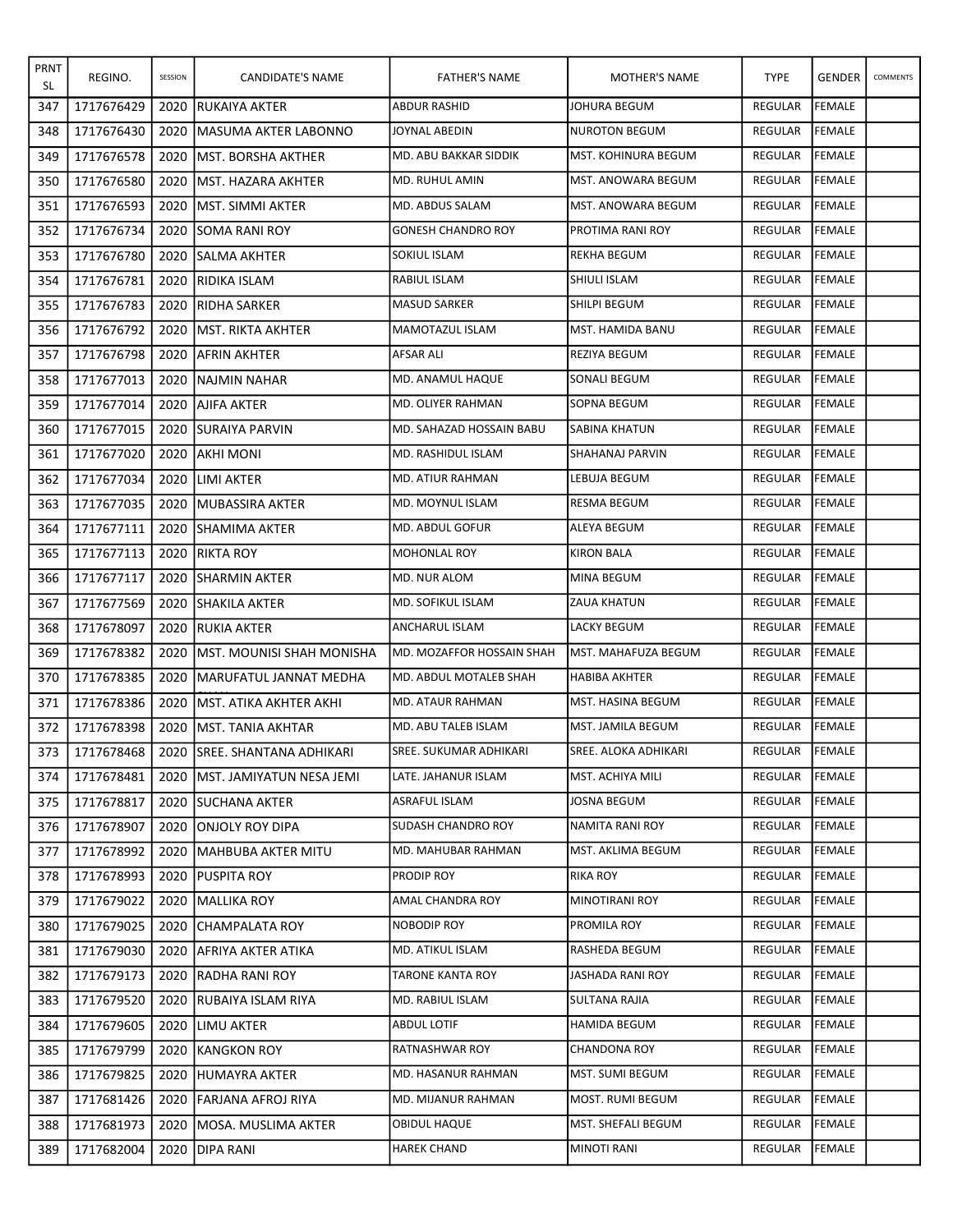| <b>PRNT</b><br>SL | REGINO.    | SESSION | CANDIDATE'S NAME                 | <b>FATHER'S NAME</b>       | MOTHER'S NAME             | <b>TYPE</b>    | <b>GENDER</b> | COMMENTS |
|-------------------|------------|---------|----------------------------------|----------------------------|---------------------------|----------------|---------------|----------|
| 390               | 1717682005 | 2020    | <b>IBRISTY RANI RAY</b>          | <b>BIMOL CHANDRA RAY</b>   | PROTIMA RANI              | REGULAR        | <b>FEMALE</b> |          |
| 391               | 1717682454 | 2020    | JARAFAT JAHAN                    | MD. ABDUL JOBBAR           | MOST. SHAHINUR BEGUM      | <b>REGULAR</b> | FEMALE        |          |
| 392               | 1717682455 | 2020    | <b>MIFTAHUL JANNAT PRITHY</b>    | G. M. HARISUL ALAM         | MOST. ISRAT JAHAN         | <b>REGULAR</b> | FEMALE        |          |
| 393               | 1717683562 | 2020    | IMUNMUN AKTER                    | SHAMSUL                    | MONSURA                   | REGULAR        | FEMALE        |          |
| 394               | 1717685417 | 2020    | <b>JBITHIKA RANI ROY</b>         | <b>I</b> SUSEN CHANDRO ROY | SHEFALI RANI              | <b>REGULAR</b> | <b>FEMALE</b> |          |
| 395               | 1717685625 | 2020    | <b>ISHERZINA BANU</b>            | MD. SAJEDUL ISLAM          | ARJU BEGUM                | <b>REGULAR</b> | <b>FEMALE</b> |          |
| 396               | 1717686205 | 2020    | <b>IMST. LIMA AKTER</b>          | MD. MOSIUR RAHMAN          | MST. LIPI AKTER           | REGULAR        | FEMALE        |          |
| 397               | 1717686206 | 2020    | <b>IMST. SHAMIMA AKTER MISHU</b> | MD. MOSTAFIGUR RAHMAN      | HOSNARA BEGUM             | <b>REGULAR</b> | <b>FEMALE</b> |          |
| 398               | 1717688244 | 2020    | <b>ISUROVI AKTER</b>             | AJAHARUL ISLAM             | SAHLA BEGUM               | <b>REGULAR</b> | FEMALE        |          |
| 399               | 1717689627 | 2020    | <b>IMST. MOSADDAKA</b>           | MD. MOKLESER RAHMAN        | MST. MOTAHARA BEGUM       | REGULAR        | FEMALE        |          |
| 400               | 1717689629 | 2020    | <b>IMST. KHORSHIDA JAHAN</b>     | MD. BABLUR RASHID          | MST. KAMRUNNAHAR          | REGULAR        | FEMALE        |          |
| 401               | 1717690399 | 2020    | <b>IROXY AKTER MONI</b>          | RAFIQUL ISLAM              | <b>GULSAN ARA BEGUM</b>   | <b>REGULAR</b> | FEMALE        |          |
| 402               | 1717690837 | 2020    | <b>IRIFAH SANJIDAH</b>           | MD. SHARIFUL ISLAM         | MST. FERDAUSI KHANAM      | <b>REGULAR</b> | FEMALE        |          |
| 403               | 1717690845 | 2020    | <b>IMOST. FAHMIDA AKTER</b>      | MD. FERDOUS ALAM           | MOST. MANJUMAN ARA        | REGULAR        | <b>FEMALE</b> |          |
| 404               | 1717691054 | 2020    | İMITHILA FARZANA MIM             | MD. MORTUZA ALAM           | <b>DULALI BEGUM</b>       | <b>REGULAR</b> | <b>FEMALE</b> |          |
| 405               | 1717691062 | 2020    | <b>SHIMLA AKTER</b>              | MD. SHIRAJUL ISLAM         | SWAPNA BEGUM              | REGULAR        | FEMALE        |          |
| 406               | 1717700264 | 2020    | <b>IMOST. KAJOLY AKTER</b>       | <b>ABDUL KADER</b>         | NASMIN BEGUM              | <b>REGULAR</b> | <b>FEMALE</b> |          |
| 407               | 1717701215 | 2020    | IARIFA AKTER LIMA                | MD. LIAKAT ALI             | MOST. LIPI BEGUM          | REGULAR        | <b>FEMALE</b> |          |
| 408               | 1717701216 | 2020    | JEYASMIN AKTER URMI              | <b>ANOWER HOSSAIN</b>      | <b>NARGIS BEGUM</b>       | REGULAR        | <b>FEMALE</b> |          |
| 409               | 1717767867 | 2020    | IJINIA AKTER JUI                 | ANISUR RAHMAN JUWEL SARKAR | <b>IMST. NARGIS BEGUM</b> | REGULAR        | FEMALE        |          |
| 410               | 1717780014 | 2020    | <b>SANZINA ISLAM</b>             | MD. ASADUZZAMAN SHABUJ     | <b>SHEFALI KHATUN</b>     | <b>REGULAR</b> | <b>FEMALE</b> |          |
| 411               | 1717780152 | 2020    | <b>ITUMPA RANI ROY</b>           | NARENDRO NATH ROY          | <b>MAMOTA RANI ROY</b>    | <b>REGULAR</b> | FEMALE        |          |
| 412               | 1717780154 | 2020    | <b>HAMOLOTA RANI ROY</b>         | <b>PROSONNO KUMAR ROY</b>  | <b>GITA RANI ROY</b>      | <b>REGULAR</b> | FEMALE        |          |
| 413               | 1717780155 | 2020    | <b>SATHI RANI ROY</b>            | <b>KHAGENDRO NATH ROY</b>  | DHARITRI RANI ROY         | REGULAR        | <b>FEMALE</b> |          |
| 414               | 1717780493 | 2020    | JPINGKI ADHIKARI                 | NOLANI CHANDRO ADHIKARI    | SABITRI RANI ROY          | REGULAR        | <b>FEMALE</b> |          |
| 415               | 1717780707 | 2020    | <b>BITHI SHARMA</b>              | SACHIN CHANDRO SHARMA      | MINA RANI SHARMA          | <b>REGULAR</b> | <b>FEMALE</b> |          |
| 416               | 1717781014 |         | 2020 NITU RANI                   | MINAL CHANDRO ROY          | MAYA RANI ROY             | REGULAR FEMALE |               |          |
| 417               | 1717781015 |         | 2020 JTITHI ADHIKARI             | SATENDRA NATH ADHIKARI     | GOURI RANI ADHIKARI       | REGULAR        | <b>FEMALE</b> |          |
| 418               | 1717781952 | 2020    | <b>IMINU RANI ROY</b>            | MANIK CHANDRO ROY          | <b>MINOTI RANI ROY</b>    | REGULAR        | FEMALE        |          |
| 419               | 1717824533 | 2020    | <b>JDOLI RANI ROY</b>            | <b>BASANTA KUMAR ROY</b>   | RADHIKA RANI ROY          | REGULAR        | <b>FEMALE</b> |          |
| 420               | 1717825199 |         | 2020 TAPOSI RANI ROY             | JAGODISH ROY               | KOBITA RANI               | REGULAR        | <b>FEMALE</b> |          |
| 421               | 1717825202 | 2020    | <b>JARFINARA</b>                 | MD. LIYAKAT ALI            | NURJAHAN                  | REGULAR        | FEMALE        |          |
| 422               | 1717825204 | 2020    | <b>SADIYA SULTANA</b>            | YEASIN                     | NASIMA                    | REGULAR        | <b>FEMALE</b> |          |
| 423               | 1717827866 |         | 2020 LIPIKA RANI                 | <b>SUNIL CHANDRA ROY</b>   | <b>AROTI RANI ROY</b>     | REGULAR        | FEMALE        |          |
| 424               | 2700412135 | 2020    | <b>BITHI ROY</b>                 | NIRAPADA ROY               | <b>BHARATI RANI</b>       | REGULAR        | FEMALE        |          |
| 425               | 2700412322 | 2020    | <b>MITU AKTER</b>                | MD. WAHED ALI              | ANOARA BEGUM              | REGULAR        | FEMALE        |          |
| 426               | 2700412341 | 2020    | <b>JMST. SAKILA AKTER TANIYA</b> | MD. JOYNAL ABEDIN          | MST. RUPALI BEGUM         | REGULAR        | FEMALE        |          |
| 427               | 2700412357 | 2020    | <b>SANNI AKTER BRISTY</b>        | MD. SHAHAJAN               | NAJMA AKTER               | REGULAR        | FEMALE        |          |
| 428               | 2700412379 | 2020    | <b>SHEULE AKTER</b>              | SYED SAFIQUL ISLAM         | SHAHINA KHATUN            | REGULAR        | FEMALE        |          |
| 429               | 1617670339 |         | 2020 IZUBAIR AHMED ANIK          | MOHAMMAD ALI               | MST. SUFIA BEGUM          | REGULAR        | <b>MALE</b>   |          |
| 430               | 1617684909 | 2020    | <b>IKISHOR ROY</b>               | <b>BINOY BHUSAN ROY</b>    | SHYAMOLI RANI ROY         | REGULAR        | <b>MALE</b>   |          |
| 431               | 1618835051 | 2020    | <b>IMRAN ISLAM</b>               | <b>MOKTAR ALI</b>          | MONSURA BEGUM             | REGULAR        | MALE          |          |
| 432               | 1710664553 |         | 2020   MAMUN ISLAM               | MD. EBRAHIM SHEK           | MST. MENA BEGUM           | REGULAR        | MALE          |          |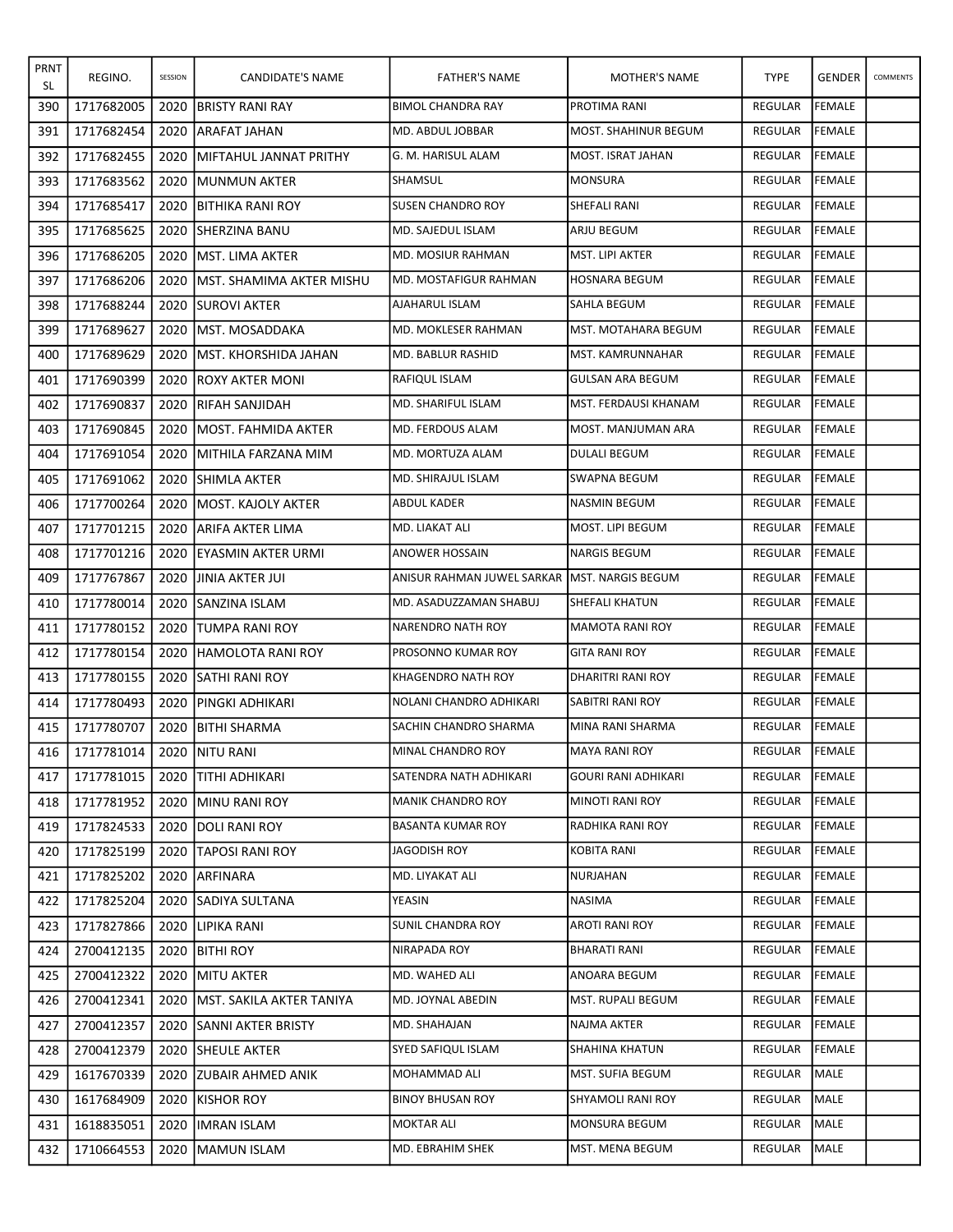| <b>PRNT</b><br>SL | REGINO.    | SESSION | CANDIDATE'S NAME                              | <b>FATHER'S NAME</b>      | MOTHER'S NAME           | <b>TYPE</b>    | <b>GENDER</b> | COMMENTS |
|-------------------|------------|---------|-----------------------------------------------|---------------------------|-------------------------|----------------|---------------|----------|
| 433               | 1717622160 | 2020    | UTPOL CHANDRA RAY                             | <b>MONORONJON RAY</b>     | MALOTI RANI RAY         | REGULAR        | <b>MALE</b>   |          |
| 434               | 1717673994 | 2020    | <b>ITAPOSH ROY</b>                            | <b>SUNIL ROY</b>          | <b>SHEFALI ROY</b>      | <b>REGULAR</b> | <b>MALE</b>   |          |
| 435               | 1717674266 | 2020    | <b>JJAMAN FERDOUS PRITOM</b>                  | MD. HAFIZUR RAHMAN BABU   | JANNATUL FERDOUSEE LATA | <b>REGULAR</b> | <b>MALE</b>   |          |
| 436               | 1717674359 | 2020    | IMD. AKHERUZZAMAN SHIAM                       | MD. MOKLESAR RAHMAN       | NILUFA YESMIN           | REGULAR        | <b>MALE</b>   |          |
| 437               | 1717674366 | 2020    | <b>SAJIB ISLAM</b>                            | JABBAR ISLAM              | JAHURA BEGUM            | <b>REGULAR</b> | <b>MALE</b>   |          |
| 438               | 1717674436 | 2020    | <b>MD. SAFIQUZZAMAN SOBUJ</b>                 | MD. ABDUL HAMID           | MST. ANJU MAN ARA BEGUM | <b>REGULAR</b> | <b>MALE</b>   |          |
| 439               | 1717674452 | 2020    | IMD. MOMINUL ISLAM                            | MD. NURUL ISLAM           | MST. AMINA BEGUM        | REGULAR        | <b>MALE</b>   |          |
| 440               | 1717674455 | 2020    | IMD. SAHABUL ISLAM                            | MD. ABDUL HALIM           | MST. MAHAMUDA BEGUM     | <b>REGULAR</b> | <b>MALE</b>   |          |
| 441               | 1717674467 | 2020    | <b>HRIDOY CHANDRO ROY</b>                     | TARONI KANTO ROY          | PUSPO BALA              | <b>REGULAR</b> | <b>MALE</b>   |          |
| 442               | 1717674469 | 2020    | <b>IMD. MASUM BILLA</b>                       | <b>NUR MOHAMMAD</b>       | <b>MOSLEMA KHATTUN</b>  | REGULAR        | <b>I</b> MALE |          |
| 443               | 1717674489 | 2020    | <b>IMD. SEFAUL ISLAM</b>                      | MD. OLIAR RAHMAN          | MST. SEFALI BEGUM       | REGULAR        | <b>MALE</b>   |          |
| 444               | 1717674496 | 2020    | IMD. MAHFUJUR RAHMAN MIRAZ IMD. SULTAN HOSSEN |                           | MST. MORSHEDA BEGUM     | <b>REGULAR</b> | <b>MALE</b>   |          |
| 445               | 1717674517 | 2020    | <b>IMD. MOJAHID ISLAM SERAJ</b>               | MD. ROBIUL ISLAM          | MST. SHEFALI BEGUM      | REGULAR        | MALE          |          |
| 446               | 1717674519 | 2020    | <b>JASHES ROY</b>                             | INARAYON CHANDRO ROY      | KOUSHALA RANI ROY       | REGULAR        | <b>MALE</b>   |          |
| 447               | 1717674521 | 2020    | <b>ISANTO KUMER ROY</b>                       | <b>VUPENDRO NATH ROY</b>  | SONALI RANI ROY         | <b>REGULAR</b> | <b>MALE</b>   |          |
| 448               | 1717674523 | 2020    | <b>IMD. LIKHON ISLAM</b>                      | MD. HABIBUR RAHMAN        | MST. RUMA BEGUM         | <b>REGULAR</b> | <b>MALE</b>   |          |
| 449               | 1717674536 | 2020    | INIHARANJON ROY                               | <b>MONORANJON ROY</b>     | <b>MANOKA RANI ROY</b>  | REGULAR        | <b>MALE</b>   |          |
| 450               | 1717674540 | 2020    | <b>IUTTOM KUMER ROY</b>                       | <b>PIYUSH ROY</b>         | DHABOLI RANI ROY        | <b>REGULAR</b> | <b>MALE</b>   |          |
| 451               | 1717674568 | 2020    | <b>IMD. MATIUR RAHMAN MOMIN</b>               | MD. MIJANUR RAHMAN        | MOST. SAHANAJ PARVIN    | <b>REGULAR</b> | <b>MALE</b>   |          |
| 452               | 1717674569 | 2020    | <b>IMONI CHANDRO ROY</b>                      | RONZID ROY                | LIPI RANI ROY           | <b>REGULAR</b> | MALE          |          |
| 453               | 1717674581 | 2020    | <b>IDURJOY KUMAR ROY</b>                      | <b>BALARAM ROY</b>        | POBITA RANI ROY         | <b>REGULAR</b> | <b>MALE</b>   |          |
| 454               | 1717674584 | 2020    | <b>IKHALID BIN MASUD SAIKAT</b>               | MD. AL-MASUD ALAL         | JASMIN NAHAR LUCKY      | REGULAR        | <b>MALE</b>   |          |
| 455               | 1717674598 | 2020    | <b>ISTIAK AHMED</b>                           | NURAN NABI                | YASMIN PARVIN KHUSI     | <b>REGULAR</b> | MALE          |          |
| 456               | 1717674613 | 2020    | <b>PRITOM KUNDU</b>                           | ANANDA KUNDU              | PALLOBI RANI KUNDU      | REGULAR        | <b>MALE</b>   |          |
| 457               | 1717674620 | 2020    | <b>IMD. JANNATUL NAYEM KABBO</b>              | MD. GOLAM ZAKARIA         | MST. KULSUM BEGUM       | REGULAR        | MALE          |          |
| 458               | 1717674635 | 2020    | <b>ISHAHARIER ROHMAN SAIKOT</b>               | ABUL KALAM AZAD           | <b>SALINA BEGUM</b>     | <b>REGULAR</b> | MALE          |          |
| 459               | 1717675259 |         | 2020 RIPON ROY                                | LAJEN CHANDRA ROY         | <b>SUSHILA ROY</b>      | REGULAR MALE   |               |          |
| 460               | 1717675260 |         | 2020  TAPOS ROY                               | <b>SOLITH CHANDRO ROY</b> | <b>MINOTI RANI ROY</b>  | REGULAR        | MALE          |          |
| 461               | 1717675262 | 2020    | <b>SABBIR ALI</b>                             | KAFUR ALI                 | SHAHANAZ PARVIN         | <b>REGULAR</b> | MALE          |          |
| 462               | 1717675383 | 2020    | <b>IHREDOY KUMAR ROY</b>                      | SONTOS KUMAR ROY          | PROMILA RANI ROY        | REGULAR        | MALE          |          |
| 463               | 1717675384 | 2020    | IMD. NAEEM FERDOUS                            | MD. ATIYAR RAHMAN         | MST. RINA PARVIN        | REGULAR        | MALE          |          |
| 464               | 1717675392 | 2020    | <b>JEMON ROY</b>                              | ATUL CHANDRA ROY          | <b>HERAMONI ROY</b>     | REGULAR        | <b>MALE</b>   |          |
| 465               | 1717675393 | 2020    | MD. NUR ALAM                                  | <b>MD. SOHIDUL ISLAM</b>  | MST. JULAKHA BEGUM      | REGULAR        | MALE          |          |
| 466               | 1717675414 |         | 2020 JMD. RASEL ISLAM                         | MD. JHRUL ISLAM           | MST. REHANA BEGUM       | REGULAR        | <b>I</b> MALE |          |
| 467               | 1717675435 |         | 2020 JUJJOL ROY                               | CHITTORANJAN ROY          | NOMITA RANI ROY         | REGULAR        | MALE          |          |
| 468               | 1717675466 | 2020    | <b>MD. SOHEL RANA</b>                         | MD. JAMIAR RAHMAN         | MST. SIDDIKA BEGUM      | REGULAR        | MALE          |          |
| 469               | 1717675468 | 2020    | <b>IMD. FERDOUS RAHMAN</b>                    | MD. MOMINUR RAHMAN        | MST. FATEMA BEGUM       | REGULAR        | <b>MALE</b>   |          |
| 470               | 1717675698 | 2020    | KAMALA ROY                                    | NIPIN CHANDRA             | SANEKA ROY              | REGULAR        | MALE          |          |
| 471               | 1717675895 | 2020    | <b>IMD. ASRAFUL ISLAM</b>                     | MD. ABU TALEB             | MST. OSNA BEGUM         | REGULAR        | MALE          |          |
| 472               | 1717675940 | 2020    | <b>IMD. RIFAT ISLAM</b>                       | MD. NAZMUL HUDA           | MST. LIPI BEGUM         | REGULAR        | <b>MALE</b>   |          |
| 473               | 1717676260 | 2020    | <b>JMD. AKKAS ALI</b>                         | MD. MIZANUR RAHMAN        | MST. ROBEA BEGUM        | REGULAR        | MALE          |          |
| 474               | 1717676599 | 2020    | <b>IMD. MASUM ISLAM</b>                       | MD. RASHADUL ISLAM        | MST. MAHAMUDA BEGUM     | REGULAR        | MALE          |          |
| 475               | 1717676745 |         | 2020 ISUDANGSU ROY                            | JOGESH CHONDRO ROY        | PARUL BALA              | REGULAR        | MALE          |          |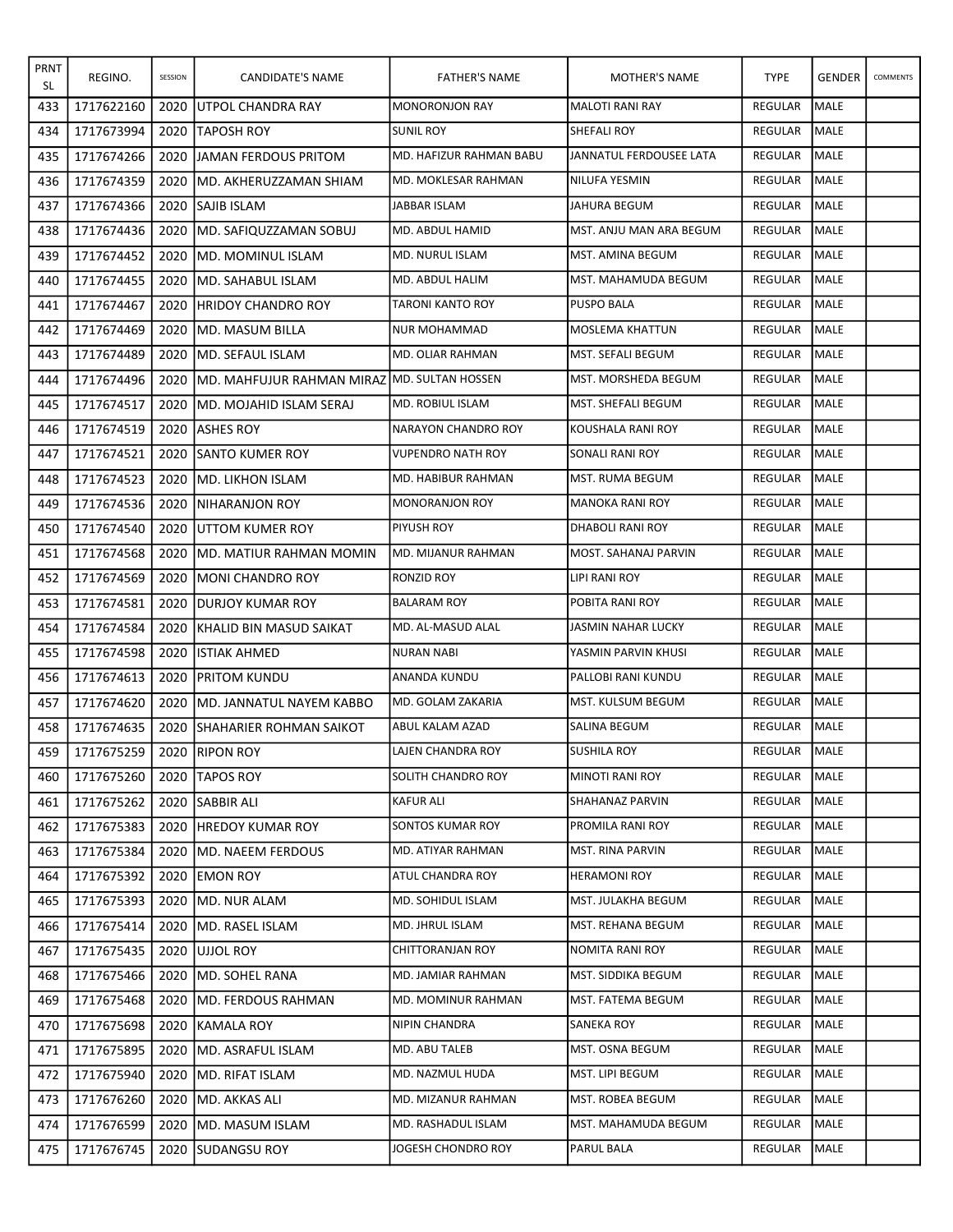| <b>PRNT</b><br>SL | REGINO.    | SESSION | CANDIDATE'S NAME               | <b>FATHER'S NAME</b>                             | MOTHER'S NAME              | <b>TYPE</b>    | <b>GENDER</b> | COMMENTS |
|-------------------|------------|---------|--------------------------------|--------------------------------------------------|----------------------------|----------------|---------------|----------|
| 476               | 1717676774 | 2020    | <b>MD. SHAHNEOAJ SHIFAT</b>    | MD. MAYNUL ISLAM                                 | AFRUZA YASMIN              | <b>REGULAR</b> | <b>MALE</b>   |          |
| 477               | 1717676822 | 2020    | <b>JABDUL KHALEK</b>           | ABDUL WADUT ALI                                  | AYESHA                     | <b>REGULAR</b> | <b>MALE</b>   |          |
| 478               | 1717676824 | 2020    | <b>ZIKRUL HAQUE</b>            | <b>CHAKIR UDDIN</b>                              | <b>RABEDA BEGUM</b>        | REGULAR        | <b>MALE</b>   |          |
| 479               | 1717676829 | 2020    | IRAKIBUL ISLAM                 | AMINUR RAHMAN                                    | RAHENA BEGUM               | REGULAR        | MALE          |          |
| 480               | 1717676832 | 2020    | <b>TAREK ISLAM</b>             | <b>TORIKUL ISLAM</b>                             | PARVIN AKHTER              | <b>REGULAR</b> | <b>MALE</b>   |          |
| 481               | 1717677385 | 2020    | IMD. SELIM ISLAM               | MD. HANIF ALI                                    | <b>MST. NURION BEGUM</b>   | REGULAR        | <b>MALE</b>   |          |
| 482               | 1717677441 | 2020    | <b>IMD. SHAHIN ISLAM</b>       | MD. GOLAM MOSTAFA                                | MST. SHAANA BEGUM          | REGULAR        | MALE          |          |
| 483               | 1717677501 | 2020    | <b>IMD. MORSALIN ISLAM</b>     | MD. JUWEL ISLAM                                  | NASIMA BEGUM               | <b>REGULAR</b> | <b>MALE</b>   |          |
| 484               | 1717677605 | 2020    | İMD. ALIF UZ JAMAN LEON        | MD. ANOWAR HOSSAIN                               | SHANAZ BEGUM               | <b>REGULAR</b> | <b>MALE</b>   |          |
| 485               | 1717677610 | 2020    | IMD. SHAHIN ALOM               | <b>MD. NUR HOSSAIN</b>                           | MOKSUDA BEGUM              | REGULAR        | <b>I</b> MALE |          |
| 486               | 1717677801 | 2020    | <b>IMIZANUR RAHAMAN</b>        | <b>MONSUR ALI</b>                                | <b>SHARA BANU</b>          | REGULAR        | MALE          |          |
| 487               | 1717678128 | 2020    | <b>IHUSSAIN ISLAM</b>          | <b>BABUL HOSSAIN</b>                             | <b>RENUFA BEGUM</b>        | REGULAR        | <b>MALE</b>   |          |
| 488               | 1717678700 | 2020    | <b>JANONDO CHANDRO ROY</b>     | HARNATH CHANDRO ROY                              | <b>GITA RANI ROY</b>       | REGULAR        | MALE          |          |
| 489               | 1717678838 | 2020    | <b>RAHIM UDDIN</b>             | <b>ANSAR ALI</b>                                 | RAHIMA KHATUN              | <b>REGULAR</b> | <b>MALE</b>   |          |
| 490               | 1717679048 | 2020    | <b>IPANKOJ ROY</b>             | <b>SWAPON ROY</b>                                | NIRMOLA RANI ROY           | <b>REGULAR</b> | <b>MALE</b>   |          |
| 491               | 1717679050 | 2020    | <b>IDOURJOY ROY</b>            | <b>NALE RAM ROY</b>                              | SHUMITA RANI               | <b>REGULAR</b> | <b>MALE</b>   |          |
| 492               | 1717679051 | 2020    | <b>PINKKU ROY</b>              | PRODIP ROY                                       | JOYSREE RANI               | REGULAR        | <b>MALE</b>   |          |
| 493               | 1717679054 | 2020    | <b>IPRODIP ROY</b>             | <b>SREEKANTO ROY</b>                             | PROTIMA RANI               | REGULAR        | MALE          |          |
| 494               | 1717679064 | 2020    | <b>JJOY CHANDRO</b>            | JOGONNATH CHANDRO ROY                            | <b>SUMITRA RANI</b>        | REGULAR        | <b>MALE</b>   |          |
| 495               | 1717679546 | 2020    | <b>IKRISHNO ROY KRISH</b>      | <b>RUHIDUS ROY</b>                               | SOROSOTI RANI              | REGULAR        | MALE          |          |
| 496               | 1717679583 | 2020    | <b>IHEMONTO ROY</b>            | <b>SURESH CHANDRO ROY</b>                        | KOBITA RANI                | <b>REGULAR</b> | <b>MALE</b>   |          |
| 497               | 1717679967 | 2020    | <b>IMD. HOSSAIN ISLAM</b>      | MD. AMDADUL HAQUE                                | <b>BULBULI BEGUM</b>       | <b>REGULAR</b> | <b>MALE</b>   |          |
| 498               | 1717679968 | 2020    | <b>SYED TAZMIR HOSSAIN</b>     | SYED ABDUL WADUD                                 | LAILA BEGUM                | REGULAR        | MALE          |          |
| 499               | 1717679989 | 2020    | <b>JALL-BASHAR</b>             | MD. MOYNUL ISLAM                                 | MST. BABY AKTER            | REGULAR        | <b>MALE</b>   |          |
| 500               | 1717679991 | 2020    | IMD. SAHARIYAR HOSEN           | MD. HAYDAR ALI                                   | MST. SAHANARA BEGUM        | REGULAR        | MALE          |          |
| 501               | 1717679992 | 2020    | IMD. SELIM REZA                | MD. MASUD RANA                                   | MST. SELINA BEGUM          | REGULAR        | MALE          |          |
| 502               | 1717680007 |         | 2020 MD. SHAHRIAR ISTIAK ANTOR | MD. ASADUR RAHMAN BIPLOB                         | SHEFALY BEGUM              | REGULAR MALE   |               |          |
| 503               | 1717680510 |         | 2020   NAFIS REZA ARAFAT       | MD. RASHEDUL ISLAM PRAMANIK MST. SHAHANAZ PARVIN |                            | REGULAR        | <b>MALE</b>   |          |
| 504               | 1717680785 | 2020    | <b>IMUKTA ROY SONATON</b>      | KHOKA RAM                                        | <b>KAMOLA RANI</b>         | REGULAR        | MALE          |          |
| 505               | 1717680786 | 2020    | <b>JPANTHO PRITOM ROY</b>      | LATE AMAL ROY                                    | DIPALI ROY                 | REGULAR        | MALE          |          |
| 506               | 1717682055 | 2020    | <b>IMD. SIFAT MONDOL</b>       | MD. JAHANGIR ALOM                                | NASIMA BEGUM               | REGULAR        | MALE          |          |
| 507               | 1717682056 | 2020    | RANA ISLAM                     | ABU HELAL                                        | <b>RASHIDA BEGUM</b>       | REGULAR        | MALE          |          |
| 508               | 1717682980 | 2020    | <b>IRIPON CHANDRO ROY</b>      | <b>BINOY CHANDRO ROY</b>                         | VALOMOTI RANI              | REGULAR        | MALE          |          |
| 509               | 1717683515 | 2020    | <b>IRAMAYAN CHANDRA ROY</b>    | JAYNTA ROY                                       | VANU RANI                  | REGULAR        | <b>MALE</b>   |          |
| 510               | 1717683887 | 2020    | <b>HRIDOY KUMAR SEN</b>        | ABINASH SEN                                      | PARBOTI RANI SEN           | REGULAR        | MALE          |          |
| 511               | 1717685523 | 2020    | KAJAL ROY                      | INDROJIT ROY                                     | <b>BOKUL RANI ROY</b>      | REGULAR        | MALE          |          |
| 512               | 1717685852 | 2020    | JOMRESH CHANDRO                | ANIL CHANDRO RAY                                 | ANUPAMA RANI               | REGULAR        | <b>MALE</b>   |          |
| 513               | 1717687948 | 2020    | <b>SUJON CHANDRO</b>           | <b>FONIVUSON</b>                                 | PANO RANI                  | REGULAR        | MALE          |          |
| 514               | 1717688313 | 2020    | <b>IKRISNO CHANDRO RAY</b>     | LALIT CHONDRO RAY                                | NIMOYA RAY                 | REGULAR        | MALE          |          |
| 515               | 1717692279 | 2020    | <b>IMD. RAJU ISLAM</b>         | MD. SHAHJALAL ISLAM                              | MOST. ANJUARA BEGUM        | REGULAR        | <b>MALE</b>   |          |
| 516               | 1717692775 | 2020    | <b>MD. ABDUL ALIM</b>          | MD. AHEDUL ISLAM                                 | MOST. MOHIMA BEGUM         | REGULAR        | <b>MALE</b>   |          |
| 517               | 1717693645 | 2020    | <b>IRASEL HOSSEN</b>           | ASHADUL HAQUE                                    | JAHENUR BEGUM              | REGULAR        | MALE          |          |
| 518               | 1717698341 |         | 2020   MEHEDI HASAN            | MAHABUB-UL ALAM                                  | <b>GULSHAN AURA SHULLY</b> | REGULAR        | MALE          |          |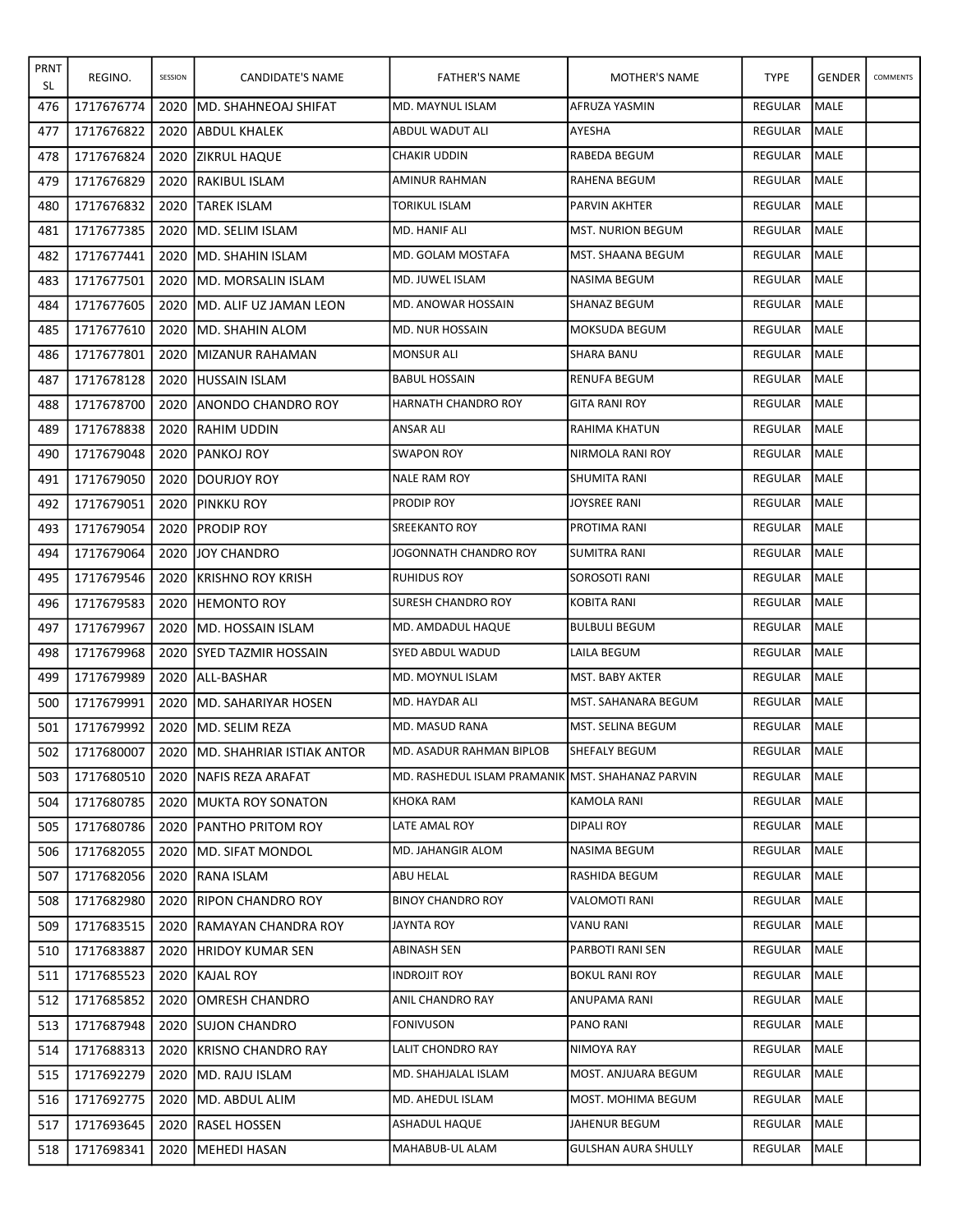| PRNT<br>SL | REGINO.    | SESSION | CANDIDATE'S NAME                                   | <b>FATHER'S NAME</b>     | <b>MOTHER'S NAME</b>       | <b>TYPE</b>             | <b>GENDER</b> | COMMENTS |
|------------|------------|---------|----------------------------------------------------|--------------------------|----------------------------|-------------------------|---------------|----------|
| 519        | 1717700780 | 2020    | <b>INAYAN ISLAM</b>                                | ANARUL ISLAM             | JAHANARA BEGUM             | REGULAR                 | <b>MALE</b>   |          |
| 520        | 1717779941 | 2020    | <b>FAZLE HASAN ABID</b>                            | MD. ABDUR RASID          | MST. DELOYARA BEGUM        | REGULAR                 | MALE          |          |
| 521        | 1717780202 | 2020    | <b>IBIKASH CHANDRO ROY</b>                         | DHIRENDRO NATH ROY       | SIMA RANI ROY              | <b>REGULAR</b>          | MALE          |          |
| 522        | 1717780206 | 2020    | JAPON CHANDRA ROY                                  | PROTAP CHANDRA ROY       | VAROTI RANI ROY            | REGULAR                 | IMALE         |          |
| 523        | 1717780525 | 2020    | IMD. SHAHIDUZZAMAN                                 | MD. SHAIDUL HAQUE        | MST. SAHIDA BEGUM          | REGULAR                 | MALE          |          |
| 524        | 1717781034 | 2020    | IRAKI ROY                                          | <b>MIHIR ROY</b>         | JOYANTI RANI RAY           | <b>REGULAR</b>          | MALE          |          |
| 525        | 1717825268 | 2020    | <b>JANOWER HOSSAIN</b>                             | MD. KHORSED ALAM         | <b>MST. ANJUARA KHATUN</b> | REGULAR                 | <b>I</b> MALE |          |
| 526        | 1718817859 | 2020    | <b>IMD. HASINUR RAHAMAN HASAN MD. AZAZUL HAQUE</b> |                          | <b>HASINA BEGUM</b>        | REGULAR                 | MALE          |          |
| 527        | 1718817869 | 2020    | IMD. IMRAN HOSSAIN                                 | MD. MOSIUR RAHAMAN       | NILUFA BEGUM               | <b>REGULAR</b>          | MALE          |          |
| 528        | 1718829396 | 2020    | IMD. MOMTAJUL ISLAM                                | MD. MOSADDEK ALI         | KHALEDA BEGUM              | REGULAR                 | <b>I</b> MALE |          |
| 529        | 2700411744 | 2020    | <b>JMD. HAZARAT ALI NAHID</b>                      | MD. OHADUZAMAN DULAL     | MST. NARGIS BEGUM          | REGULAR                 | MALE          |          |
| 530        | 2700412239 | 2020    | <b>IMD. LIMON ISLAM</b>                            | MD. ROSTOM ALI           | LILI BEGUM                 | <b>REGULAR</b>          | MALE          |          |
| 531        | 2700412421 | 2020    | IMD. MAHAMUDUL HASAN JIHAD IMD. MUKUL ISLAM        |                          | KHADIJA BEGUM              | <b>REGULAR</b>          | MALE          |          |
| 532        | 2700413352 | 2020    | <b>ISAJOL CHANDRO ROY</b>                          | INARENDRO NATH ROY       | <b>GIRI BALA ROY</b>       | REGULAR                 | MALE          |          |
| 533        | 9017000231 | 2020    | <b>IMD. KHORSHED ALAM</b>                          | MD. ABDUS SAMAD          | MST. HOSNEARA BEGUM        | REGULAR                 | MALE          |          |
| 534        | 9017000232 | 2020    | IMD. RIFAT ISLAM                                   | <b>MD. ROFIQUL ISLAM</b> | KULSUMBEGUM                | <b>REGULAR</b>          | MALE          |          |
| 737        | 1612837257 | 2019    | <b>IMST. KHATIZA AKTAR</b>                         | MD. ZOBAIDUL ISLAM       | MST. ANJUARA BEGUM         | IRREGULAR FEMALE        |               |          |
| 738        | 1617671804 | 2019    | <b>IMST. RINA AKTAR</b>                            | MD. ROSTAM ALI           | MST. MONOWARA BEGUM        | IRREGULAR FEMALE        |               |          |
| 739        | 1617671812 | 2019    | <b>IMST. SUMAIYA AKTAR</b>                         | MD. SUMAN ALI            | <b>MST. NUR BANU</b>       | IRREGULAR FEMALE        |               |          |
| 740        | 1617671923 | 2019    | <b>IMST. MOSLEMA AKTAR</b>                         | MD. MOKLESUR RAHMAN      | MST. RASHIDA BEGUM         | IRREGULAR FEMALE        |               |          |
| 741        | 1617673146 | 2019    | <b>RUMI AKTER</b>                                  | MD. SULTAN MIA           | <b>MORZINA BEGUM</b>       | IRREGULAR FEMALE        |               |          |
| 742        | 1617684239 | 2019    | <b>INONDITA RANI</b>                               | NIPENDRO NATH RAY        | SUNDTI RANI                | IRREGULAR FEMALE        |               |          |
| 743        | 1617772158 | 2019    | <b>IMOST. RINI AKTAR</b>                           | MD. AIYUB ISLAM          | RAHENA BEGUM               | IRREGULAR FEMALE        |               |          |
| 744        | 1417668742 | 2018    | <b>ISRETY AKTER</b>                                | <b>OSMAN GANI</b>        | <b>GULZAN BEGUM</b>        | IRREGULAR FEMALE        |               |          |
| 745        | 1517670826 |         | 2018 BEAUTI ROY                                    | ROMANI KANTO ROY         | <b>MINOTY ROY</b>          | <b>IRREGULAR FEMALE</b> |               |          |
| 746        | 1517674021 |         | 2018 SOROSATI ROY                                  | <b>RAJEN CHANDRO ROY</b> | <b>CHAKO BALA</b>          | <b>IRREGULAR FEMALE</b> |               |          |
| 747        | 1517681926 |         | 2018 ASMA KHANOM                                   | MD. AZOM KHAN            | SAMINA BEGUM               | IRREGULAR FEMALE        |               |          |
| 748        | 1318859007 | 2017    | <b>JUTHE AKTAR</b>                                 | MD. LAL BABU             | RUMANA AKTAR               | IRREGULAR FEMALE        |               |          |
| 749        | 1417664498 | 2017    | <b>SALMA AKTER</b>                                 | MD. SALEMAN ALI          | SHAHIDA BEGUM              | <b>IRREGULAR FEMALE</b> |               |          |
| 750        | 1417665895 | 2017    | <b>FARZINA AKHTER</b>                              | SAKIUL ISLAM             | REKHA BANU                 | IRREGULAR FEMALE        |               |          |
| 751        | 1417666278 | 2017    | <b>BOBITA ROY</b>                                  | DHIREN CHANDRA ROY       | <b>GITARANI ROY</b>        | IRREGULAR FEMALE        |               |          |
| 752        | 1417731961 |         | 2017 LALITA RANI                                   | <b>BIPLOB CHANDRA</b>    | SIBANI DEBI                | IRREGULAR FEMALE        |               |          |
| 753        | 1617670535 | 2019    | <b>IMD. ABDUR RAHMAN SOWAD</b>                     | NUR MOHAMMAD SAHAN SHA   | <b>NARGIS AKHTER</b>       | IRREGULAR MALE          |               |          |
| 754        | 1617673306 | 2019    | <b>IMD. NAZMUL ALAM</b>                            | MD. SHAHINUR ISLAM       | NASIMAKHATUN               | IRREGULAR   MALE        |               |          |
| 755        | 1617676040 | 2019    | <b>RIPON CHANDRO ROY</b>                           | <b>BIPIN CHANDRO ROY</b> | <b>BASONTIRANI ROY</b>     | <b>IRREGULAR MALE</b>   |               |          |
| 756        | 1417666602 | 2018    | <b>MD. IMRAN KHAN</b>                              | MD. JAHANUR ISLAM        | <b>MAMOTA BEGUM</b>        | IRREGULAR MALE          |               |          |
| 757        | 1517669859 |         | 2018 JMD. BORAT HOSSEN                             | MD. MAHMUD ALI           | MST. BULLE BEGUM           | IRREGULAR MALE          |               |          |
| 758        | 1517672302 | 2018    | <b>ISUMON CHANDRA ROY</b>                          | PROBHASH CHANDRA ROY     | SHEFALI RANI ROY           | <b>IRREGULAR MALE</b>   |               |          |
| 759        | 1517678060 | 2018    | <b>JIBON ROY</b>                                   | <b>BABUL ROY</b>         | JOYANTI RANI               | IRREGULAR MALE          |               |          |
| 760        | 1517679622 |         | 2018   TAPOSH SARKAR                               | <b>HARIDAS SARKAR</b>    | ANITA RANI SARKAR          | IRREGULAR MALE          |               |          |
| 761        | 1517688733 |         | 2018 SONATON RAY                                   | MOLIN CHANDRA RAY        | SABITRY RANI               | IRREGULAR MALE          |               |          |
| 762        | 1518833677 | 2018    | <b>MD. AKHTARUZZAMAN</b>                           | MD. ROWFUL ISLAM         | AYESHA AKTER               | IRREGULAR MALE          |               |          |
| 763        | 1518845979 |         | 2018   MD. BASHIR AHAMED NILOY                     | MD. DULAL MIAH           | NARGISH BEGUM              | IRREGULAR MALE          |               |          |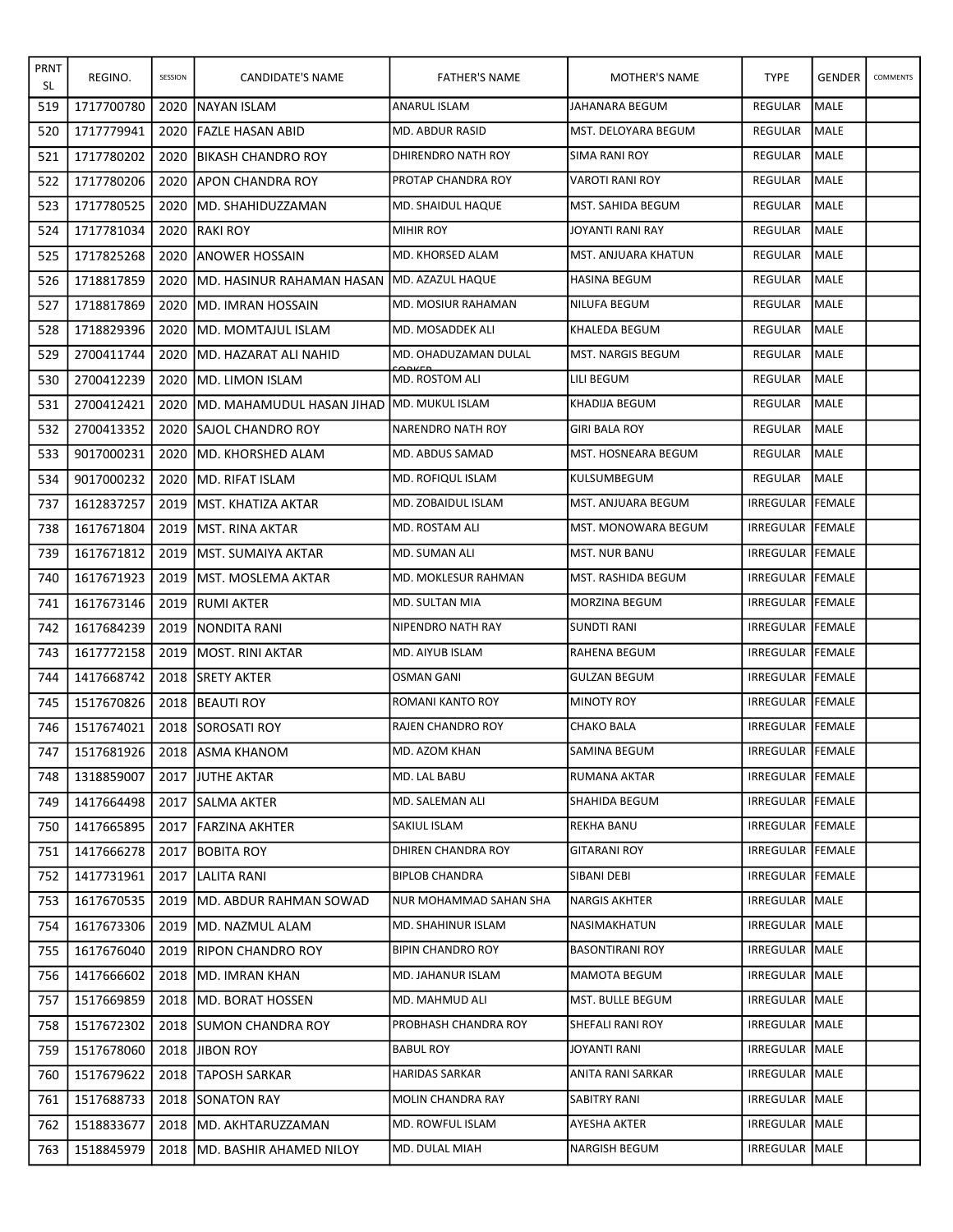| PRNT<br><b>SL</b> | REGINO.    | SESSION | <b>CANDIDATE'S NAME</b>       | <b>FATHER'S NAME</b>          | <b>MOTHER'S NAME</b>       | <b>TYPE</b>             | <b>GENDER</b> | <b>COMMENTS</b> |
|-------------------|------------|---------|-------------------------------|-------------------------------|----------------------------|-------------------------|---------------|-----------------|
| 764               | 9017800940 | 2018    | İMAMNUR RASID                 | IMAMINUR RAHMAN               | <b>PARUL BEGUM</b>         | <b>IRREGULAR MALE</b>   |               |                 |
| 765               | 9017800941 | 2018    | <b>IRATHINDRO NATH SARKER</b> | <b>SUSHIL CHANDRO SARKER</b>  | AROTY RANI SARKER          | <b>IRREGULAR MALE</b>   |               |                 |
| 766               | 9017800943 | 2018    | IMD. JASIM HOSSAIN            | MD. JAHURUL ISLAM             | lMST. LILI BEGUM           | <b>IRREGULAR MALE</b>   |               |                 |
| 767               | 9017800947 | 2018    | <b>IMD.BIPLAB HOSSEN</b>      | <b>I</b> MD. SANARUL ISLAM    | lMOST. BALI BEGUM          | <b>IRREGULAR MALE</b>   |               |                 |
| 768               | 1317658330 | 2017    | IMD. RONI AHMED               | <b>NOOR ALAM</b>              | <b>JOSNA BEGUM</b>         | <b>IRREGULAR MALE</b>   |               |                 |
| 769               | 1417665323 | 2017    | MD. ABU BAKKAR LABU           | MD. MUSA ALI                  | <b>MST. LUCKY AKTER</b>    | <b>IRREGULAR MALE</b>   |               |                 |
| 770               | 1417665351 | 2017    | İMD. ZAHANGIR ALAM            | MD. BABUL HOSSAIN             | MST. ARJINA BEGUM          | <b>IRREGULAR MALE</b>   |               |                 |
| 771               | 1417676781 | 2017    | lMD. BABUL MIA                | İKACHIR ALI                   | <b>SABINA BEGUM</b>        | <b>IRREGULAR MALE</b>   |               |                 |
| 772               | 1417677725 | 2017    | IMD. NUR ISLAM                | IMD. MAHUBAR RAHMAN           | MOST. NUR NAHAR BEGUM      | <b>IRREGULAR MALE</b>   |               |                 |
| 773               | 1417753626 | 2017    | MD. MOSTAFA ISLAM             | MD. ASRAF ALI                 | MOST. MAHAMUDA BEGUM       | <b>IRREGULAR MALE</b>   |               |                 |
| 774               | 9017700977 | 2017    | <b>I</b> MD. SHAUKOT ALI      | MD. MOHIR UDDIN               | MOST, JASMIN AKTER         | <b>IRREGULAR IMALE</b>  |               |                 |
| 775               | 9017700980 | 2017    | IMD. BIPLOB HOSEN             | IMD. JAHEDUL ISLAM            | lmost. Bikis begum         | <b>IRREGULAR IMALE</b>  |               |                 |
| 776               | 9017700982 | 2017    | IMD. HASINUR RAHMAN           | <b>I</b> MD. GOLAM MOSTAFA    | lMST. HASINA KHATUN        | <b>IRREGULAR MALE</b>   |               |                 |
| 777               | 9017700993 | 2017    | <b>BIPUL ROY</b>              | <b>DULAL ROY</b>              | <b>AROTE ROY</b>           | <b>IRREGULAR MALE</b>   |               |                 |
| 857               | 1417667862 | 2017    | <b>ITORUNA AKTER MONIRA</b>   | <b>TOFAZZOL HOSSAIN</b>       | LIPI BEGUM                 | <b>IRREGULAR FEMALE</b> |               |                 |
| 858               | 9017700979 | 2017    | <b>ISUMON CHANDRO SARKAR</b>  | <b>SHUSHIL CHONDRA SARKAR</b> | <b>BASONTI RANI SARKAR</b> | <b>IRREGULAR MALE</b>   |               |                 |
| 868               | 1418846514 | 2017    | İMD. SHAKIL ISLAM             | MD. ZIAUR RAHMAN              | <b>MEHER BANU</b>          | <b>IRREGULAR MALE</b>   |               |                 |
| 893               | 1317658130 | 2016    | <b>IRASIKUL ISLAM</b>         | <b>ROFIQUL ISLAM</b>          | lRAHANA BEGUM              | <b>IRREGULAR MALE</b>   |               |                 |
| 894               | 9017902385 | 2021    | <b>IMD. NAZIMUL ISLAM</b>     | MD. ABDER RAHMAN              | lMOST. LAILY BEGUM         | <b>PRIVATE</b>          | <b>IMALE</b>  |                 |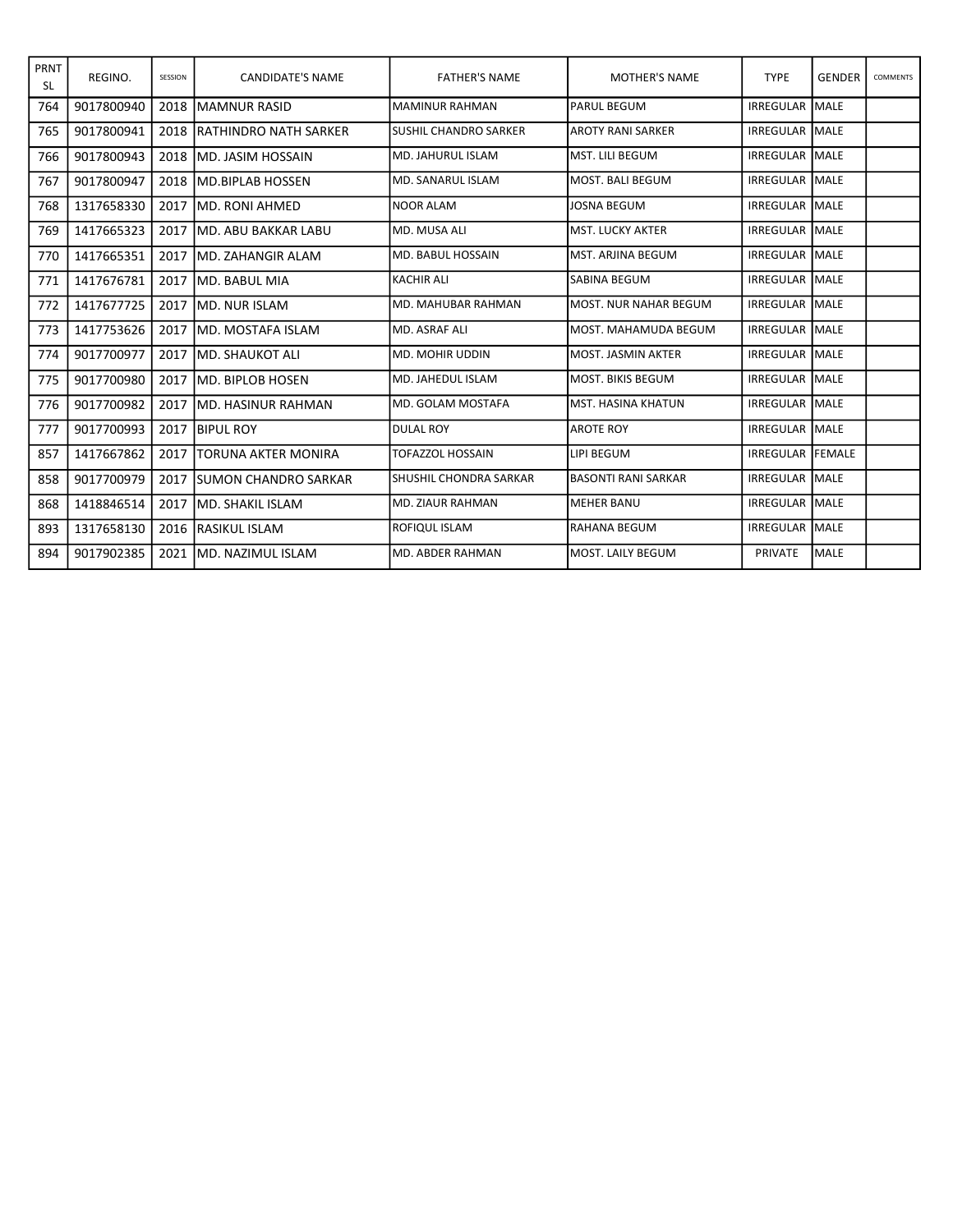## H.S.C. eFF 2022

Electronic Form Fill-up Board of Intermediate and Secondary Education, Dinajpur NILPHAMARI GOVT. COLLEGE ( 125189 ) Probable Candidate List BUSINESS STUDIES

| PRNT<br>SL | REGINO.    | SESSION | CANDIDATE'S NAME             | <b>FATHER'S NAME</b>        | MOTHER'S NAME         | <b>TYPE</b>    | <b>GENDER</b> | COMMENTS |
|------------|------------|---------|------------------------------|-----------------------------|-----------------------|----------------|---------------|----------|
| 535        | 1617672795 | 2020    | lMST. SATHI AKTER            | MD. OLIAR RAHMAN            | MST. ALEFA BEGUM      | <b>REGULAR</b> | FEMALE        |          |
| 536        | 1617672886 | 2020    | DHANITA ROY SHAPONO          | RAMANATH CHANDRO ROY        | REKHA BALA ROY        | REGULAR        | <b>FEMALE</b> |          |
| 537        | 1617672893 | 2020    | IAFSANA AKTER                | MD. ANOWAR HOSSAIN          | <b>JOSNA BEGUM</b>    | REGULAR        | <b>FEMALE</b> |          |
| 538        | 1617675328 | 2020    | lFARIDA AKTHER               | <b>MATHIAR RAHMAN</b>       | SUFIA BEGUM           | REGULAR        | <b>FEMALE</b> |          |
| 539        | 1717674096 | 2020    | ATIKA ABIDA MUBASSIRA        | MD. MAHAMUDULLAH MUKUL      | MST. SADIKA MAHAMUD   | <b>REGULAR</b> | <b>FEMALE</b> |          |
| 540        | 1717674172 | 2020    | JANNATUL FERDOWSI            | <b>MD. MOJAFFAR HOSSAIN</b> | MINU BEGUM            | REGULAR        | <b>FEMALE</b> |          |
| 541        | 1717674184 | 2020    | <b>TARIN AKTER TISHA</b>     | MD. AJIJUL ISLAM            | SALMA BEGUM           | <b>REGULAR</b> | <b>FEMALE</b> |          |
| 542        | 1717674195 | 2020    | IRAZIYA SULTANA              | MD. REJAUL KARIM            | <b>REHANA PARVIN</b>  | <b>REGULAR</b> | FEMALE        |          |
| 543        | 1717674204 | 2020    | lSANJIDA AKTER               | MD. RAJA AHMEAD             | REHANA                | REGULAR        | <b>FEMALE</b> |          |
| 544        | 1717674704 | 2020    | MOST. KAIOMA AKTHER DISHA    | MD. MOMINUR RAHMAN MOMIN    | MOST. MARUFA BEGUM    | REGULAR        | FEMALE        |          |
| 545        | 1717675173 | 2020    | LIMA RANI ROY                | <b>MANIK KUMAR ROY</b>      | SUCHITRA RANI ROY     | <b>REGULAR</b> | <b>FEMALE</b> |          |
| 546        | 1717675586 | 2020    | SHIKHA AKTER                 | NURANNABI MALLIK            | DELOARA BEGUM         | REGULAR        | <b>FEMALE</b> |          |
| 547        | 1717676630 | 2020    | IEISHITA AFROJ JULI          | MD. AFSAR ALI               | EYASMIN AKTER         | <b>REGULAR</b> | <b>FEMALE</b> |          |
| 548        | 1717677427 | 2020    | MST. SIMIL AKTER             | MD. HAMIM HOSSAIN           | LATE. NURBANU BEGUM   | <b>REGULAR</b> | FEMALE        |          |
| 549        | 1717677429 | 2020    | lMST. FARZANA AKTER          | MD. YEAKUB ALI              | MST. MERINA BEGUM     | <b>REGULAR</b> | FEMALE        |          |
| 550        | 1717677434 | 2020    | MST. ASMANI AKTER            | MD. JAMIAR RAHMAN           | MST. SHAHIDA BEGUM    | <b>REGULAR</b> | <b>FEMALE</b> |          |
| 551        | 1717677773 | 2020    | <b>SANTONA RANI ROY</b>      | <b>MOTILAL ROY</b>          | SAUDA RANI ROY        | <b>REGULAR</b> | <b>FEMALE</b> |          |
| 552        | 1717677839 | 2020    | IMORIOM AKTAR MOURY          | MD. RAFIQUZZAMAN            | MAHAMUDA BEGUM        | <b>REGULAR</b> | FEMALE        |          |
| 553        | 1717677841 | 2020    | IANIKA TABASSUM              | AHER UDDIN                  | <b>HASINA BEGUM</b>   | REGULAR        | <b>FEMALE</b> |          |
| 554        | 1717678135 | 2020    | ISOMPA RANI ADHIKARI         | LION ADHIKARI               | JAYA ADHIKARI         | <b>REGULAR</b> | FEMALE        |          |
| 555        | 1717678254 | 2020    | ILUHAN AKTER                 | MAHAMUDUL HOQUE             | SELINA BEGUM          | REGULAR        | <b>FEMALE</b> |          |
| 556        | 1717678310 | 2020    | SHAHINA AKTAR                | ABU BAKKAR SIDDIK           | MST. SAHER BANU       | <b>REGULAR</b> | <b>FEMALE</b> |          |
| 557        | 1717678588 | 2020    | lMOST. TASLIMA AKTER         | MD. TOTA MIAH               | MOST. SHERIN AKTER    | <b>REGULAR</b> | FEMALE        |          |
| 558        | 1717679170 | 2020    | ISHANTONA RISHI              | <b>BIMOL RISHI</b>          | JOYANTI RISHI         | REGULAR        | FEMALE        |          |
| 559        | 1717679443 | 2020    | IMST. REHANA AKTER           | MD. ABDUS SALAM             | MST. RINA BEGUM       | <b>REGULAR</b> | <b>FEMALE</b> |          |
| 560        | 1717679902 | 2020    | TABASSUM JANNAT TABA         | MD. HABIBUL ISLAM           | <b>GAUSUL SULTANA</b> | REGULAR        | FEMALE        |          |
| 561        | 1717679903 |         | 2020 TANJUM TASNIM AMY       | KHORSHED ALAM               | MOZIDA AKTHER         | REGULAR FEMALE |               |          |
| 562        | 1717679923 | 2020    | INUJHUT TABASSUM EVA         | MD. ENTAZUL HOQUE           | MOMINA BEGUM          | REGULAR        | FEMALE        |          |
| 563        | 1717680337 | 2020    | SAJIYA AKTER BEAUTY          | MD. FULCHAN                 | MASUMA BEGUM          | REGULAR        | <b>FEMALE</b> |          |
| 564        | 1717680468 | 2020    | JANNATUN MAWA                | SAMSUL ALAM                 | SHAHANA BEGUM         | REGULAR        | <b>FEMALE</b> |          |
| 565        | 1717681486 | 2020    | ANIKA TABUSSUM ROJA          | MD. RUHUL AMIN CHOWDHURY    | MST. MAHABUBA BEGUM   | REGULAR        | FEMALE        |          |
| 566        | 1617670336 | 2020    | <b>ISHUVAGATO ROY SHUVRO</b> | <b>GONESH CHONDRO ROY</b>   | URMILA ROY            | <b>REGULAR</b> | MALE          |          |
| 567        | 1617670372 | 2020    | PAVEL RAHMAN PRANTO          | MD. MOFAZZAL HOSSAIN        | PARUL AKTHER          | <b>REGULAR</b> | <b>MALE</b>   |          |
| 568        | 1617670512 | 2020    | İMD. RAKIBUL ISLAM RAKIB     | MD. ATAUR RAHMAN            | RANU BEGUM            | REGULAR        | <b>MALE</b>   |          |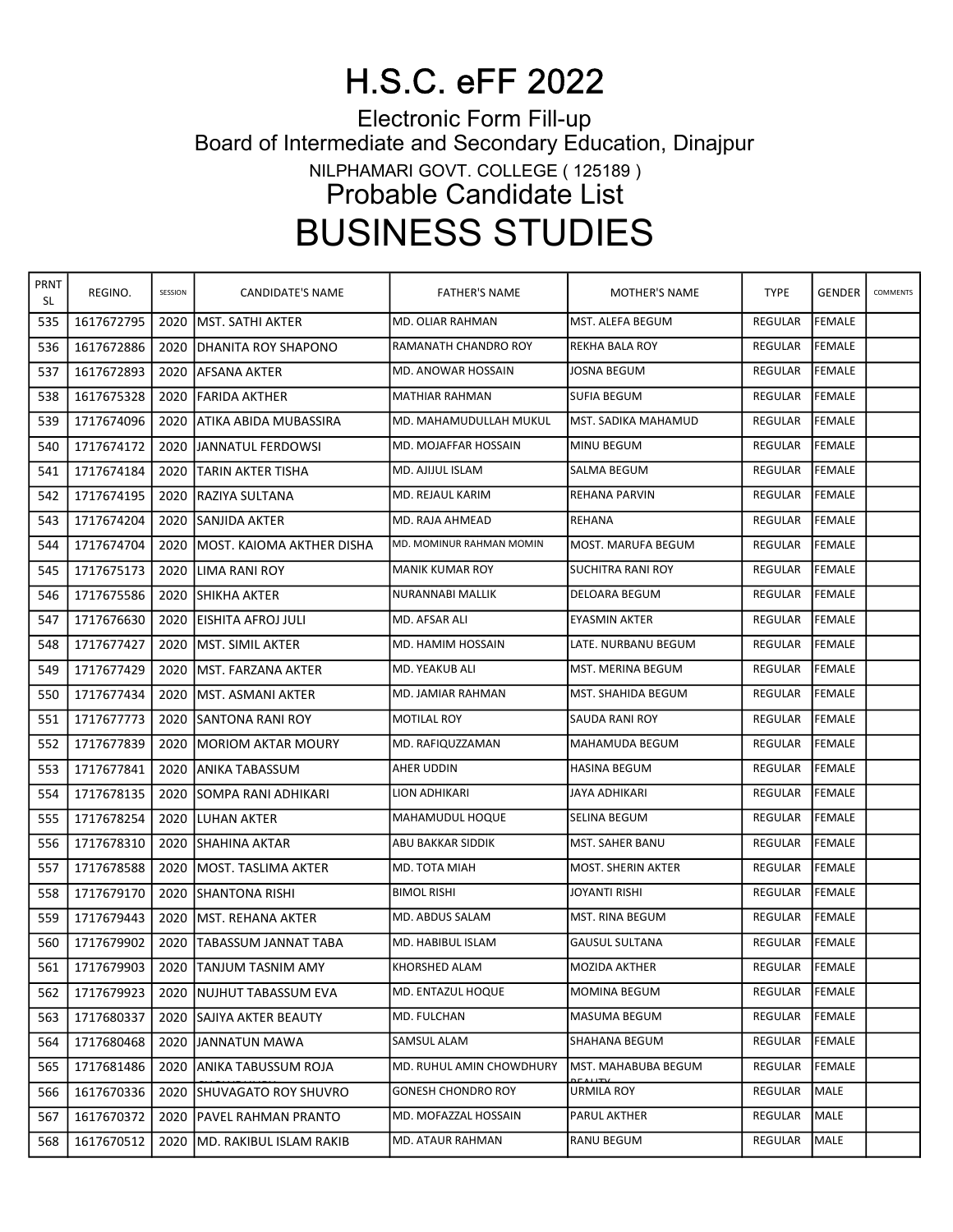| <b>PRNT</b><br>SL | REGINO.    | SESSION | CANDIDATE'S NAME           | <b>FATHER'S NAME</b>     | MOTHER'S NAME       | <b>TYPE</b>    | <b>GENDER</b> | COMMENTS |
|-------------------|------------|---------|----------------------------|--------------------------|---------------------|----------------|---------------|----------|
| 569               | 1617671629 | 2020    | <b>IMD. JONI MIA</b>       | MD. MIZANUR RAHMAN       | JARINA BEGUM        | REGULAR        | <b>MALE</b>   |          |
| 570               | 1617672080 | 2020    | <b>JMD. MANIK RAHMAN</b>   | MD. MATIAR RAHMAN        | MST. RAHIMA BEGUM   | <b>REGULAR</b> | <b>MALE</b>   |          |
| 571               | 1617673059 | 2020    | <b>IMD. SUMON ALI</b>      | MD. AMINAR RAHMAN        | SHIULE BEGUM        | <b>REGULAR</b> | <b>MALE</b>   |          |
| 572               | 1617673218 | 2020    | <b>REZAUL ALI</b>          | <b>RAHMAT ALI</b>        | MOHCHENA BEGUM      | REGULAR        | MALE          |          |
| 573               | 1617673857 | 2020    | <b>IMD. LABIB ISLAM</b>    | MD. SHAHAB UDDIN         | LOVELYBEGUM         | REGULAR        | <b>MALE</b>   |          |
| 574               | 1617673895 | 2020    | IKALYAN ROY AKASH          | NANDA LAL ROY            | CHANDONAROY         | <b>REGULAR</b> | <b>MALE</b>   |          |
| 575               | 1617674150 | 2020    | <b>IMD. SHIBLI SADIK</b>   | MD. MOSHAROF HOSSAIN     | MST. SHILPI BEGUM   | REGULAR        | MALE          |          |
| 576               | 1617675862 | 2020    | <b>IMD. ALIF AFRIDI</b>    | MD. GOLAM ROBBANI        | MST. ASMA KHATUN    | <b>REGULAR</b> | <b>MALE</b>   |          |
| 577               | 1617676138 | 2020    | IMD. MOSLEM UDDIN          | ATAMUL ISLAM             | <b>MARIAM BEGUM</b> | REGULAR        | MALE          |          |
| 578               | 1617770834 | 2020    | <b>IMD. SAKIL AHAMED</b>   | MD. HAPHIJAR RAHMAN      | MST. RUKHSANA BEGUM | REGULAR        | IMALE         |          |
| 579               | 1617812180 | 2020    | <b>ISOUROV ISLAM</b>       | RAHIMUDDIN               | SUFIYA KHATUN       | REGULAR        | MALE          |          |
| 580               | 1618834625 | 2020    | IMD. HABIB HASAN           | <b>MD. AKTARUL ISLAM</b> | <b>HALIMA BEGUM</b> | REGULAR        | MALE          |          |
| 581               | 1717663762 | 2020    | <b>IMD. RONY MIA</b>       | MD. OWAHED ALI           | MST. JOSNA BEGUM    | REGULAR        | MALE          |          |
| 582               | 1717674006 | 2020    | <b>IMUNNA ISLAM</b>        | SHEKENDER ALI            | <b>MUNNU BEGUM</b>  | REGULAR        | MALE          |          |
| 583               | 1717674009 | 2020    | <b>HAZRAT ALI</b>          | <b>MONSUR ALI</b>        | AHEJA BEGUM         | <b>REGULAR</b> | <b>MALE</b>   |          |
| 584               | 1717674013 | 2020    | <b>ISUJAN ALI</b>          | NAMIR UDDIN              | SHEFALI BEGUM       | REGULAR        | <b>MALE</b>   |          |
| 585               | 1717674020 | 2020    | <b>SHAHEB ALI</b>          | <b>SHAKOWAT HOSSEN</b>   | SHAHNAJ PARVEEN     | REGULAR        | MALE          |          |
| 586               | 1717674046 | 2020    | IMOMIN ISLAM               | <b>MALEK ISLAM</b>       | <b>MONA BEGUM</b>   | REGULAR        | MALE          |          |
| 587               | 1717674269 | 2020    | <b>IGAUTAM CHANDRA ROY</b> | LOHIT CHANDRA ROY        | JOYANTI RANI ROY    | REGULAR        | <b>MALE</b>   |          |
| 588               | 1717674270 | 2020    | <b>IMD. DULAL HOSSAIN</b>  | MD. NURJAMAL             | FEROJA BEGUM        | REGULAR        | MALE          |          |
| 589               | 1717674271 | 2020    | <b>IROKTIM ROY</b>         | <b>RADHE SHAM ROY</b>    | PUTUL RANI ROY      | REGULAR        | <b>MALE</b>   |          |
| 590               | 1717674276 | 2020    | IMD. SIAM                  | MD. ANAWAR HOSSEN        | <b>BUBULI AKTER</b> | <b>REGULAR</b> | <b>MALE</b>   |          |
| 591               | 1717674281 | 2020    | <b>IMD. HASIN RAIHAN</b>   | MD. ABDUR RASHID         | ASMA BEGUM          | REGULAR        | MALE          |          |
| 592               | 1717674337 | 2020    | IMD. SHAHINUR              | MD. MOSHARRAF            | SHAHANAZ BEGUM      | REGULAR        | MALE          |          |
| 593               | 1717674444 | 2020    | <b>ITUHIN ISLAM</b>        | <b>SHAHIDUL ISLAM</b>    | <b>TAHERA BEGUM</b> | REGULAR        | MALE          |          |
| 594               | 1717674447 | 2020    | <b>IPROTAY BISWAS</b>      | PROSANTA KUMAR BISWAS    | DIPTI MOJUMDER      | REGULAR        | <b>MALE</b>   |          |
| 595               | 1717674574 |         | 2020 BADHON BHOWMIK        | <b>BISHOJIT BHOWMIK</b>  | <b>POPY BHOWMIK</b> | REGULAR MALE   |               |          |
| 596               | 1717674576 |         | 2020 JMD. MIJANUR RAHMAN   | LATE. ABDUL HAMID        | MST. MONOWARA BEWA  | REGULAR        | MALE          |          |
| 597               | 1717674582 | 2020    | IMD. NISHAN ISLAM          | MD. ALI                  | NASRIN AKTER        | REGULAR        | <b>MALE</b>   |          |
| 598               | 1717674636 | 2020    | JAMIT DAS                  | ANIMESH DAS              | LIPI RANI DAS       | REGULAR        | MALE          |          |
| 599               | 1717675200 | 2020    | <b>HUMAUN KABIR</b>        | <b>HASAN ALI</b>         | NUR BANU BEGUM      | REGULAR        | <b>MALE</b>   |          |
| 600               | 1717675226 | 2020    | <b>JABID RANA</b>          | NABIAR RAHMAN BABU       | MST. ARZINA         | REGULAR        | <b>MALE</b>   |          |
| 601               | 1717675264 | 2020    | <b>IMD. ANSARUL HOQUE</b>  | MD. SULTAN ALI           | MST. AFRUZA BEGUM   | REGULAR        | MALE          |          |
| 602               | 1717675396 |         | 2020 IMD. ABDUR RAHMAN     | MD. SAMSUL HAQUE         | MST. BAKARA BEGUM   | REGULAR        | <b>MALE</b>   |          |
| 603               | 1717675624 |         | 2020 KHUIRUL ISLAM         | <b>MOSHARROF ALI</b>     | TAHERA BEGUM        | REGULAR        | MALE          |          |
| 604               | 1717675891 | 2020    | <b>IMD. RIMNUR ISLAM</b>   | MD. NURN-NABI ISLAM      | MST. AZIFA KHATUN   | REGULAR        | <b>MALE</b>   |          |
| 605               | 1717675986 |         | 2020 ISOUROV CHANDRA DAS   | <b>MONORANJON DAS</b>    | BIZOLI RANI DAS     | REGULAR        | <b>MALE</b>   |          |
| 606               | 1717676109 | 2020    | JOYDEB ROY                 | BIMAL CHANDRA ROY        | ARUTI RANI          | REGULAR        | MALE          |          |
| 607               | 1717676112 | 2020    | <b>IMD. MILON ISLAM</b>    | MD. KALIM UDDIN          | MST. RABEA BEGUM    | REGULAR        | MALE          |          |
| 608               | 1717676131 |         | 2020 JMD. SADDAM HOSSAIN   | MD. SIRAZUL ISLAM        | MST. MANZILA BEGUM  | REGULAR        | <b>MALE</b>   |          |
| 609               | 1717676532 | 2020    | <b>PROSENJIT RAY</b>       | PARIMOL BISSHAS          | GITA RANI ROY       | REGULAR        | MALE          |          |
| 610               | 1717676535 | 2020    | <b>RIMON RAY</b>           | <b>SUDIR RAY</b>         | SHAVYA LATA RANI    | REGULAR        | MALE          |          |
| 611               | 1717676672 |         | 2020 SONJOY ROY            | PORESH ROY               | PROMILA RANI ROY    | REGULAR        | MALE          |          |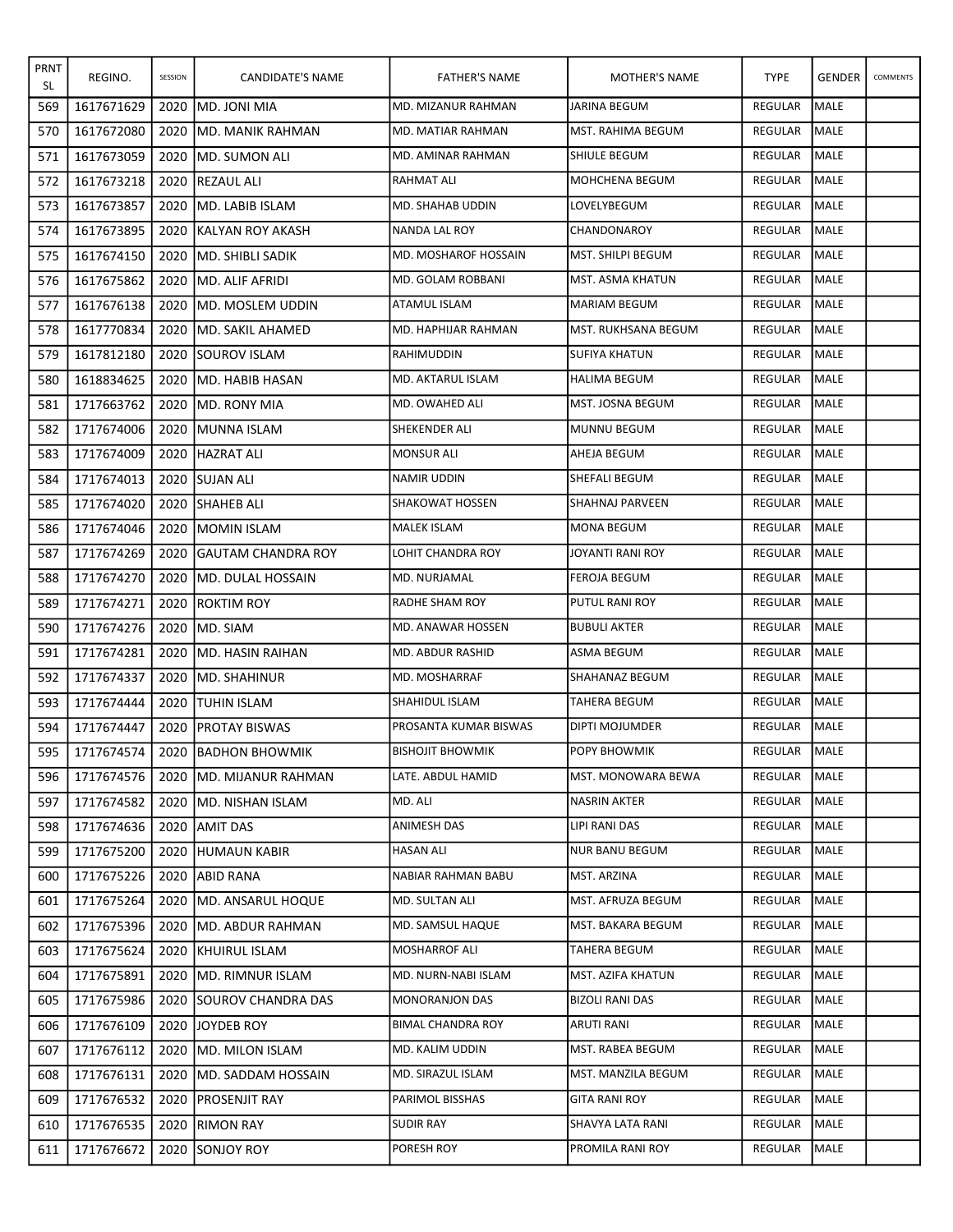| <b>PRNT</b><br>SL | REGINO.    | SESSION | CANDIDATE'S NAME            | <b>FATHER'S NAME</b>     | MOTHER'S NAME            | <b>TYPE</b>    | <b>GENDER</b> | COMMENTS |
|-------------------|------------|---------|-----------------------------|--------------------------|--------------------------|----------------|---------------|----------|
| 612               | 1717676849 | 2020    | <b>IMONJURUL ISLAM</b>      | <b>MOMINUR ISLAM</b>     | <b>MONOWARA BEGUM</b>    | REGULAR        | <b>MALE</b>   |          |
| 613               | 1717676941 | 2020    | IMD. RASEL ISLAM            | MD. DABLU ISLAM          | <b>MST. RINA KHATUN</b>  | REGULAR        | <b>MALE</b>   |          |
| 614               | 1717676942 | 2020    | IMD. MOHAMIN HOSSAIN        | MD. NUR ALAM ISLAM       | MST. MORSHEDA BEGUM      | <b>REGULAR</b> | <b>MALE</b>   |          |
| 615               | 1717676943 | 2020    | <b>ISYED MARUF SHAH</b>     | SYED WALIULLAH           | MST. MARUFA SULTANA      | REGULAR        | MALE          |          |
| 616               | 1717676980 | 2020    | IMD. HABIBUL ISLAM          | MD. MOZAHID DOWLA        | MST. HACHNA BEGUM        | <b>REGULAR</b> | <b>MALE</b>   |          |
| 617               | 1717677060 | 2020    | IMD. ABDUR ROUF             | MD. ABUZAR RAHMAN        | <b>RUBINA BEGUM</b>      | <b>REGULAR</b> | <b>MALE</b>   |          |
| 618               | 1717677091 | 2020    | IMD. SHABBIR HOSSAIN SANTO  | <b>MD. ZOHURUL ISLAM</b> | SALMA BEGUM              | REGULAR        | MALE          |          |
| 619               | 1717677345 | 2020    | <b>INAEM REJA SOHAG</b>     | <b>SAID NABI</b>         | <b>NASRIN SULTANA</b>    | <b>REGULAR</b> | <b>MALE</b>   |          |
| 620               | 1717677347 | 2020    | <b>IRUBEL HOSSEN</b>        | ABDUS SOBHAN MANDOL      | AMELA KHATUN             | REGULAR        | <b>MALE</b>   |          |
| 621               | 1717677372 | 2020    | <b>JJAHIDUL ISLAM</b>       | MD. RIUZ UDDIN           | MST. AYSHA KHATUN        | REGULAR        | <b>I</b> MALE |          |
| 622               | 1717677377 | 2020    | <b>IMD. RAKIB ISLAM</b>     | MD. RAFIQUL ISLAM        | <b>MST. SAMSUN NAHAR</b> | REGULAR        | <b>MALE</b>   |          |
| 623               | 1717677380 | 2020    | <b>INUR ISLAM</b>           | <b>ROSTAM ALI</b>        | MST. NURJAHAN BEGUM      | REGULAR        | MALE          |          |
| 624               | 1717677383 | 2020    | <b>IPARVEG ALAM</b>         | <b>FARUK HOSSAIN</b>     | PARVIN AKTER             | REGULAR        | MALE          |          |
| 625               | 1717677439 | 2020    | <b>IMD. MORSHALIN HAQUE</b> | MD. MONJURUL HAQUE       | MST. MORSHEDA BEGUM      | REGULAR        | <b>MALE</b>   |          |
| 626               | 1717677446 | 2020    | İMD. RAKIBUL ISLAM JIBON    | MD. SAMSUL ISLAM         | MST. AFROZA BEGUM        | <b>REGULAR</b> | <b>MALE</b>   |          |
| 627               | 1717677701 | 2020    | <b>SUJAN ISLAM</b>          | ASADUL ISLAM             | SHEFAII BEGUM            | REGULAR        | <b>MALE</b>   |          |
| 628               | 1717677809 | 2020    | <b>JAPPLE ISLAM</b>         | <b>JEWEEL ISLAM</b>      | <b>FARIDA BEGUM</b>      | REGULAR        | <b>MALE</b>   |          |
| 629               | 1717677858 | 2020    | IMD. GOLAM AJOM             | MD. GOLAM RABBANI        | ANJU BEGUM               | REGULAR        | MALE          |          |
| 630               | 1717677860 | 2020    | IMD. ABDUR RAHIM            | MD. OBIDUL ISLAM         | REHANA BEGUM             | <b>REGULAR</b> | <b>MALE</b>   |          |
| 631               | 1717677872 | 2020    | IMD. MUNNA                  | MD. ILIAS                | <b>ROSHIDA</b>           | <b>REGULAR</b> | MALE          |          |
| 632               | 1717677894 | 2020    | IMD. NAZMUL ISLAM           | MD. ANISUR RAHMAN        | NAZMA BEGUM              | REGULAR        | MALE          |          |
| 633               | 1717678067 | 2020    | <b>IMD. NURUZZAMAN</b>      | ASIDUL ISLAM             | PARVIN BEGUM             | REGULAR        | <b>MALE</b>   |          |
| 634               | 1717678068 | 2020    | <b>IBULU MAMUD</b>          | MOJIBAR RAHMAN           | <b>BILKIS BANU</b>       | REGULAR        | MALE          |          |
| 635               | 1717678082 | 2020    | <b>IKHOKON ROY</b>          | <b>PUSU NATH ROY</b>     | <b>SONAMONI ROY</b>      | REGULAR        | MALE          |          |
| 636               | 1717678083 | 2020    | <b>ISUJON RAY</b>           | <b>SUKUMAR RAY</b>       | <b>MINOTI RANI RAY</b>   | REGULAR        | MALE          |          |
| 637               | 1717678087 | 2020    | <b>POLASH RAY</b>           | <b>PURNO RAY</b>         | <b>KUNTI RAY</b>         | REGULAR        | MALE          |          |
| 638               | 1717678342 |         | 2020 KUMAR CHHANU           | JEGEN ROY                | SHANDHA RANI ROY         | REGULAR MALE   |               |          |
| 639               | 1717678343 |         | 2020 JLITON ISLAM           | MD. GULZAR RAHMAN        | MST. LILI BANU           | REGULAR        | MALE          |          |
| 640               | 1717678495 | 2020    | <b>IMD. SAMRAT AKBAR</b>    | MD. BABUL ISLAM          | MST. ANJU ARA BEGUM      | REGULAR        | MALE          |          |
| 641               | 1717678506 | 2020    | <b>MD. ABU RAYHAN</b>       | MD. RABBANI              | MST. ALINA PARVIN        | REGULAR        | MALE          |          |
| 642               | 1717678509 |         | 2020 ISREE. ANONDA ROY      | SREE. TUSHAR KANTO ROY   | SREE. NAMITA RANI ROY    | REGULAR        | MALE          |          |
| 643               | 1717679065 | 2020    | IMD. RABIUL ISLAM           | MD. ATAMUL ISLAM         | MST. MORIOM BEGUM        | REGULAR        | MALE          |          |
| 644               | 1717679256 | 2020    | <b>IMOJIBUL ISLAM</b>       | MOKSED ALI               | MAZIDA BEGUM             | REGULAR        | MALE          |          |
| 645               | 1717679296 |         | 2020 ISAGOR CHANDRA ROY     | LAL BABU ROY             | SHEFALI RANI ROY         | REGULAR        | <b>I</b> MALE |          |
| 646               | 1717679303 | 2020    | <b>IRAKIB ISLAM</b>         | <b>SUBHAN ALI</b>        | RASHIDA BEGUM            | REGULAR        | MALE          |          |
| 647               | 1717679398 | 2020    | ARIFUL ISLAM                | ZAHIR ALI                | ALEYA BEGUM              | REGULAR        | MALE          |          |
| 648               | 1717679563 | 2020    | <b>BIJOY ROY</b>            | DINOBONDHU ROY           | DIPA RANI ROY            | REGULAR        | <b>MALE</b>   |          |
| 649               | 1717679565 | 2020    | <b>MAHAFUJER ALI</b>        | <b>NUR HOSAIN</b>        | MOUSUME                  | REGULAR        | MALE          |          |
| 650               | 1717679591 | 2020    | JJAYANTO KUMAR ROY          | <b>MANIK CHAND ROY</b>   | DHOULI ROY               | REGULAR        | MALE          |          |
| 651               | 1717679599 |         | 2020  RANA ISLAM            | KAMAL HOSSAN             | ROJINA BEGUM             | REGULAR        | <b>MALE</b>   |          |
| 652               | 1717679826 | 2020    | <b>IMD. MILTON ISLAM</b>    | MD. MOBAROK ALI          | MST. BIGLI BEGUM         | REGULAR        | MALE          |          |
| 653               | 1717679945 | 2020    | <b>RAJDIP KUNDU</b>         | MODHU KUNDU              | SADHONA KUNDU            | REGULAR        | MALE          |          |
| 654               | 1717679954 |         | 2020 ISUDEB ROY             | <b>HORIDAS ROY</b>       | JOYANTI ROY              | REGULAR        | MALE          |          |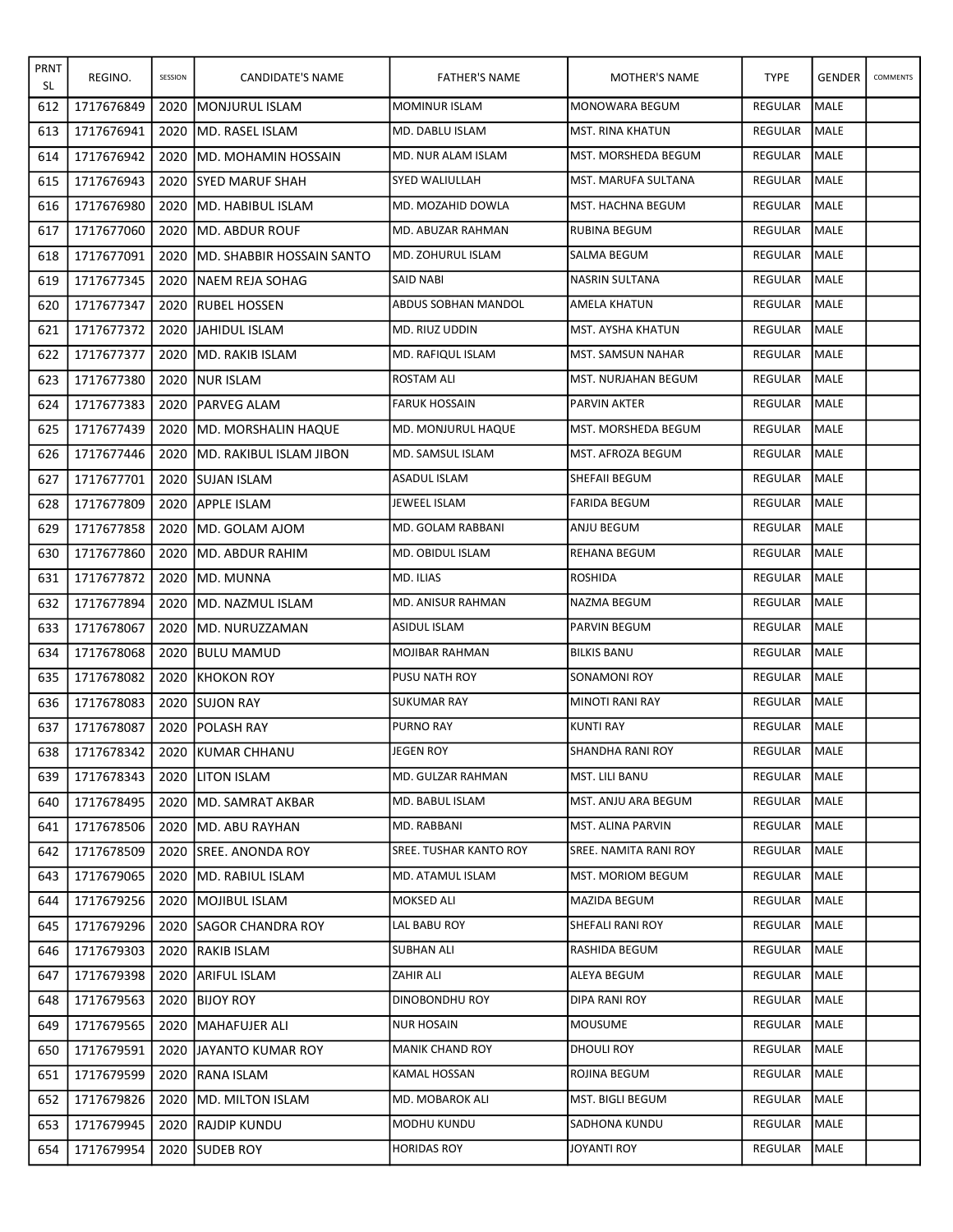| <b>PRNT</b><br>SL | REGINO.    | SESSION | CANDIDATE'S NAME                                     | <b>FATHER'S NAME</b>                            | MOTHER'S NAME             | <b>TYPE</b>    | <b>GENDER</b> | COMMENTS |
|-------------------|------------|---------|------------------------------------------------------|-------------------------------------------------|---------------------------|----------------|---------------|----------|
| 655               | 1717679956 | 2020    | <b>JOYDEB ROY</b>                                    | <b>BADAL CHANDRO ROY</b>                        | SUMITA RANI ROY           | <b>REGULAR</b> | <b>MALE</b>   |          |
| 656               | 1717680006 | 2020    | <b>SAFIN SHEIKH</b>                                  | <b>BABUL SHEIKH</b>                             | ROKEYA BAGOM              | REGULAR        | <b>MALE</b>   |          |
| 657               | 1717680009 | 2020    | <b>ISIAM SHAHORIAR</b>                               | ABU TAHER MD. SHAMIM                            | SUITY AKTER SHAPLA        | REGULAR        | <b>MALE</b>   |          |
| 658               | 1717680011 | 2020    | IMD. BAYOZED BOSTAMI                                 | MD. OHAB ALI                                    | MST. UMMA NAHAR           | REGULAR        | MALE          |          |
| 659               | 1717680019 | 2020    | IMD. MOKSEDUL ISLAM                                  | MD. MAHATAB UDDIN                               | MST. HURUNNAHAR           | REGULAR        | <b>MALE</b>   |          |
| 660               | 1717680026 | 2020    | <b>I</b> MD. REJONE AHMED                            | MD. JUEL ISLAM                                  | REHANA AKTER              | REGULAR        | <b>MALE</b>   |          |
| 661               | 1717680370 | 2020    | IMD. AHSAN HABIB                                     | MD. MOHIR UDDIN                                 | MST. ATOARA KHATUN        | REGULAR        | MALE          |          |
| 662               | 1717680427 | 2020    | <b>IMD. RONI ISLAM</b>                               | <b>MD. SHOFIQUL ISLAM</b>                       | MST. MARIYOM BEGUM        | <b>REGULAR</b> | <b>MALE</b>   |          |
| 663               | 1717680801 | 2020    | RONI                                                 | <b>MOMINUR RAHMAN</b>                           | <b>RUNA BEGUM</b>         | REGULAR        | <b>MALE</b>   |          |
| 664               | 1717680843 | 2020    | JABID HASAN RUADRA                                   | MD. REZAUL ISLAM                                | MST. REBA                 | REGULAR        | IMALE         |          |
| 665               | 1717680874 | 2020    | IMD. ATAUR RAHMAN                                    | MD. OLYAR RAHMAN                                | MST. RAWSHAN ARA          | REGULAR        | MALE          |          |
| 666               | 1717682070 | 2020    | <b>ISHANTO KUMAR</b>                                 | SHAMOL KUMAR MUKHAPADHAY KUNTI RANI MUKHAPADHAY |                           | REGULAR        | <b>MALE</b>   |          |
| 667               | 1717682080 | 2020    | <b>IMD. KHAYRUL ALOM</b>                             | MD. RAFIKUL ISLAM                               | MST. KHATEJA BEGUM        | REGULAR        | MALE          |          |
| 668               | 1717682085 | 2020    | <b>IMD. YEAKUB ALI</b>                               | <b>ANTAZUL HAQUE</b>                            | <b>MST. MONSURA</b>       | <b>REGULAR</b> | MALE          |          |
| 669               | 1717683522 | 2020    | IMD. RUBEL ISLAM                                     | MD. ANSAN ALI                                   | MST. ARJINA BEGUM         | REGULAR        | <b>MALE</b>   |          |
| 670               | 1717683530 | 2020    | <b>ISUVO ROY</b>                                     | BAYSHAKH ROY                                    | SUMITA RANI               | REGULAR        | <b>MALE</b>   |          |
| 671               | 1717685246 | 2020    | IMD. MAMUN RAHMAN                                    | MD. ASHEDUL ISLAM                               | MONOARA BEGUM             | REGULAR        | <b>MALE</b>   |          |
| 672               | 1717685476 | 2020    | IMD. MOTIUR RAHMAN                                   | MD. JAHEDUL ISLAM                               | RAZIA BEGUM REBA          | REGULAR        | <b>MALE</b>   |          |
| 673               | 1717685499 | 2020    | IABDUL OHAB                                          | DULAL HOSSEN                                    | <b>SHORIFA BEGUM</b>      | REGULAR        | <b>MALE</b>   |          |
| 674               | 1717688277 | 2020    | <b>IPIYASH ALAM</b>                                  | <b>MASUM ALI</b>                                | JABEDA BEGUM              | REGULAR        | MALE          |          |
| 675               | 1717688323 | 2020    | <b>IBRAHIM ISLAM</b>                                 | ABDUL AZIZ                                      | <b>HASINA BEGUM</b>       | REGULAR        | <b>MALE</b>   |          |
| 676               | 1717688377 | 2020    | <b>ITUHIN</b>                                        | ROFIQUL ISLAM                                   | ZORINA BEGUM              | <b>REGULAR</b> | <b>MALE</b>   |          |
| 677               | 1717688383 | 2020    | RAKIB                                                | AZADUL ISLAM                                    | MORSHEDA                  | REGULAR        | MALE          |          |
| 678               | 1717688388 | 2020    | <b>NAIM</b>                                          | <b>FERDOUS</b>                                  | ZAHANARA BEGUM            | REGULAR        | MALE          |          |
| 679               | 1717689830 | 2020    | <b>IMD. KHADEMUL ISLAM KHOKON IMD. NURNABE ISLAM</b> |                                                 | <b>MST. KHATIJA BEGUM</b> | REGULAR        | MALE          |          |
| 680               | 1717689836 | 2020    | IMD. SHAHAN SHAH HOSSEN                              | MD. ABDUS SATTAR                                | MST. SELINA BEGUM         | REGULAR        | MALE          |          |
| 681               | 1717698089 |         | 2020   MD. JAHANGIR ALAM JIBON                       | MD. BADSHA MIA                                  | MOST. AYSHA KHATUN        | REGULAR MALE   |               |          |
| 682               | 1717698107 |         | 2020 JMD. JIARUL ISLAM                               | MD. DHOULU MAMUD                                | MOST. ARZINA BEGUM        | REGULAR        | <b>MALE</b>   |          |
| 683               | 1717698707 | 2020    | <b>IROHAN PROSAD</b>                                 | <b>MOHON PROSAD</b>                             | RINA DEVI                 | REGULAR        | MALE          |          |
| 684               | 1717699149 | 2020    | <b>IRAJWAN AHAMED</b>                                | MD. ABDUL MANNAN                                | REZYA KHATUN              | REGULAR        | MALE          |          |
| 685               | 1717699737 | 2020    | <b>IMD. MINER ISLAM</b>                              | MD. ASHRAF ALI                                  | MST. MOSLAMA BEGUM        | REGULAR        | MALE          |          |
| 686               | 1717700332 | 2020    | IMD. SAIFUZZAMAN BULET                               | IMD. SHAHIDUL ISLAM                             | MST. BULBULI BEGUM        | REGULAR        | MALE          |          |
| 687               | 1717700679 | 2020    | <b>IMD. BULBUL ISLAM</b>                             | MD. NOOR ALOM                                   | MST. BULBULI AKTHER       | REGULAR        | MALE          |          |
| 688               | 1717701951 |         | 2020 JMD. JAFOR SADIK                                | MD. ABDUL MOTTALEB                              | UMME HABIBA BEGUM         | REGULAR        | <b>I</b> MALE |          |
| 689               | 1717760554 | 2020    | <b>MD. SHIPAUL HAQUE SHIHAB</b>                      | MD. ANSARUL HAQUE                               | SHOPNA BEGUM              | REGULAR        | MALE          |          |
| 690               | 1717780101 | 2020    | <b>IMD. ABDUL ALIM</b>                               | SAFIAR RAHMAN                                   | NURNNAHAR BEGUM           | REGULAR        | MALE          |          |
| 691               | 1717780308 | 2020    | <b>IMD. DELOYAR HOSSAIN</b>                          | MD. MONSUR ALI                                  | MST. LAILY BEGUM          | REGULAR        | <b>MALE</b>   |          |
| 692               | 1717780312 | 2020    | <b>MD. SAKIB RAHMAN</b>                              | MD. OBAYDUR RAHMAN                              | MST. SHARIFA BEGUM        | REGULAR        | MALE          |          |
| 693               | 1717781044 | 2020    | <b>IMD. FORHAD HOSSEN</b>                            | MD. HABEBUR RAHMAN                              | MST. FATEMA KHATUN        | REGULAR        | MALE          |          |
| 694               | 1717781389 | 2020    | <b>IMITHUN CHANDRO RAY</b>                           | <b>SUKUMAR RAY</b>                              | KONIKA RANI RAY           | REGULAR        | <b>MALE</b>   |          |
| 695               | 1717781627 | 2020    | <b>TAWFIK HOSEN</b>                                  | <b>SHAH ALAM</b>                                | TANJINA KHATUN            | REGULAR        | <b>MALE</b>   |          |
| 696               | 1717827254 | 2020    | <b>APURBO ROY</b>                                    | <b>BRAJO GOPAL ROY</b>                          | MONI BALA RANI            | REGULAR        | MALE          |          |
| 697               | 1718817866 |         | 2020   MD. MAHAMUDUL HASAN                           | MD. ELIAS HOSSAIN                               | MAHAFUZA BEGUM            | REGULAR        | MALE          |          |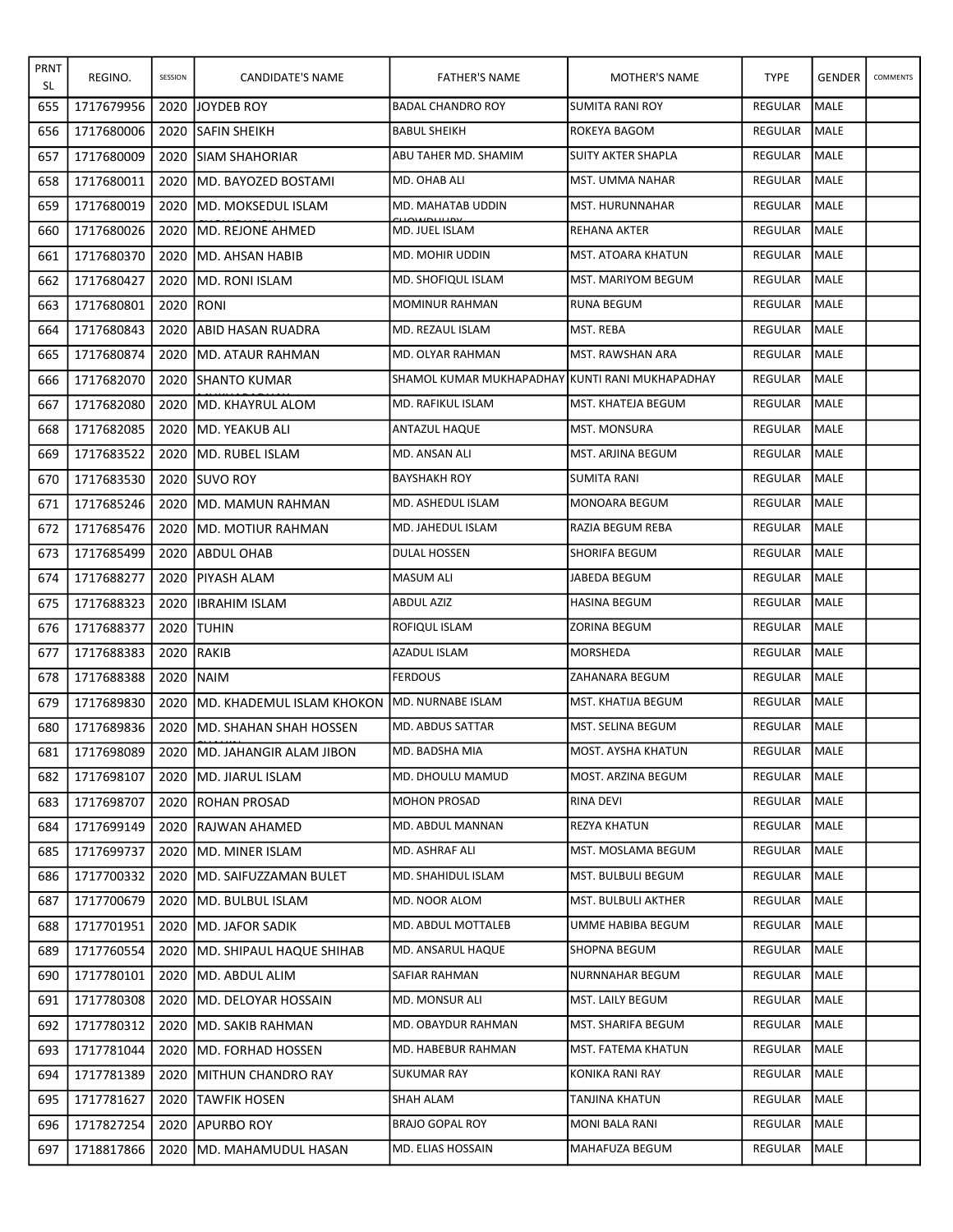| PRNT<br>SL | REGINO.    | SESSION | CANDIDATE'S NAME               | <b>FATHER'S NAME</b>     | MOTHER'S NAME       | <b>TYPE</b>             | <b>GENDER</b> | COMMENTS |
|------------|------------|---------|--------------------------------|--------------------------|---------------------|-------------------------|---------------|----------|
| 698        | 1718828220 | 2020    | <b>ILAIM ISLAM</b>             | JAMAL HOSEN              | LAIZU BEGUM         | REGULAR                 | <b>MALE</b>   |          |
| 699        | 1718829507 | 2020    | <b>IRAKIBUL HASAN</b>          | ABU ANSARI               | RUBI AKTER          | REGULAR                 | <b>MALE</b>   |          |
| 700        | 1718829642 | 2020    | <b>IMD. ANOWAR HOSAIN</b>      | MD. SURUJ ALI            | ANOWARA BEGUM       | REGULAR                 | <b>MALE</b>   |          |
| 701        | 1718829663 | 2020    | IMD. MAMUNUR RASHID            | MD. KURFAN ALI           | SAJEDA BEGUM        | REGULAR                 | <b>MALE</b>   |          |
| 702        | 1718829869 | 2020    | <b>IROKEYA</b>                 | MD. HANJALAL             | RAWASON ARA         | <b>REGULAR</b>          | <b>MALE</b>   |          |
| 703        | 1718830086 | 2020    | <b>IIBRAHIM KHALIL</b>         | <b>SAMIUL ISLAM</b>      | AYESHA SIDDIKA      | REGULAR                 | <b>MALE</b>   |          |
| 704        | 1718830093 | 2020    | IMAMUN ISLAM                   | ABUL KALAM AZAD          | <b>MUKTA BEGUM</b>  | REGULAR                 | MALE          |          |
| 705        | 1718830099 | 2020    | <b>HABIBUR RAHMAN</b>          | AFSAR ALI                | <b>MARUFA BEGUM</b> | REGULAR                 | <b>MALE</b>   |          |
| 706        | 1718830436 | 2020    | <b>ITANZILUR RAHMAN</b>        | ABDUS SALAM              | TAHERA BEGUM        | <b>REGULAR</b>          | <b>MALE</b>   |          |
| 707        | 2700412483 | 2020    | <b>ISAGOR ROY</b>              | FONINDRA NATH ROY        | NOMITA RANI ROY     | REGULAR                 | MALE          |          |
| 708        | 9017000233 | 2020    | <b>IMD. SELIM REJA</b>         | MD. FAJLUR RAHMAN        | MST. SERINA BEGUM   | REGULAR                 | <b>MALE</b>   |          |
| 709        | 9017000234 | 2020    | IMD. ABDULLAH AL MAMUN         | IMD. MAHSINUL HAQUE      | MST. SALMA BEGUM    | <b>REGULAR</b>          | <b>MALE</b>   |          |
| 710        | 9017000235 | 2020    | IMD. HRIDOY ISLAM              | MD. ROHIDUL ISLAM        | RINABEGUM           | REGULAR                 | MALE          |          |
| 714        | 1417664843 | 2017    | <b>IMD. SHARIFUL ISLAM</b>     | IMD. KAHINUR ISLAM       | MST. SERINA BEGUM   | IRREGULAR               | MALE          |          |
| 778        | 1617672610 | 2019    | <b>JAKIMONE AKTHER</b>         | <b>OLIEAR RAHMAN</b>     | MORSADA BEGUM       | IRREGULAR FEMALE        |               |          |
| 779        | 1617674918 | 2019    | <b>IMASUDA AKTER HASI</b>      | MAHABUL ISLAM            | REHANA BEGUM        | <b>IRREGULAR FEMALE</b> |               |          |
| 780        | 1618835019 | 2019    | JADURI AKTAR                   | MD. AMINUR ISLAM         | RANU BEGUM          | IRREGULAR FEMALE        |               |          |
| 781        | 1517673187 |         | 2018 IMST. ARFINA KHATUN       | MD. ABDUR RAZZAK         | MST. RASHIDA BEGUM  | IRREGULAR FEMALE        |               |          |
| 782        | 1417664261 | 2017    | <b>IMISRAT JAHAN MOME</b>      | <b>MD. MANIK HOSSAIN</b> | MOST. MINA BEGUM    | IRREGULAR FEMALE        |               |          |
| 783        | 1417666190 | 2017    | <b>IBISNU ROY</b>              | NARAYON ROY              | SEFALI ROY          | IRREGULAR FEMALE        |               |          |
| 784        | 1517673263 | 2019    | <b>IMD. SADIKUL ISLAM</b>      | MD. AFTAB ALI            | MST. SAYRA BEGUM    | IRREGULAR MALE          |               |          |
| 785        | 1518835449 | 2019    | IMD. SHAHJAHAN ALI             | SAMSUL ISLAM             | SAHERA BEGUM        | IRREGULAR MALE          |               |          |
| 786        | 1617670113 | 2019    | <b>IMD. MANIK ISLAM</b>        | MD. ROHIDUL ISLAM        | SAMINA BEGUM        | IRREGULAR MALE          |               |          |
| 787        | 1617670235 | 2019    | IMD. ROBIN                     | MD. MOKLESUR RAHMAN      | JOSHNA BEGUM        | IRREGULAR MALE          |               |          |
| 788        | 1617670367 | 2019    | IMD. BISHAL ISLAM              | MD. MAHAFUGAR RAHAMAN    | ANJUARA BEGUM       | <b>IRREGULAR IMALE</b>  |               |          |
| 789        | 1617672006 |         | 2019   BIPLOB ROY              | LAXMON ROY               | BINA RANI ROY       | <b>IRREGULAR MALE</b>   |               |          |
| 790        |            |         | 1617672178   2019 SHAMIM ISLAM | MD. ABDUL JOLIL          | MST. PEYARI BEGUM   | IRREGULAR MALE          |               |          |
| 791        | 1617672191 |         | 2019 JMD. FAIRDOUS ISLAM       | MD. MOJAMMEL HAQUE       | MST. MOJYEDA BEGUM  | IRREGULAR   MALE        |               |          |
| 792        | 1617672634 |         | 2019   MD. RIDOY ISLAM         | MD. HAYATUL ISLAM        | <b>BIJLI BEGUM</b>  | IRREGULAR MALE          |               |          |
| 793        | 1617673498 |         | 2019 JMD. ARMAN PRAMANIK       | MD. AZAD PRAMANIK        | HOSNE ARA BEGUM     | IRREGULAR MALE          |               |          |
| 794        | 1617673500 | 2019    | <b>IMD. AKASH PRAMANIK</b>     | MD. AZAD PRAMANIK        | HOSNE ARA BEGUM     | IRREGULAR MALE          |               |          |
| 795        | 1617673608 |         | 2019 ASHIK ISLAM               | AZIZUL ISLAM             | ALEYA BEGUM         | IRREGULAR   MALE        |               |          |
| 796        | 1617696229 |         | 2019 JMD. RUBEL ISLAM          | MD. BELAL ISLAM          | MOST. RUMANA BEGUM  | IRREGULAR MALE          |               |          |
| 797        | 1618834773 | 2019    | IMD. SAHIN ALOM                | MD. MOZAMMEL HAQUE       | DULALI BEGUM        | IRREGULAR MALE          |               |          |
| 798        | 1417664485 |         | 2018 JMD. AL-AMIN ISLAM        | <b>BABUL HOSSAIN</b>     | MARINA BEGUM        | IRREGULAR   MALE        |               |          |
| 799        | 1417666082 |         | 2018 SAGOR ROY                 | MADON MOHON ROY          | MAYA ROY            | IRREGULAR MALE          |               |          |
| 800        | 1417666088 |         | 2018 JMD. SUMON ALI            | MD. MOSTOFA ALI          | SHEULI BEGUM        | IRREGULAR MALE          |               |          |
| 801        | 1417666336 |         | 2018 INURUZZAMAN               | ALI AKBAR                | NURZAHAN BEGUM      | IRREGULAR MALE          |               |          |
| 802        | 1417667144 |         | 2018   BADAL MIA               | MD. ALAM MIA             | MISS.RAHENA KHATUN  | IRREGULAR MALE          |               |          |
| 803        | 1417668339 |         | 2018 MUIN KHAN PAYEL           | MD. HANNAN KHAN          | PARVIN BEGUM        | IRREGULAR MALE          |               |          |
| 804        | 1517620464 |         | 2018 IMD. SHAHINUR RAHMAN      | ABDUL GOFUR              | MST. GOLAPZON       | IRREGULAR MALE          |               |          |
| 805        | 1517669466 |         | 2018 JMD. ABDUL HAI            | MD. ABU SUFIAN           | MAHFUZA BEGUM       | IRREGULAR MALE          |               |          |
| 806        | 1517669565 |         | 2018  RABBY ISLAM              | MD. MOMINUR ISLAM        | REJINA BEGUM        | IRREGULAR MALE          |               |          |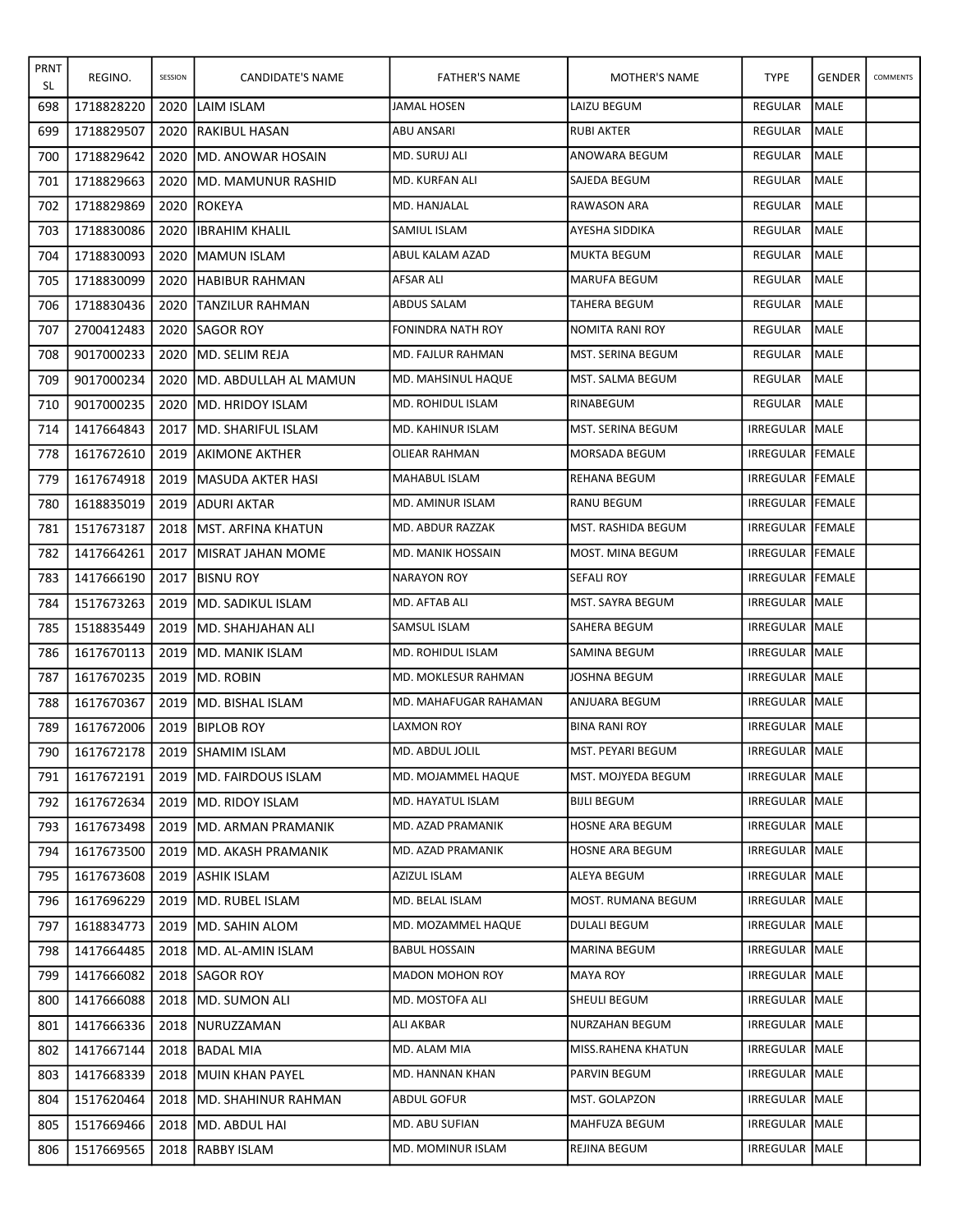| <b>PRNT</b><br>SL | REGINO.    | SESSION | CANDIDATE'S NAME             | <b>FATHER'S NAME</b>      | MOTHER'S NAME         | <b>TYPE</b>            | <b>GENDER</b> | COMMENTS |
|-------------------|------------|---------|------------------------------|---------------------------|-----------------------|------------------------|---------------|----------|
| 807               | 1517669586 | 2018    | IMD. SHAHADAT HOSSAIN        | MD. SAHAJUL ISLAM         | <b>ASMA BEGUM</b>     | IRREGULAR              | MALE          |          |
| 808               | 1517670422 | 2018    | <b>IMD. RIAD RAHMAN</b>      | RAJAULKARIM               | MOMOTAJ BEGUM         | IRREGULAR MALE         |               |          |
| 809               | 1517671035 |         | 2018 JMD. ROBIUL ISLAM       | MD. TAYAB ALI             | MST. JAHANARA BEGUM   | <b>IRREGULAR IMALE</b> |               |          |
| 810               | 1517671171 | 2018    | IMD. ANISUR RAHMAN           | MD. RAHIDUL ISLAM         | MST. ASIA BEGUM       | IRREGULAR MALE         |               |          |
| 811               | 1517671239 | 2018    | <b>IMD. SUMON ISLAM</b>      | IMD. SAHIDUL ISLAM        | MST. JOSNA BEGUM      | <b>IRREGULAR MALE</b>  |               |          |
| 812               | 1517671446 | 2018    | IMD. MITHU                   | MD. ANISUR RAHMAN         | MST. MIMI BEGUM       | <b>IRREGULAR IMALE</b> |               |          |
| 813               | 1517671963 | 2018    | <b>IMD. ASADURJAMAN</b>      | MD. JAMIUL ISLAM          | MST. BETHI BEGUM      | IRREGULAR MALE         |               |          |
| 814               | 1517672317 | 2018    | IRASHED RANA                 | MD. BELAL HOSSAIN         | MAHAMUDA BEGUM        | <b>IRREGULAR MALE</b>  |               |          |
| 815               | 1517672458 | 2018    | IMD. MIZANUR HOSSAIN         | MD. AYUB ALI              | <b>MOYNA BEGUM</b>    | IRREGULAR MALE         |               |          |
| 816               | 1517676404 | 2018    | <b>IMOKARROM HOSSAIN</b>     | MD. MOMENUR RAHMAN        | <b>RUPALY BEGUM</b>   | IRREGULAR MALE         |               |          |
| 817               | 1517676592 | 2018    | <b>JABDUS SALAM</b>          | <b>ABDUL KHALEK</b>       | RABEYA BEGUM          | <b>IRREGULAR MALE</b>  |               |          |
| 818               | 1517676669 |         | 2018 ISUSHANTO ROY           | PRAMCHORON BORMAN         | <b>SURODHONI RANI</b> | <b>IRREGULAR IMALE</b> |               |          |
| 819               | 1517681408 | 2018    | <b>IMAHAMUDULLA AL MASUM</b> | <b>MOKSEDUL ISLAM</b>     | MASUDA BEGUM          | IRREGULAR MALE         |               |          |
| 820               | 1517753850 | 2018    | <b>IMINTU CHANDORO ROY</b>   | IMONORONJON ROY           | <b>MAYA RANI</b>      | <b>IRREGULAR MALE</b>  |               |          |
| 821               | 1517755978 | 2018    | <b>IMASUM RAJA</b>           | <b>FAZLUL HAQUE</b>       | MOMENA BEGUM          | IRREGULAR MALE         |               |          |
| 822               | 1518836024 | 2018    | <b>IMD. LITON ISLAM</b>      | MD. AMIR ALI              | LAILY BEGUM           | <b>IRREGULAR IMALE</b> |               |          |
| 823               | 9017800951 | 2018    | IMD. SUJAN ISLAM             | <b>ABDUL GOFUR</b>        | <b>NASIMA BEGUM</b>   | <b>IRREGULAR MALE</b>  |               |          |
| 824               | 9017800956 | 2018    | IMD. ABDULLAH AL MASUD SIAM  | MD. SHAHJAHAN ALI         | <b>MERINA BEGUM</b>   | <b>IRREGULAR MALE</b>  |               |          |
| 825               | 9017800958 | 2018    | <b>IMD. SAJOL ISLAM</b>      | MD. SHOHIDUL ISLAM        | <b>KALPONA BEGUM</b>  | <b>IRREGULAR MALE</b>  |               |          |
| 826               | 9017800964 | 2018    | IMD. AL MAHMDUL KARIM SAKIB  | <b>MD. EUNUS ALI</b>      | <b>MOREAM BEGUM</b>   | IRREGULAR MALE         |               |          |
| 827               | 1317659277 | 2017    | <b>ICHANDON RAY</b>          | <b>SABODHOR BARMAN</b>    | <b>GHAKO BALA</b>     | <b>IRREGULAR MALE</b>  |               |          |
| 828               | 1417663471 | 2017    | <b>IMORSALIN ISLAM</b>       | MOSTOFA KAMAL             | <b>GOLBAHAR BEGUM</b> | IRREGULAR MALE         |               |          |
| 829               | 1417664097 | 2017    | <b>IMD. KAIUM HOSSAIN</b>    | MD. ABDUL KADER SHEKH     | MS. FATEMA BEGUM      | IRREGULAR MALE         |               |          |
| 830               | 1417664858 | 2017    | <b>MD. HUMAUN KABIR</b>      | MD. NUR ISLAM             | MST. MARUFA BEGUM     | <b>IRREGULAR MALE</b>  |               |          |
| 831               | 1417665899 | 2017    | <b>JMD. SAKIL ISLAM</b>      | <b>MD. ZAHANGGIR ALOM</b> | MOST. SHAHINA BEGUM   | <b>IRREGULAR IMALE</b> |               |          |
| 832               | 1417666327 | 2017    | NURA SAFA                    | <b>ABU SAEED</b>          | RABEYA BEGUM          | IRREGULAR MALE         |               |          |
| 833               | 1417666368 |         | 2017   MOSTAKIM ISLAM        | <b>WAZED ALI</b>          | <b>MORIOM BEGUM</b>   | IRREGULAR MALE         |               |          |
| 834               | 1417666440 |         | 2017 ISAKIB ISLAM            | AKKAS ALI                 | MAHESANA BEGUM        | IRREGULAR   MALE       |               |          |
| 835               | 1417667147 | 2017    | IMD. RASEL MIA               | MD. ANSER ALI             | MISS. MARUFA BEGUM    | IRREGULAR MALE         |               |          |
| 836               | 1417667412 | 2017    | <b>JMD. HACHANUR RAHAMAN</b> | MD. JOYNAL ABEDIN         | MOST. HAZERA BEGUM    | IRREGULAR MALE         |               |          |
| 837               | 1417668622 | 2017    | <b>IMD. ABDUR RASHID</b>     | BAHARUDDIN                | MOST. ROWSHANA        | IRREGULAR MALE         |               |          |
| 838               | 1417668792 | 2017    | <b>YOUNUS NOBI</b>           | MD. ATIAR RAHMAN          | MST. HASINA           | IRREGULAR MALE         |               |          |
| 839               | 1417674843 | 2017    | <b>MAGIDUL ISLAM</b>         | ABDUR RAHMAN              | JORNA BEGUM           | IRREGULAR MALE         |               |          |
| 840               | 1417683449 | 2017    | IMD. MITHUN ISLAM            | MD. ABDUL JALIL           | MST. MONOARA BEGUM    | IRREGULAR MALE         |               |          |
| 841               | 1417684728 | 2017    | <b>IMD. ANARUL ISLAM</b>     | MD. SEKANDAR ALI          | MOST. MORJINA BEGUM   | IRREGULAR MALE         |               |          |
| 842               | 1417753200 | 2017    | <b>SHAHIN ALOM</b>           | SHAH JAMAL                | MAIFUL                | IRREGULAR MALE         |               |          |
| 843               | 1417753271 | 2017    | IMD. EMDADUL HAQUE           | MD. AMINUL HAQUE          | MOST. BONO BEGUM      | IRREGULAR MALE         |               |          |
| 844               | 1418845931 | 2017    | IMD. OMOR FARUK SUMON        | MD. MOSTAFIZUR RAHMAN     | MOSLIMA BEGUM         | IRREGULAR MALE         |               |          |
| 845               | 1418845951 | 2017    | <b>IMD. SAMIM HOSSEN</b>     | MD. ABDUL HAFIZ           | SAMINA KHATUN         | IRREGULAR MALE         |               |          |
| 846               | 1418846394 | 2017    | <b>IMD. HOSEN ALI</b>        | AFZAL HOSEN               | <b>HOSNE ARA</b>      | IRREGULAR   MALE       |               |          |
| 847               | 1418846434 | 2017    | <b>IMD. ABDUR ROUF</b>       | MD. MOZIBUR RAHMAN        | KHALEDA BEGUM         | IRREGULAR MALE         |               |          |
| 848               | 1418846453 | 2017    | <b>IMD. ABDUL MALEK</b>      | MD. MOZIBUR RAHMAN        | KHALEDA BEGUM         | IRREGULAR MALE         |               |          |
| 849               | 9017700996 | 2017    | IMD. RIPON AHAMMED           | MD. ABDUL HAMID           | MOST. FERDUSI BEGUM   | IRREGULAR MALE         |               |          |